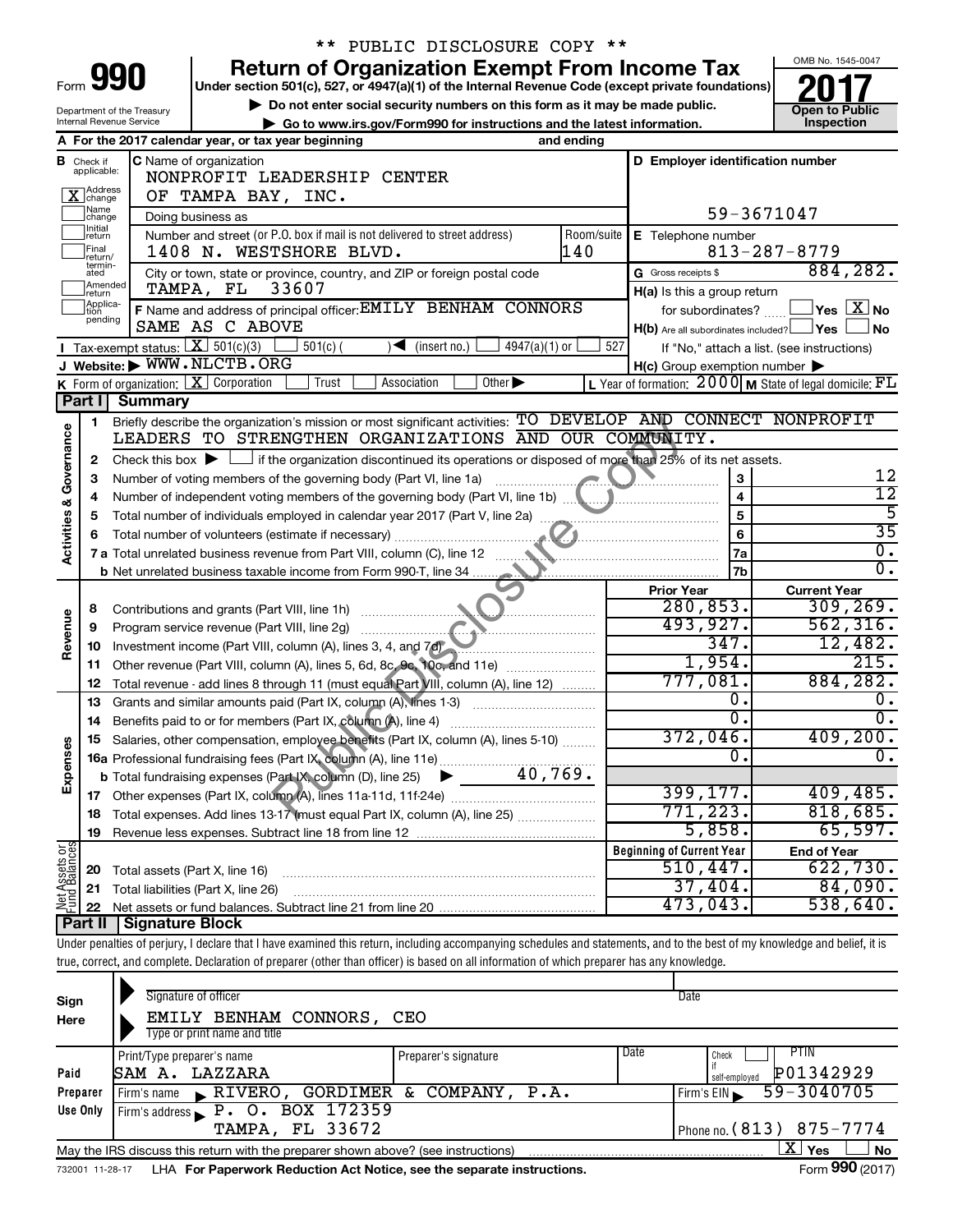|              | NONPROFIT LEADERSHIP CENTER                                                                                                                  | 59-3671047                     |                             |
|--------------|----------------------------------------------------------------------------------------------------------------------------------------------|--------------------------------|-----------------------------|
|              | OF TAMPA BAY, INC.<br>Form 990 (2017)<br><b>Part III   Statement of Program Service Accomplishments</b>                                      |                                | Page 2                      |
|              |                                                                                                                                              |                                | $\boxed{\textbf{X}}$        |
| 1            | Briefly describe the organization's mission:                                                                                                 |                                |                             |
|              | THE MISSION OF THE NONPROFIT LEADERSHIP CENTER OF TAMPA BAY IS TO                                                                            |                                |                             |
|              | DEVELOP AND CONNECT NONPROFIT LEADERS TO STRENGTHEN ORGANIZATIONS AND                                                                        |                                |                             |
|              | OUR COMMUNITY. OUR TRAINING IS CONDUCTED BY SUBJECT MATTER EXPERTS IN                                                                        |                                |                             |
|              | ALL AREAS OF NONPROFIT OPERATIONS WITH SPECIAL (CONTINUED ON PAGE 30)                                                                        |                                |                             |
| $\mathbf{2}$ | Did the organization undertake any significant program services during the year which were not listed on the                                 |                                |                             |
|              |                                                                                                                                              | $\vert$ $\mathbf{X} \vert$ Yes | ∣No                         |
|              | If "Yes," describe these new services on Schedule O.                                                                                         |                                |                             |
| 3            | Did the organization cease conducting, or make significant changes in how it conducts, any program services?                                 |                                | $\Box$ Yes $~\boxtimes~$ No |
|              | If "Yes," describe these changes on Schedule O.                                                                                              |                                |                             |
| 4            | Describe the organization's program service accomplishments for each of its three largest program services, as measured by expenses.         |                                |                             |
|              | Section 501(c)(3) and 501(c)(4) organizations are required to report the amount of grants and allocations to others, the total expenses, and |                                |                             |
|              | revenue, if any, for each program service reported.                                                                                          |                                |                             |
| 4a           | 607, 142. including grants of \$<br>) (Revenue \$<br>) (Expenses \$<br>(Code:                                                                |                                | 562, 316.                   |
|              | WE BELIEVE THE WORK OF NONPROFITS DRIVES POSITIVE CHANGE IN SOCIETY.                                                                         |                                | WE                          |
|              | BELIEVE KNOWLEDGE GAINED AND SHARED COLLECTIVELY FOSTERS LEADERSHIP.                                                                         |                                | WE                          |
|              | SUCCEED WHEN NONPROFITS ARE ABLE TO SERVE MORE PEOPLE, PROVIDE MORE                                                                          |                                |                             |
|              | MEALS, SAVE MORE ANIMALS, EDUCATE MORE CHILDREN, HELP MORE PEOPLE FIND                                                                       |                                |                             |
|              | THEIR WAY, SEE MORE PATIENTS, KEEP MORE FAMILIES TOGETHER, MAKE MORE                                                                         |                                |                             |
|              | PEOPLE FEEL SAFE AND ADVOCATE FOR A BETTER COMMUNITY FOR ALL OF US. WE                                                                       |                                |                             |
|              | TAKE THAT RESPONSIBILITY SERIOUSLY. BY EDUCATING, EMPOWERING AND                                                                             |                                |                             |
|              | CONNECTING TAMPA BAY NONPROFITS WE HELP ORGANIZATIONS GROW STRONGER SO                                                                       |                                |                             |
|              | THEY CAN CREATE SUSTAINABLE IMPACT.<br>WE DELIVER SPECIALIZED TRAINING                                                                       |                                |                             |
|              | FOR NONPROFIT PROFESSIONALS AND BOARD MEMBERS AT ALL LEVELS OF                                                                               |                                |                             |
|              | EXPERIENCE. WE OFFER EXTENSIVE OPTIONS INCLUDING TRAINING CUSTOMIZED                                                                         |                                |                             |
|              | FOR AN ORGANIZATIONAL NEED AS WELL AS (CONTINUED ON PAGE 31)                                                                                 |                                |                             |
| 4b           | including grants of \$<br>(Code: ) (Expenses \$<br>(Revenue \$                                                                               |                                |                             |
|              |                                                                                                                                              |                                |                             |
|              |                                                                                                                                              |                                |                             |
|              |                                                                                                                                              |                                |                             |
|              |                                                                                                                                              |                                |                             |
|              |                                                                                                                                              |                                |                             |
|              | ۰                                                                                                                                            |                                |                             |
|              |                                                                                                                                              |                                |                             |
|              |                                                                                                                                              |                                |                             |
|              |                                                                                                                                              |                                |                             |
|              |                                                                                                                                              |                                |                             |
|              |                                                                                                                                              |                                |                             |
|              |                                                                                                                                              |                                |                             |
| 4c           | ) (Expenses \$<br>) (Revenue \$<br>including grants of \$                                                                                    |                                |                             |
|              |                                                                                                                                              |                                |                             |
|              |                                                                                                                                              |                                |                             |
|              |                                                                                                                                              |                                |                             |
|              |                                                                                                                                              |                                |                             |
|              |                                                                                                                                              |                                |                             |
|              |                                                                                                                                              |                                |                             |
|              |                                                                                                                                              |                                |                             |
|              |                                                                                                                                              |                                |                             |
|              |                                                                                                                                              |                                |                             |
|              |                                                                                                                                              |                                |                             |
|              |                                                                                                                                              |                                |                             |
|              |                                                                                                                                              |                                |                             |
|              | Other program services (Describe in Schedule O.)                                                                                             |                                |                             |
| 4d           |                                                                                                                                              |                                |                             |
|              | (Expenses \$<br>(Revenue \$<br>including grants of \$                                                                                        |                                |                             |
| 4е           | 607, 142.<br>Total program service expenses                                                                                                  |                                |                             |
|              | SEE SCHEDULE O FOR CONTINUATION(S)<br>732002 11-28-17                                                                                        |                                | Form 990 (2017)             |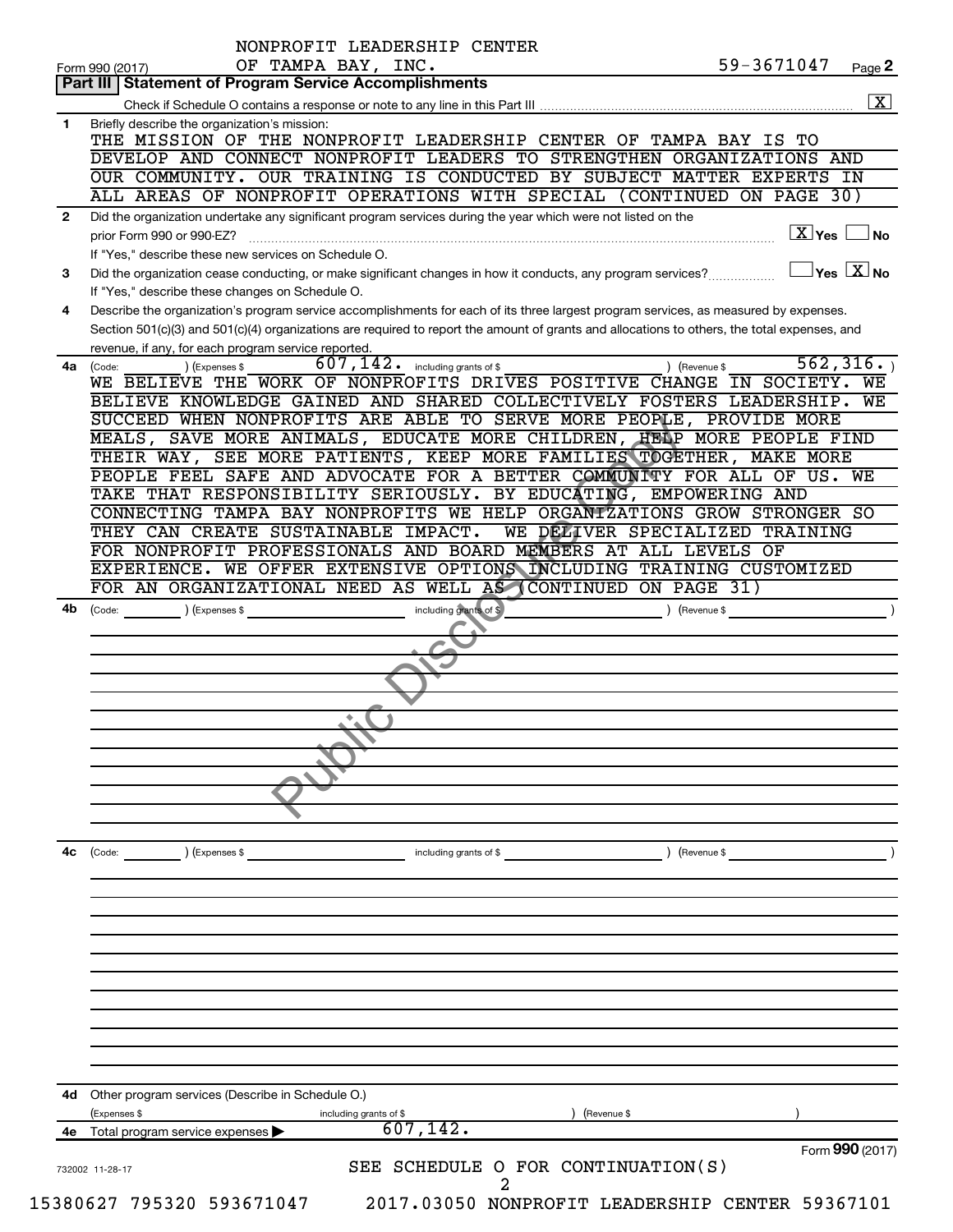|     | NONIKOI II DEADERDHIII CENIBR                                                                                                                                                                                                                             |                     |                         |                              |
|-----|-----------------------------------------------------------------------------------------------------------------------------------------------------------------------------------------------------------------------------------------------------------|---------------------|-------------------------|------------------------------|
|     | OF TAMPA BAY, INC.<br>Form 990 (2017)<br>Part IV   Checklist of Required Schedules                                                                                                                                                                        | 59-3671047          |                         | Page 3                       |
|     |                                                                                                                                                                                                                                                           |                     |                         |                              |
|     |                                                                                                                                                                                                                                                           |                     | Yes                     | No                           |
| 1.  | Is the organization described in section $501(c)(3)$ or $4947(a)(1)$ (other than a private foundation)?                                                                                                                                                   |                     | х                       |                              |
|     | If "Yes," complete Schedule A                                                                                                                                                                                                                             | 1<br>$\overline{2}$ | $\overline{\textbf{x}}$ |                              |
| 2   |                                                                                                                                                                                                                                                           |                     |                         |                              |
| 3   | Did the organization engage in direct or indirect political campaign activities on behalf of or in opposition to candidates for                                                                                                                           |                     |                         | x                            |
|     | public office? If "Yes," complete Schedule C, Part I                                                                                                                                                                                                      | З                   |                         |                              |
| 4   | Section 501(c)(3) organizations. Did the organization engage in lobbying activities, or have a section 501(h) election in effect                                                                                                                          | 4                   |                         | x                            |
|     |                                                                                                                                                                                                                                                           |                     |                         |                              |
| 5   | Is the organization a section 501(c)(4), 501(c)(5), or 501(c)(6) organization that receives membership dues, assessments, or                                                                                                                              | 5                   |                         | x.                           |
|     |                                                                                                                                                                                                                                                           |                     |                         |                              |
| 6   | Did the organization maintain any donor advised funds or any similar funds or accounts for which donors have the right to<br>provide advice on the distribution or investment of amounts in such funds or accounts? If "Yes," complete Schedule D, Part I | 6                   |                         | x                            |
|     |                                                                                                                                                                                                                                                           |                     |                         |                              |
| 7   | Did the organization receive or hold a conservation easement, including easements to preserve open space,                                                                                                                                                 | $\overline{7}$      |                         | x                            |
|     |                                                                                                                                                                                                                                                           |                     |                         |                              |
| 8   | Did the organization maintain collections of works of art, historical treasures, or other similar assets? If "Yes," complete                                                                                                                              |                     |                         | x                            |
|     | Schedule D, Part III <b>Westerman Communication</b> Contract and Technical Communications and Technical Communications                                                                                                                                    | 8                   |                         |                              |
| 9   | Did the organization report an amount in Part X, line 21, for escrow or custodial account liability, serve as a custodian for                                                                                                                             |                     |                         |                              |
|     | amounts not listed in Part X; or provide credit counseling, debt management, credit repair, or debt negotiation services?                                                                                                                                 |                     |                         | x                            |
|     | If "Yes," complete Schedule D, Part IV                                                                                                                                                                                                                    | 9                   |                         |                              |
| 10  | Did the organization, directly or through a related organization, hold assets in temporarily restricted endowments, permanent                                                                                                                             |                     |                         | x                            |
|     |                                                                                                                                                                                                                                                           | 10                  |                         |                              |
| 11  | If the organization's answer to any of the following questions is "Yes," then complete Schedule D, Parts VI, VII, VIII, IX, or X                                                                                                                          |                     |                         |                              |
|     | as applicable.                                                                                                                                                                                                                                            |                     |                         |                              |
|     | Did the organization report an amount for land, buildings, and equipment in Part X, line 10? If "Yes," complete Schedule D,                                                                                                                               |                     |                         |                              |
|     | Part VI                                                                                                                                                                                                                                                   | 11a                 | х                       |                              |
|     | Did the organization report an amount for investments - other securities in Part X, line 12 that is 5% or more of its total                                                                                                                               |                     |                         | x.                           |
|     | assets reported in Part X, line 16? If "Yes," complete Schedule D, Part VII                                                                                                                                                                               | 11 <sub>b</sub>     |                         |                              |
|     | Did the organization report an amount for investments - program related in Part X, line 13 that is 5% or more of its total                                                                                                                                |                     |                         | x                            |
|     | assets reported in Part X, line 16? If "Yes," complete Schedule D, Part VIII                                                                                                                                                                              | 11c                 |                         |                              |
|     | d Did the organization report an amount for other assets in Part X, line 15 that is 5% or more of its total assets reported in                                                                                                                            |                     |                         |                              |
|     | Part X, line 16? If "Yes," complete Schedule D, Part IX                                                                                                                                                                                                   | 11d                 | х                       | х                            |
|     | Did the organization report an amount for other liabilities in Part X, line 25? If "Yes," complete Schedule D, Part X                                                                                                                                     | 11e                 |                         |                              |
|     | Did the organization's separate or consolidated financial statements for the tax year include a footnote that addresses                                                                                                                                   |                     |                         |                              |
|     | the organization's liability for uncertain tax positions under FIN 48 (ASC 740)? If "Yes," complete Schedule D, Part X                                                                                                                                    | 11f                 | х                       |                              |
|     | 12a Did the organization obtain separate, independent audited financial statements for the tax year? If "Yes," complete                                                                                                                                   |                     | х                       |                              |
|     | Schedule D, Parts XI and XII                                                                                                                                                                                                                              | 12a                 |                         |                              |
|     | Was the organization included in consolidated, independent audited financial statements for the tax year?                                                                                                                                                 |                     |                         |                              |
|     | If "Yes," and if the organization answered "No" to line 12a, then completing Schedule D, Parts XI and XII is optional                                                                                                                                     | 12b                 |                         | x<br>$\overline{\textbf{x}}$ |
| 13  | Is the organization a school described in section $170(b)(1)(A)(ii)?$ If "Yes," complete Schedule E                                                                                                                                                       | 13                  |                         | х                            |
| 14a | Did the organization maintain an office, employees, or agents outside of the United States?                                                                                                                                                               | 14a                 |                         |                              |
| b   | Did the organization have aggregate revenues or expenses of more than \$10,000 from grantmaking, fundraising, business,                                                                                                                                   |                     |                         |                              |
|     | investment, and program service activities outside the United States, or aggregate foreign investments valued at \$100,000                                                                                                                                |                     |                         | х                            |
|     |                                                                                                                                                                                                                                                           | 14b                 |                         |                              |
| 15  | Did the organization report on Part IX, column (A), line 3, more than \$5,000 of grants or other assistance to or for any                                                                                                                                 |                     |                         | x                            |
|     |                                                                                                                                                                                                                                                           | 15                  |                         |                              |
| 16  | Did the organization report on Part IX, column (A), line 3, more than \$5,000 of aggregate grants or other assistance to                                                                                                                                  |                     |                         |                              |
|     |                                                                                                                                                                                                                                                           | 16                  |                         | x                            |
| 17  | Did the organization report a total of more than \$15,000 of expenses for professional fundraising services on Part IX,                                                                                                                                   |                     |                         | x                            |
|     |                                                                                                                                                                                                                                                           | 17                  |                         |                              |
| 18  | Did the organization report more than \$15,000 total of fundraising event gross income and contributions on Part VIII, lines                                                                                                                              |                     |                         | х                            |
|     | 1c and 8a? If "Yes," complete Schedule G, Part II                                                                                                                                                                                                         | 18                  |                         |                              |

**19** Did the organization report more than \$15,000 of gross income from gaming activities on Part VIII, line 9a? If "Yes," *complete Schedule G, Part III* 

Form (2017) **990**

X

**19**

732003 11-28-17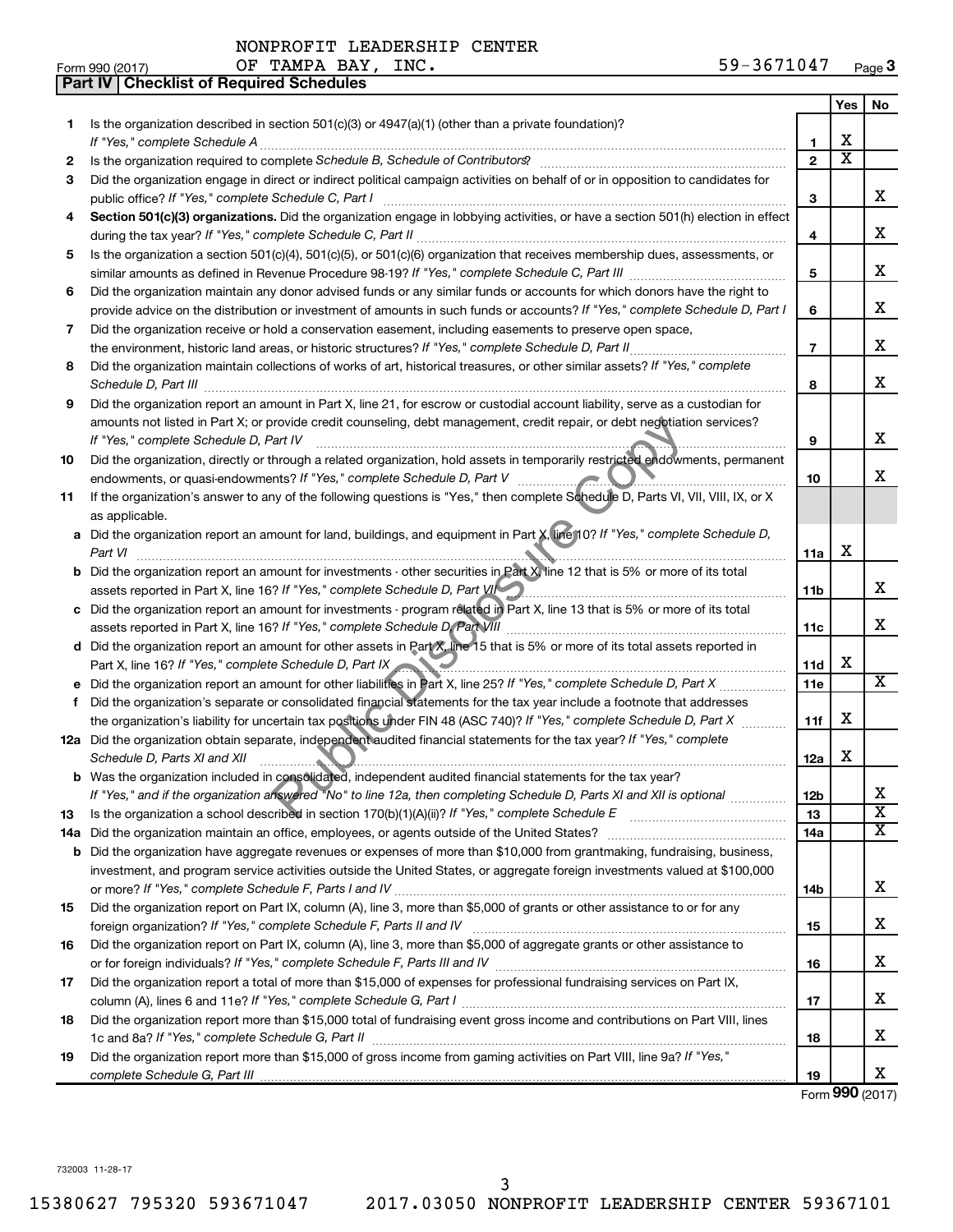| <b>Part IV   Checklist of Required Schedules (continued)</b><br>Yes<br>No<br>x<br>20a<br>20a Did the organization operate one or more hospital facilities? If "Yes," complete Schedule H<br><b>b</b> If "Yes" to line 20a, did the organization attach a copy of its audited financial statements to this return?<br>20 <sub>b</sub><br>Did the organization report more than \$5,000 of grants or other assistance to any domestic organization or<br>21<br>x<br>domestic government on Part IX, column (A), line 1? If "Yes," complete Schedule I, Parts I and II manu-<br>21<br>Did the organization report more than \$5,000 of grants or other assistance to or for domestic individuals on<br>22<br>x<br>22<br>Did the organization answer "Yes" to Part VII, Section A, line 3, 4, or 5 about compensation of the organization's current<br>23<br>and former officers, directors, trustees, key employees, and highest compensated employees? If "Yes," complete<br>x<br>Schedule J<br>23<br>24a Did the organization have a tax-exempt bond issue with an outstanding principal amount of more than \$100,000 as of the<br>last day of the year, that was issued after December 31, 2002? If "Yes," answer lines 24b through 24d and complete<br>x<br>24a<br>Schedule K. If "No", go to line 25a<br>24 <sub>b</sub><br>c Did the organization maintain an escrow account other than a refunding escrow at any time during the year to defease<br>24c<br>24d<br>25a Section 501(c)(3), 501(c)(4), and 501(c)(29) organizations. Did the organization engage in an excess benefit<br>x<br>transaction with a disqualified person during the year? If "Yes," complete Schedule L, Part I<br>25a<br><b>b</b> Is the organization aware that it engaged in an excess benefit transaction with a disqualified person in a prior year, and<br>that the transaction has not been reported on any of the organization's prior Forms 990 or 990-EZ? If "Yes," complete<br>х<br>Schedule L, Part I<br>25b<br>Did the organization report any amount on Part X, line 5, 6, or 22 for receivables from or payables to any current or<br>26<br>former officers, directors, trustees, key employees, highest compensated employees, or disqualified persons? If "Yes,"<br>x<br>complete Schedule L, Part II<br>26<br>Did the organization provide a grant or other assistance to an officer, director, trustee, key employee, substantial<br>27<br>contributor or employee thereof, a grant selection committee member, or to a 35% controlled entity or family member<br>х<br>27<br>Was the organization a party to a business transaction with one of the following parties (see Schedule L, Part IV<br>28<br>instructions for applicable filing thresholds, conditions, and exceptions):<br>х<br>a A current or former officer, director, trustee, or key employee? If "Yes," complete Schedule L, Part IV<br>28a<br>$\overline{\mathtt{x}}$<br><b>b</b> A family member of a current or former officer, director, trustee, or key employee? If "Yes," complete Schedule L, Part IV<br>28 <sub>b</sub><br>c An entity of which a current or former officer, director, trustee, or key employee (or a family member thereof) was an officer,<br>х<br>director, trustee, or direct or indirect owner? If "Yes," complete Schedule L, Part IV.<br>28c<br>$\overline{\texttt{x}}$<br>29<br>29<br>30<br>Did the organization receive contributions of art, historical treasures, or other similar assets, or qualified conservation<br>х<br>contributions? If "Yes," complete Schedule M<br>30<br>Did the organization liquidate, terminate, or dissolve and cease operations?<br>31<br>х<br>31<br>Did the organization sell, exchange, dispose of, or transfer more than 25% of its net assets? If "Yes," complete<br>32<br>х<br>32<br>Did the organization own 100% of an entity disregarded as separate from the organization under Regulations<br>33<br>х<br>sections 301.7701-2 and 301.7701-3? If "Yes," complete Schedule R, Part I [1] [1] [1] [1] [1] [1] sections 301.7701-2 and 301.7701-3? If "Yes," complete Schedule R, Part I<br>33<br>Was the organization related to any tax-exempt or taxable entity? If "Yes," complete Schedule R, Part II, III, or IV, and<br>34<br>x<br>Part V, line 1<br>34<br>$\overline{\texttt{x}}$<br>35a<br><b>b</b> If "Yes" to line 35a, did the organization receive any payment from or engage in any transaction with a controlled entity<br>35b<br>Section 501(c)(3) organizations. Did the organization make any transfers to an exempt non-charitable related organization?<br>36<br>х<br>36<br>Did the organization conduct more than 5% of its activities through an entity that is not a related organization<br>37<br>х<br>37<br>Did the organization complete Schedule O and provide explanations in Schedule O for Part VI, lines 11b and 19?<br>38<br>х<br>38<br>Form 990 (2017) | OF TAMPA BAY, INC.<br>Form 990 (2017) | 59-3671047 | Page 4 |
|------------------------------------------------------------------------------------------------------------------------------------------------------------------------------------------------------------------------------------------------------------------------------------------------------------------------------------------------------------------------------------------------------------------------------------------------------------------------------------------------------------------------------------------------------------------------------------------------------------------------------------------------------------------------------------------------------------------------------------------------------------------------------------------------------------------------------------------------------------------------------------------------------------------------------------------------------------------------------------------------------------------------------------------------------------------------------------------------------------------------------------------------------------------------------------------------------------------------------------------------------------------------------------------------------------------------------------------------------------------------------------------------------------------------------------------------------------------------------------------------------------------------------------------------------------------------------------------------------------------------------------------------------------------------------------------------------------------------------------------------------------------------------------------------------------------------------------------------------------------------------------------------------------------------------------------------------------------------------------------------------------------------------------------------------------------------------------------------------------------------------------------------------------------------------------------------------------------------------------------------------------------------------------------------------------------------------------------------------------------------------------------------------------------------------------------------------------------------------------------------------------------------------------------------------------------------------------------------------------------------------------------------------------------------------------------------------------------------------------------------------------------------------------------------------------------------------------------------------------------------------------------------------------------------------------------------------------------------------------------------------------------------------------------------------------------------------------------------------------------------------------------------------------------------------------------------------------------------------------------------------------------------------------------------------------------------------------------------------------------------------------------------------------------------------------------------------------------------------------------------------------------------------------------------------------------------------------------------------------------------------------------------------------------------------------------------------------------------------------------------------------------------------------------------------------------------------------------------------------------------------------------------------------------------------------------------------------------------------------------------------------------------------------------------------------------------------------------------------------------------------------------------------------------------------------------------------------------------------------------------------------------------------------------------------------------------------------------------------------------------------------------------------------------------------------------------------------------------------------------------------------------------------------------------------------------------------------------------------------------------------------------------------------------------------------------------------------------------------------------------------------------------------------------------------------------------------------------------------------------------------------------------------------------------------------|---------------------------------------|------------|--------|
|                                                                                                                                                                                                                                                                                                                                                                                                                                                                                                                                                                                                                                                                                                                                                                                                                                                                                                                                                                                                                                                                                                                                                                                                                                                                                                                                                                                                                                                                                                                                                                                                                                                                                                                                                                                                                                                                                                                                                                                                                                                                                                                                                                                                                                                                                                                                                                                                                                                                                                                                                                                                                                                                                                                                                                                                                                                                                                                                                                                                                                                                                                                                                                                                                                                                                                                                                                                                                                                                                                                                                                                                                                                                                                                                                                                                                                                                                                                                                                                                                                                                                                                                                                                                                                                                                                                                                                                                                                                                                                                                                                                                                                                                                                                                                                                                                                                                                                                                    |                                       |            |        |
|                                                                                                                                                                                                                                                                                                                                                                                                                                                                                                                                                                                                                                                                                                                                                                                                                                                                                                                                                                                                                                                                                                                                                                                                                                                                                                                                                                                                                                                                                                                                                                                                                                                                                                                                                                                                                                                                                                                                                                                                                                                                                                                                                                                                                                                                                                                                                                                                                                                                                                                                                                                                                                                                                                                                                                                                                                                                                                                                                                                                                                                                                                                                                                                                                                                                                                                                                                                                                                                                                                                                                                                                                                                                                                                                                                                                                                                                                                                                                                                                                                                                                                                                                                                                                                                                                                                                                                                                                                                                                                                                                                                                                                                                                                                                                                                                                                                                                                                                    |                                       |            |        |
|                                                                                                                                                                                                                                                                                                                                                                                                                                                                                                                                                                                                                                                                                                                                                                                                                                                                                                                                                                                                                                                                                                                                                                                                                                                                                                                                                                                                                                                                                                                                                                                                                                                                                                                                                                                                                                                                                                                                                                                                                                                                                                                                                                                                                                                                                                                                                                                                                                                                                                                                                                                                                                                                                                                                                                                                                                                                                                                                                                                                                                                                                                                                                                                                                                                                                                                                                                                                                                                                                                                                                                                                                                                                                                                                                                                                                                                                                                                                                                                                                                                                                                                                                                                                                                                                                                                                                                                                                                                                                                                                                                                                                                                                                                                                                                                                                                                                                                                                    |                                       |            |        |
|                                                                                                                                                                                                                                                                                                                                                                                                                                                                                                                                                                                                                                                                                                                                                                                                                                                                                                                                                                                                                                                                                                                                                                                                                                                                                                                                                                                                                                                                                                                                                                                                                                                                                                                                                                                                                                                                                                                                                                                                                                                                                                                                                                                                                                                                                                                                                                                                                                                                                                                                                                                                                                                                                                                                                                                                                                                                                                                                                                                                                                                                                                                                                                                                                                                                                                                                                                                                                                                                                                                                                                                                                                                                                                                                                                                                                                                                                                                                                                                                                                                                                                                                                                                                                                                                                                                                                                                                                                                                                                                                                                                                                                                                                                                                                                                                                                                                                                                                    |                                       |            |        |
|                                                                                                                                                                                                                                                                                                                                                                                                                                                                                                                                                                                                                                                                                                                                                                                                                                                                                                                                                                                                                                                                                                                                                                                                                                                                                                                                                                                                                                                                                                                                                                                                                                                                                                                                                                                                                                                                                                                                                                                                                                                                                                                                                                                                                                                                                                                                                                                                                                                                                                                                                                                                                                                                                                                                                                                                                                                                                                                                                                                                                                                                                                                                                                                                                                                                                                                                                                                                                                                                                                                                                                                                                                                                                                                                                                                                                                                                                                                                                                                                                                                                                                                                                                                                                                                                                                                                                                                                                                                                                                                                                                                                                                                                                                                                                                                                                                                                                                                                    |                                       |            |        |
|                                                                                                                                                                                                                                                                                                                                                                                                                                                                                                                                                                                                                                                                                                                                                                                                                                                                                                                                                                                                                                                                                                                                                                                                                                                                                                                                                                                                                                                                                                                                                                                                                                                                                                                                                                                                                                                                                                                                                                                                                                                                                                                                                                                                                                                                                                                                                                                                                                                                                                                                                                                                                                                                                                                                                                                                                                                                                                                                                                                                                                                                                                                                                                                                                                                                                                                                                                                                                                                                                                                                                                                                                                                                                                                                                                                                                                                                                                                                                                                                                                                                                                                                                                                                                                                                                                                                                                                                                                                                                                                                                                                                                                                                                                                                                                                                                                                                                                                                    |                                       |            |        |
|                                                                                                                                                                                                                                                                                                                                                                                                                                                                                                                                                                                                                                                                                                                                                                                                                                                                                                                                                                                                                                                                                                                                                                                                                                                                                                                                                                                                                                                                                                                                                                                                                                                                                                                                                                                                                                                                                                                                                                                                                                                                                                                                                                                                                                                                                                                                                                                                                                                                                                                                                                                                                                                                                                                                                                                                                                                                                                                                                                                                                                                                                                                                                                                                                                                                                                                                                                                                                                                                                                                                                                                                                                                                                                                                                                                                                                                                                                                                                                                                                                                                                                                                                                                                                                                                                                                                                                                                                                                                                                                                                                                                                                                                                                                                                                                                                                                                                                                                    |                                       |            |        |
|                                                                                                                                                                                                                                                                                                                                                                                                                                                                                                                                                                                                                                                                                                                                                                                                                                                                                                                                                                                                                                                                                                                                                                                                                                                                                                                                                                                                                                                                                                                                                                                                                                                                                                                                                                                                                                                                                                                                                                                                                                                                                                                                                                                                                                                                                                                                                                                                                                                                                                                                                                                                                                                                                                                                                                                                                                                                                                                                                                                                                                                                                                                                                                                                                                                                                                                                                                                                                                                                                                                                                                                                                                                                                                                                                                                                                                                                                                                                                                                                                                                                                                                                                                                                                                                                                                                                                                                                                                                                                                                                                                                                                                                                                                                                                                                                                                                                                                                                    |                                       |            |        |
|                                                                                                                                                                                                                                                                                                                                                                                                                                                                                                                                                                                                                                                                                                                                                                                                                                                                                                                                                                                                                                                                                                                                                                                                                                                                                                                                                                                                                                                                                                                                                                                                                                                                                                                                                                                                                                                                                                                                                                                                                                                                                                                                                                                                                                                                                                                                                                                                                                                                                                                                                                                                                                                                                                                                                                                                                                                                                                                                                                                                                                                                                                                                                                                                                                                                                                                                                                                                                                                                                                                                                                                                                                                                                                                                                                                                                                                                                                                                                                                                                                                                                                                                                                                                                                                                                                                                                                                                                                                                                                                                                                                                                                                                                                                                                                                                                                                                                                                                    |                                       |            |        |
|                                                                                                                                                                                                                                                                                                                                                                                                                                                                                                                                                                                                                                                                                                                                                                                                                                                                                                                                                                                                                                                                                                                                                                                                                                                                                                                                                                                                                                                                                                                                                                                                                                                                                                                                                                                                                                                                                                                                                                                                                                                                                                                                                                                                                                                                                                                                                                                                                                                                                                                                                                                                                                                                                                                                                                                                                                                                                                                                                                                                                                                                                                                                                                                                                                                                                                                                                                                                                                                                                                                                                                                                                                                                                                                                                                                                                                                                                                                                                                                                                                                                                                                                                                                                                                                                                                                                                                                                                                                                                                                                                                                                                                                                                                                                                                                                                                                                                                                                    |                                       |            |        |
|                                                                                                                                                                                                                                                                                                                                                                                                                                                                                                                                                                                                                                                                                                                                                                                                                                                                                                                                                                                                                                                                                                                                                                                                                                                                                                                                                                                                                                                                                                                                                                                                                                                                                                                                                                                                                                                                                                                                                                                                                                                                                                                                                                                                                                                                                                                                                                                                                                                                                                                                                                                                                                                                                                                                                                                                                                                                                                                                                                                                                                                                                                                                                                                                                                                                                                                                                                                                                                                                                                                                                                                                                                                                                                                                                                                                                                                                                                                                                                                                                                                                                                                                                                                                                                                                                                                                                                                                                                                                                                                                                                                                                                                                                                                                                                                                                                                                                                                                    |                                       |            |        |
|                                                                                                                                                                                                                                                                                                                                                                                                                                                                                                                                                                                                                                                                                                                                                                                                                                                                                                                                                                                                                                                                                                                                                                                                                                                                                                                                                                                                                                                                                                                                                                                                                                                                                                                                                                                                                                                                                                                                                                                                                                                                                                                                                                                                                                                                                                                                                                                                                                                                                                                                                                                                                                                                                                                                                                                                                                                                                                                                                                                                                                                                                                                                                                                                                                                                                                                                                                                                                                                                                                                                                                                                                                                                                                                                                                                                                                                                                                                                                                                                                                                                                                                                                                                                                                                                                                                                                                                                                                                                                                                                                                                                                                                                                                                                                                                                                                                                                                                                    |                                       |            |        |
|                                                                                                                                                                                                                                                                                                                                                                                                                                                                                                                                                                                                                                                                                                                                                                                                                                                                                                                                                                                                                                                                                                                                                                                                                                                                                                                                                                                                                                                                                                                                                                                                                                                                                                                                                                                                                                                                                                                                                                                                                                                                                                                                                                                                                                                                                                                                                                                                                                                                                                                                                                                                                                                                                                                                                                                                                                                                                                                                                                                                                                                                                                                                                                                                                                                                                                                                                                                                                                                                                                                                                                                                                                                                                                                                                                                                                                                                                                                                                                                                                                                                                                                                                                                                                                                                                                                                                                                                                                                                                                                                                                                                                                                                                                                                                                                                                                                                                                                                    |                                       |            |        |
|                                                                                                                                                                                                                                                                                                                                                                                                                                                                                                                                                                                                                                                                                                                                                                                                                                                                                                                                                                                                                                                                                                                                                                                                                                                                                                                                                                                                                                                                                                                                                                                                                                                                                                                                                                                                                                                                                                                                                                                                                                                                                                                                                                                                                                                                                                                                                                                                                                                                                                                                                                                                                                                                                                                                                                                                                                                                                                                                                                                                                                                                                                                                                                                                                                                                                                                                                                                                                                                                                                                                                                                                                                                                                                                                                                                                                                                                                                                                                                                                                                                                                                                                                                                                                                                                                                                                                                                                                                                                                                                                                                                                                                                                                                                                                                                                                                                                                                                                    |                                       |            |        |
|                                                                                                                                                                                                                                                                                                                                                                                                                                                                                                                                                                                                                                                                                                                                                                                                                                                                                                                                                                                                                                                                                                                                                                                                                                                                                                                                                                                                                                                                                                                                                                                                                                                                                                                                                                                                                                                                                                                                                                                                                                                                                                                                                                                                                                                                                                                                                                                                                                                                                                                                                                                                                                                                                                                                                                                                                                                                                                                                                                                                                                                                                                                                                                                                                                                                                                                                                                                                                                                                                                                                                                                                                                                                                                                                                                                                                                                                                                                                                                                                                                                                                                                                                                                                                                                                                                                                                                                                                                                                                                                                                                                                                                                                                                                                                                                                                                                                                                                                    |                                       |            |        |
|                                                                                                                                                                                                                                                                                                                                                                                                                                                                                                                                                                                                                                                                                                                                                                                                                                                                                                                                                                                                                                                                                                                                                                                                                                                                                                                                                                                                                                                                                                                                                                                                                                                                                                                                                                                                                                                                                                                                                                                                                                                                                                                                                                                                                                                                                                                                                                                                                                                                                                                                                                                                                                                                                                                                                                                                                                                                                                                                                                                                                                                                                                                                                                                                                                                                                                                                                                                                                                                                                                                                                                                                                                                                                                                                                                                                                                                                                                                                                                                                                                                                                                                                                                                                                                                                                                                                                                                                                                                                                                                                                                                                                                                                                                                                                                                                                                                                                                                                    |                                       |            |        |
|                                                                                                                                                                                                                                                                                                                                                                                                                                                                                                                                                                                                                                                                                                                                                                                                                                                                                                                                                                                                                                                                                                                                                                                                                                                                                                                                                                                                                                                                                                                                                                                                                                                                                                                                                                                                                                                                                                                                                                                                                                                                                                                                                                                                                                                                                                                                                                                                                                                                                                                                                                                                                                                                                                                                                                                                                                                                                                                                                                                                                                                                                                                                                                                                                                                                                                                                                                                                                                                                                                                                                                                                                                                                                                                                                                                                                                                                                                                                                                                                                                                                                                                                                                                                                                                                                                                                                                                                                                                                                                                                                                                                                                                                                                                                                                                                                                                                                                                                    |                                       |            |        |
|                                                                                                                                                                                                                                                                                                                                                                                                                                                                                                                                                                                                                                                                                                                                                                                                                                                                                                                                                                                                                                                                                                                                                                                                                                                                                                                                                                                                                                                                                                                                                                                                                                                                                                                                                                                                                                                                                                                                                                                                                                                                                                                                                                                                                                                                                                                                                                                                                                                                                                                                                                                                                                                                                                                                                                                                                                                                                                                                                                                                                                                                                                                                                                                                                                                                                                                                                                                                                                                                                                                                                                                                                                                                                                                                                                                                                                                                                                                                                                                                                                                                                                                                                                                                                                                                                                                                                                                                                                                                                                                                                                                                                                                                                                                                                                                                                                                                                                                                    |                                       |            |        |
|                                                                                                                                                                                                                                                                                                                                                                                                                                                                                                                                                                                                                                                                                                                                                                                                                                                                                                                                                                                                                                                                                                                                                                                                                                                                                                                                                                                                                                                                                                                                                                                                                                                                                                                                                                                                                                                                                                                                                                                                                                                                                                                                                                                                                                                                                                                                                                                                                                                                                                                                                                                                                                                                                                                                                                                                                                                                                                                                                                                                                                                                                                                                                                                                                                                                                                                                                                                                                                                                                                                                                                                                                                                                                                                                                                                                                                                                                                                                                                                                                                                                                                                                                                                                                                                                                                                                                                                                                                                                                                                                                                                                                                                                                                                                                                                                                                                                                                                                    |                                       |            |        |
|                                                                                                                                                                                                                                                                                                                                                                                                                                                                                                                                                                                                                                                                                                                                                                                                                                                                                                                                                                                                                                                                                                                                                                                                                                                                                                                                                                                                                                                                                                                                                                                                                                                                                                                                                                                                                                                                                                                                                                                                                                                                                                                                                                                                                                                                                                                                                                                                                                                                                                                                                                                                                                                                                                                                                                                                                                                                                                                                                                                                                                                                                                                                                                                                                                                                                                                                                                                                                                                                                                                                                                                                                                                                                                                                                                                                                                                                                                                                                                                                                                                                                                                                                                                                                                                                                                                                                                                                                                                                                                                                                                                                                                                                                                                                                                                                                                                                                                                                    |                                       |            |        |
|                                                                                                                                                                                                                                                                                                                                                                                                                                                                                                                                                                                                                                                                                                                                                                                                                                                                                                                                                                                                                                                                                                                                                                                                                                                                                                                                                                                                                                                                                                                                                                                                                                                                                                                                                                                                                                                                                                                                                                                                                                                                                                                                                                                                                                                                                                                                                                                                                                                                                                                                                                                                                                                                                                                                                                                                                                                                                                                                                                                                                                                                                                                                                                                                                                                                                                                                                                                                                                                                                                                                                                                                                                                                                                                                                                                                                                                                                                                                                                                                                                                                                                                                                                                                                                                                                                                                                                                                                                                                                                                                                                                                                                                                                                                                                                                                                                                                                                                                    |                                       |            |        |
|                                                                                                                                                                                                                                                                                                                                                                                                                                                                                                                                                                                                                                                                                                                                                                                                                                                                                                                                                                                                                                                                                                                                                                                                                                                                                                                                                                                                                                                                                                                                                                                                                                                                                                                                                                                                                                                                                                                                                                                                                                                                                                                                                                                                                                                                                                                                                                                                                                                                                                                                                                                                                                                                                                                                                                                                                                                                                                                                                                                                                                                                                                                                                                                                                                                                                                                                                                                                                                                                                                                                                                                                                                                                                                                                                                                                                                                                                                                                                                                                                                                                                                                                                                                                                                                                                                                                                                                                                                                                                                                                                                                                                                                                                                                                                                                                                                                                                                                                    |                                       |            |        |
|                                                                                                                                                                                                                                                                                                                                                                                                                                                                                                                                                                                                                                                                                                                                                                                                                                                                                                                                                                                                                                                                                                                                                                                                                                                                                                                                                                                                                                                                                                                                                                                                                                                                                                                                                                                                                                                                                                                                                                                                                                                                                                                                                                                                                                                                                                                                                                                                                                                                                                                                                                                                                                                                                                                                                                                                                                                                                                                                                                                                                                                                                                                                                                                                                                                                                                                                                                                                                                                                                                                                                                                                                                                                                                                                                                                                                                                                                                                                                                                                                                                                                                                                                                                                                                                                                                                                                                                                                                                                                                                                                                                                                                                                                                                                                                                                                                                                                                                                    |                                       |            |        |
|                                                                                                                                                                                                                                                                                                                                                                                                                                                                                                                                                                                                                                                                                                                                                                                                                                                                                                                                                                                                                                                                                                                                                                                                                                                                                                                                                                                                                                                                                                                                                                                                                                                                                                                                                                                                                                                                                                                                                                                                                                                                                                                                                                                                                                                                                                                                                                                                                                                                                                                                                                                                                                                                                                                                                                                                                                                                                                                                                                                                                                                                                                                                                                                                                                                                                                                                                                                                                                                                                                                                                                                                                                                                                                                                                                                                                                                                                                                                                                                                                                                                                                                                                                                                                                                                                                                                                                                                                                                                                                                                                                                                                                                                                                                                                                                                                                                                                                                                    |                                       |            |        |
|                                                                                                                                                                                                                                                                                                                                                                                                                                                                                                                                                                                                                                                                                                                                                                                                                                                                                                                                                                                                                                                                                                                                                                                                                                                                                                                                                                                                                                                                                                                                                                                                                                                                                                                                                                                                                                                                                                                                                                                                                                                                                                                                                                                                                                                                                                                                                                                                                                                                                                                                                                                                                                                                                                                                                                                                                                                                                                                                                                                                                                                                                                                                                                                                                                                                                                                                                                                                                                                                                                                                                                                                                                                                                                                                                                                                                                                                                                                                                                                                                                                                                                                                                                                                                                                                                                                                                                                                                                                                                                                                                                                                                                                                                                                                                                                                                                                                                                                                    |                                       |            |        |
|                                                                                                                                                                                                                                                                                                                                                                                                                                                                                                                                                                                                                                                                                                                                                                                                                                                                                                                                                                                                                                                                                                                                                                                                                                                                                                                                                                                                                                                                                                                                                                                                                                                                                                                                                                                                                                                                                                                                                                                                                                                                                                                                                                                                                                                                                                                                                                                                                                                                                                                                                                                                                                                                                                                                                                                                                                                                                                                                                                                                                                                                                                                                                                                                                                                                                                                                                                                                                                                                                                                                                                                                                                                                                                                                                                                                                                                                                                                                                                                                                                                                                                                                                                                                                                                                                                                                                                                                                                                                                                                                                                                                                                                                                                                                                                                                                                                                                                                                    |                                       |            |        |
|                                                                                                                                                                                                                                                                                                                                                                                                                                                                                                                                                                                                                                                                                                                                                                                                                                                                                                                                                                                                                                                                                                                                                                                                                                                                                                                                                                                                                                                                                                                                                                                                                                                                                                                                                                                                                                                                                                                                                                                                                                                                                                                                                                                                                                                                                                                                                                                                                                                                                                                                                                                                                                                                                                                                                                                                                                                                                                                                                                                                                                                                                                                                                                                                                                                                                                                                                                                                                                                                                                                                                                                                                                                                                                                                                                                                                                                                                                                                                                                                                                                                                                                                                                                                                                                                                                                                                                                                                                                                                                                                                                                                                                                                                                                                                                                                                                                                                                                                    |                                       |            |        |
|                                                                                                                                                                                                                                                                                                                                                                                                                                                                                                                                                                                                                                                                                                                                                                                                                                                                                                                                                                                                                                                                                                                                                                                                                                                                                                                                                                                                                                                                                                                                                                                                                                                                                                                                                                                                                                                                                                                                                                                                                                                                                                                                                                                                                                                                                                                                                                                                                                                                                                                                                                                                                                                                                                                                                                                                                                                                                                                                                                                                                                                                                                                                                                                                                                                                                                                                                                                                                                                                                                                                                                                                                                                                                                                                                                                                                                                                                                                                                                                                                                                                                                                                                                                                                                                                                                                                                                                                                                                                                                                                                                                                                                                                                                                                                                                                                                                                                                                                    |                                       |            |        |
|                                                                                                                                                                                                                                                                                                                                                                                                                                                                                                                                                                                                                                                                                                                                                                                                                                                                                                                                                                                                                                                                                                                                                                                                                                                                                                                                                                                                                                                                                                                                                                                                                                                                                                                                                                                                                                                                                                                                                                                                                                                                                                                                                                                                                                                                                                                                                                                                                                                                                                                                                                                                                                                                                                                                                                                                                                                                                                                                                                                                                                                                                                                                                                                                                                                                                                                                                                                                                                                                                                                                                                                                                                                                                                                                                                                                                                                                                                                                                                                                                                                                                                                                                                                                                                                                                                                                                                                                                                                                                                                                                                                                                                                                                                                                                                                                                                                                                                                                    |                                       |            |        |
|                                                                                                                                                                                                                                                                                                                                                                                                                                                                                                                                                                                                                                                                                                                                                                                                                                                                                                                                                                                                                                                                                                                                                                                                                                                                                                                                                                                                                                                                                                                                                                                                                                                                                                                                                                                                                                                                                                                                                                                                                                                                                                                                                                                                                                                                                                                                                                                                                                                                                                                                                                                                                                                                                                                                                                                                                                                                                                                                                                                                                                                                                                                                                                                                                                                                                                                                                                                                                                                                                                                                                                                                                                                                                                                                                                                                                                                                                                                                                                                                                                                                                                                                                                                                                                                                                                                                                                                                                                                                                                                                                                                                                                                                                                                                                                                                                                                                                                                                    |                                       |            |        |
|                                                                                                                                                                                                                                                                                                                                                                                                                                                                                                                                                                                                                                                                                                                                                                                                                                                                                                                                                                                                                                                                                                                                                                                                                                                                                                                                                                                                                                                                                                                                                                                                                                                                                                                                                                                                                                                                                                                                                                                                                                                                                                                                                                                                                                                                                                                                                                                                                                                                                                                                                                                                                                                                                                                                                                                                                                                                                                                                                                                                                                                                                                                                                                                                                                                                                                                                                                                                                                                                                                                                                                                                                                                                                                                                                                                                                                                                                                                                                                                                                                                                                                                                                                                                                                                                                                                                                                                                                                                                                                                                                                                                                                                                                                                                                                                                                                                                                                                                    |                                       |            |        |
|                                                                                                                                                                                                                                                                                                                                                                                                                                                                                                                                                                                                                                                                                                                                                                                                                                                                                                                                                                                                                                                                                                                                                                                                                                                                                                                                                                                                                                                                                                                                                                                                                                                                                                                                                                                                                                                                                                                                                                                                                                                                                                                                                                                                                                                                                                                                                                                                                                                                                                                                                                                                                                                                                                                                                                                                                                                                                                                                                                                                                                                                                                                                                                                                                                                                                                                                                                                                                                                                                                                                                                                                                                                                                                                                                                                                                                                                                                                                                                                                                                                                                                                                                                                                                                                                                                                                                                                                                                                                                                                                                                                                                                                                                                                                                                                                                                                                                                                                    |                                       |            |        |
|                                                                                                                                                                                                                                                                                                                                                                                                                                                                                                                                                                                                                                                                                                                                                                                                                                                                                                                                                                                                                                                                                                                                                                                                                                                                                                                                                                                                                                                                                                                                                                                                                                                                                                                                                                                                                                                                                                                                                                                                                                                                                                                                                                                                                                                                                                                                                                                                                                                                                                                                                                                                                                                                                                                                                                                                                                                                                                                                                                                                                                                                                                                                                                                                                                                                                                                                                                                                                                                                                                                                                                                                                                                                                                                                                                                                                                                                                                                                                                                                                                                                                                                                                                                                                                                                                                                                                                                                                                                                                                                                                                                                                                                                                                                                                                                                                                                                                                                                    |                                       |            |        |
|                                                                                                                                                                                                                                                                                                                                                                                                                                                                                                                                                                                                                                                                                                                                                                                                                                                                                                                                                                                                                                                                                                                                                                                                                                                                                                                                                                                                                                                                                                                                                                                                                                                                                                                                                                                                                                                                                                                                                                                                                                                                                                                                                                                                                                                                                                                                                                                                                                                                                                                                                                                                                                                                                                                                                                                                                                                                                                                                                                                                                                                                                                                                                                                                                                                                                                                                                                                                                                                                                                                                                                                                                                                                                                                                                                                                                                                                                                                                                                                                                                                                                                                                                                                                                                                                                                                                                                                                                                                                                                                                                                                                                                                                                                                                                                                                                                                                                                                                    |                                       |            |        |
|                                                                                                                                                                                                                                                                                                                                                                                                                                                                                                                                                                                                                                                                                                                                                                                                                                                                                                                                                                                                                                                                                                                                                                                                                                                                                                                                                                                                                                                                                                                                                                                                                                                                                                                                                                                                                                                                                                                                                                                                                                                                                                                                                                                                                                                                                                                                                                                                                                                                                                                                                                                                                                                                                                                                                                                                                                                                                                                                                                                                                                                                                                                                                                                                                                                                                                                                                                                                                                                                                                                                                                                                                                                                                                                                                                                                                                                                                                                                                                                                                                                                                                                                                                                                                                                                                                                                                                                                                                                                                                                                                                                                                                                                                                                                                                                                                                                                                                                                    |                                       |            |        |
|                                                                                                                                                                                                                                                                                                                                                                                                                                                                                                                                                                                                                                                                                                                                                                                                                                                                                                                                                                                                                                                                                                                                                                                                                                                                                                                                                                                                                                                                                                                                                                                                                                                                                                                                                                                                                                                                                                                                                                                                                                                                                                                                                                                                                                                                                                                                                                                                                                                                                                                                                                                                                                                                                                                                                                                                                                                                                                                                                                                                                                                                                                                                                                                                                                                                                                                                                                                                                                                                                                                                                                                                                                                                                                                                                                                                                                                                                                                                                                                                                                                                                                                                                                                                                                                                                                                                                                                                                                                                                                                                                                                                                                                                                                                                                                                                                                                                                                                                    |                                       |            |        |
|                                                                                                                                                                                                                                                                                                                                                                                                                                                                                                                                                                                                                                                                                                                                                                                                                                                                                                                                                                                                                                                                                                                                                                                                                                                                                                                                                                                                                                                                                                                                                                                                                                                                                                                                                                                                                                                                                                                                                                                                                                                                                                                                                                                                                                                                                                                                                                                                                                                                                                                                                                                                                                                                                                                                                                                                                                                                                                                                                                                                                                                                                                                                                                                                                                                                                                                                                                                                                                                                                                                                                                                                                                                                                                                                                                                                                                                                                                                                                                                                                                                                                                                                                                                                                                                                                                                                                                                                                                                                                                                                                                                                                                                                                                                                                                                                                                                                                                                                    |                                       |            |        |
|                                                                                                                                                                                                                                                                                                                                                                                                                                                                                                                                                                                                                                                                                                                                                                                                                                                                                                                                                                                                                                                                                                                                                                                                                                                                                                                                                                                                                                                                                                                                                                                                                                                                                                                                                                                                                                                                                                                                                                                                                                                                                                                                                                                                                                                                                                                                                                                                                                                                                                                                                                                                                                                                                                                                                                                                                                                                                                                                                                                                                                                                                                                                                                                                                                                                                                                                                                                                                                                                                                                                                                                                                                                                                                                                                                                                                                                                                                                                                                                                                                                                                                                                                                                                                                                                                                                                                                                                                                                                                                                                                                                                                                                                                                                                                                                                                                                                                                                                    |                                       |            |        |
|                                                                                                                                                                                                                                                                                                                                                                                                                                                                                                                                                                                                                                                                                                                                                                                                                                                                                                                                                                                                                                                                                                                                                                                                                                                                                                                                                                                                                                                                                                                                                                                                                                                                                                                                                                                                                                                                                                                                                                                                                                                                                                                                                                                                                                                                                                                                                                                                                                                                                                                                                                                                                                                                                                                                                                                                                                                                                                                                                                                                                                                                                                                                                                                                                                                                                                                                                                                                                                                                                                                                                                                                                                                                                                                                                                                                                                                                                                                                                                                                                                                                                                                                                                                                                                                                                                                                                                                                                                                                                                                                                                                                                                                                                                                                                                                                                                                                                                                                    |                                       |            |        |
|                                                                                                                                                                                                                                                                                                                                                                                                                                                                                                                                                                                                                                                                                                                                                                                                                                                                                                                                                                                                                                                                                                                                                                                                                                                                                                                                                                                                                                                                                                                                                                                                                                                                                                                                                                                                                                                                                                                                                                                                                                                                                                                                                                                                                                                                                                                                                                                                                                                                                                                                                                                                                                                                                                                                                                                                                                                                                                                                                                                                                                                                                                                                                                                                                                                                                                                                                                                                                                                                                                                                                                                                                                                                                                                                                                                                                                                                                                                                                                                                                                                                                                                                                                                                                                                                                                                                                                                                                                                                                                                                                                                                                                                                                                                                                                                                                                                                                                                                    |                                       |            |        |
|                                                                                                                                                                                                                                                                                                                                                                                                                                                                                                                                                                                                                                                                                                                                                                                                                                                                                                                                                                                                                                                                                                                                                                                                                                                                                                                                                                                                                                                                                                                                                                                                                                                                                                                                                                                                                                                                                                                                                                                                                                                                                                                                                                                                                                                                                                                                                                                                                                                                                                                                                                                                                                                                                                                                                                                                                                                                                                                                                                                                                                                                                                                                                                                                                                                                                                                                                                                                                                                                                                                                                                                                                                                                                                                                                                                                                                                                                                                                                                                                                                                                                                                                                                                                                                                                                                                                                                                                                                                                                                                                                                                                                                                                                                                                                                                                                                                                                                                                    |                                       |            |        |
|                                                                                                                                                                                                                                                                                                                                                                                                                                                                                                                                                                                                                                                                                                                                                                                                                                                                                                                                                                                                                                                                                                                                                                                                                                                                                                                                                                                                                                                                                                                                                                                                                                                                                                                                                                                                                                                                                                                                                                                                                                                                                                                                                                                                                                                                                                                                                                                                                                                                                                                                                                                                                                                                                                                                                                                                                                                                                                                                                                                                                                                                                                                                                                                                                                                                                                                                                                                                                                                                                                                                                                                                                                                                                                                                                                                                                                                                                                                                                                                                                                                                                                                                                                                                                                                                                                                                                                                                                                                                                                                                                                                                                                                                                                                                                                                                                                                                                                                                    |                                       |            |        |
|                                                                                                                                                                                                                                                                                                                                                                                                                                                                                                                                                                                                                                                                                                                                                                                                                                                                                                                                                                                                                                                                                                                                                                                                                                                                                                                                                                                                                                                                                                                                                                                                                                                                                                                                                                                                                                                                                                                                                                                                                                                                                                                                                                                                                                                                                                                                                                                                                                                                                                                                                                                                                                                                                                                                                                                                                                                                                                                                                                                                                                                                                                                                                                                                                                                                                                                                                                                                                                                                                                                                                                                                                                                                                                                                                                                                                                                                                                                                                                                                                                                                                                                                                                                                                                                                                                                                                                                                                                                                                                                                                                                                                                                                                                                                                                                                                                                                                                                                    |                                       |            |        |
|                                                                                                                                                                                                                                                                                                                                                                                                                                                                                                                                                                                                                                                                                                                                                                                                                                                                                                                                                                                                                                                                                                                                                                                                                                                                                                                                                                                                                                                                                                                                                                                                                                                                                                                                                                                                                                                                                                                                                                                                                                                                                                                                                                                                                                                                                                                                                                                                                                                                                                                                                                                                                                                                                                                                                                                                                                                                                                                                                                                                                                                                                                                                                                                                                                                                                                                                                                                                                                                                                                                                                                                                                                                                                                                                                                                                                                                                                                                                                                                                                                                                                                                                                                                                                                                                                                                                                                                                                                                                                                                                                                                                                                                                                                                                                                                                                                                                                                                                    |                                       |            |        |
|                                                                                                                                                                                                                                                                                                                                                                                                                                                                                                                                                                                                                                                                                                                                                                                                                                                                                                                                                                                                                                                                                                                                                                                                                                                                                                                                                                                                                                                                                                                                                                                                                                                                                                                                                                                                                                                                                                                                                                                                                                                                                                                                                                                                                                                                                                                                                                                                                                                                                                                                                                                                                                                                                                                                                                                                                                                                                                                                                                                                                                                                                                                                                                                                                                                                                                                                                                                                                                                                                                                                                                                                                                                                                                                                                                                                                                                                                                                                                                                                                                                                                                                                                                                                                                                                                                                                                                                                                                                                                                                                                                                                                                                                                                                                                                                                                                                                                                                                    |                                       |            |        |
|                                                                                                                                                                                                                                                                                                                                                                                                                                                                                                                                                                                                                                                                                                                                                                                                                                                                                                                                                                                                                                                                                                                                                                                                                                                                                                                                                                                                                                                                                                                                                                                                                                                                                                                                                                                                                                                                                                                                                                                                                                                                                                                                                                                                                                                                                                                                                                                                                                                                                                                                                                                                                                                                                                                                                                                                                                                                                                                                                                                                                                                                                                                                                                                                                                                                                                                                                                                                                                                                                                                                                                                                                                                                                                                                                                                                                                                                                                                                                                                                                                                                                                                                                                                                                                                                                                                                                                                                                                                                                                                                                                                                                                                                                                                                                                                                                                                                                                                                    |                                       |            |        |
|                                                                                                                                                                                                                                                                                                                                                                                                                                                                                                                                                                                                                                                                                                                                                                                                                                                                                                                                                                                                                                                                                                                                                                                                                                                                                                                                                                                                                                                                                                                                                                                                                                                                                                                                                                                                                                                                                                                                                                                                                                                                                                                                                                                                                                                                                                                                                                                                                                                                                                                                                                                                                                                                                                                                                                                                                                                                                                                                                                                                                                                                                                                                                                                                                                                                                                                                                                                                                                                                                                                                                                                                                                                                                                                                                                                                                                                                                                                                                                                                                                                                                                                                                                                                                                                                                                                                                                                                                                                                                                                                                                                                                                                                                                                                                                                                                                                                                                                                    |                                       |            |        |
|                                                                                                                                                                                                                                                                                                                                                                                                                                                                                                                                                                                                                                                                                                                                                                                                                                                                                                                                                                                                                                                                                                                                                                                                                                                                                                                                                                                                                                                                                                                                                                                                                                                                                                                                                                                                                                                                                                                                                                                                                                                                                                                                                                                                                                                                                                                                                                                                                                                                                                                                                                                                                                                                                                                                                                                                                                                                                                                                                                                                                                                                                                                                                                                                                                                                                                                                                                                                                                                                                                                                                                                                                                                                                                                                                                                                                                                                                                                                                                                                                                                                                                                                                                                                                                                                                                                                                                                                                                                                                                                                                                                                                                                                                                                                                                                                                                                                                                                                    |                                       |            |        |
|                                                                                                                                                                                                                                                                                                                                                                                                                                                                                                                                                                                                                                                                                                                                                                                                                                                                                                                                                                                                                                                                                                                                                                                                                                                                                                                                                                                                                                                                                                                                                                                                                                                                                                                                                                                                                                                                                                                                                                                                                                                                                                                                                                                                                                                                                                                                                                                                                                                                                                                                                                                                                                                                                                                                                                                                                                                                                                                                                                                                                                                                                                                                                                                                                                                                                                                                                                                                                                                                                                                                                                                                                                                                                                                                                                                                                                                                                                                                                                                                                                                                                                                                                                                                                                                                                                                                                                                                                                                                                                                                                                                                                                                                                                                                                                                                                                                                                                                                    |                                       |            |        |
|                                                                                                                                                                                                                                                                                                                                                                                                                                                                                                                                                                                                                                                                                                                                                                                                                                                                                                                                                                                                                                                                                                                                                                                                                                                                                                                                                                                                                                                                                                                                                                                                                                                                                                                                                                                                                                                                                                                                                                                                                                                                                                                                                                                                                                                                                                                                                                                                                                                                                                                                                                                                                                                                                                                                                                                                                                                                                                                                                                                                                                                                                                                                                                                                                                                                                                                                                                                                                                                                                                                                                                                                                                                                                                                                                                                                                                                                                                                                                                                                                                                                                                                                                                                                                                                                                                                                                                                                                                                                                                                                                                                                                                                                                                                                                                                                                                                                                                                                    |                                       |            |        |
|                                                                                                                                                                                                                                                                                                                                                                                                                                                                                                                                                                                                                                                                                                                                                                                                                                                                                                                                                                                                                                                                                                                                                                                                                                                                                                                                                                                                                                                                                                                                                                                                                                                                                                                                                                                                                                                                                                                                                                                                                                                                                                                                                                                                                                                                                                                                                                                                                                                                                                                                                                                                                                                                                                                                                                                                                                                                                                                                                                                                                                                                                                                                                                                                                                                                                                                                                                                                                                                                                                                                                                                                                                                                                                                                                                                                                                                                                                                                                                                                                                                                                                                                                                                                                                                                                                                                                                                                                                                                                                                                                                                                                                                                                                                                                                                                                                                                                                                                    |                                       |            |        |
|                                                                                                                                                                                                                                                                                                                                                                                                                                                                                                                                                                                                                                                                                                                                                                                                                                                                                                                                                                                                                                                                                                                                                                                                                                                                                                                                                                                                                                                                                                                                                                                                                                                                                                                                                                                                                                                                                                                                                                                                                                                                                                                                                                                                                                                                                                                                                                                                                                                                                                                                                                                                                                                                                                                                                                                                                                                                                                                                                                                                                                                                                                                                                                                                                                                                                                                                                                                                                                                                                                                                                                                                                                                                                                                                                                                                                                                                                                                                                                                                                                                                                                                                                                                                                                                                                                                                                                                                                                                                                                                                                                                                                                                                                                                                                                                                                                                                                                                                    |                                       |            |        |
|                                                                                                                                                                                                                                                                                                                                                                                                                                                                                                                                                                                                                                                                                                                                                                                                                                                                                                                                                                                                                                                                                                                                                                                                                                                                                                                                                                                                                                                                                                                                                                                                                                                                                                                                                                                                                                                                                                                                                                                                                                                                                                                                                                                                                                                                                                                                                                                                                                                                                                                                                                                                                                                                                                                                                                                                                                                                                                                                                                                                                                                                                                                                                                                                                                                                                                                                                                                                                                                                                                                                                                                                                                                                                                                                                                                                                                                                                                                                                                                                                                                                                                                                                                                                                                                                                                                                                                                                                                                                                                                                                                                                                                                                                                                                                                                                                                                                                                                                    |                                       |            |        |
|                                                                                                                                                                                                                                                                                                                                                                                                                                                                                                                                                                                                                                                                                                                                                                                                                                                                                                                                                                                                                                                                                                                                                                                                                                                                                                                                                                                                                                                                                                                                                                                                                                                                                                                                                                                                                                                                                                                                                                                                                                                                                                                                                                                                                                                                                                                                                                                                                                                                                                                                                                                                                                                                                                                                                                                                                                                                                                                                                                                                                                                                                                                                                                                                                                                                                                                                                                                                                                                                                                                                                                                                                                                                                                                                                                                                                                                                                                                                                                                                                                                                                                                                                                                                                                                                                                                                                                                                                                                                                                                                                                                                                                                                                                                                                                                                                                                                                                                                    |                                       |            |        |
|                                                                                                                                                                                                                                                                                                                                                                                                                                                                                                                                                                                                                                                                                                                                                                                                                                                                                                                                                                                                                                                                                                                                                                                                                                                                                                                                                                                                                                                                                                                                                                                                                                                                                                                                                                                                                                                                                                                                                                                                                                                                                                                                                                                                                                                                                                                                                                                                                                                                                                                                                                                                                                                                                                                                                                                                                                                                                                                                                                                                                                                                                                                                                                                                                                                                                                                                                                                                                                                                                                                                                                                                                                                                                                                                                                                                                                                                                                                                                                                                                                                                                                                                                                                                                                                                                                                                                                                                                                                                                                                                                                                                                                                                                                                                                                                                                                                                                                                                    |                                       |            |        |
|                                                                                                                                                                                                                                                                                                                                                                                                                                                                                                                                                                                                                                                                                                                                                                                                                                                                                                                                                                                                                                                                                                                                                                                                                                                                                                                                                                                                                                                                                                                                                                                                                                                                                                                                                                                                                                                                                                                                                                                                                                                                                                                                                                                                                                                                                                                                                                                                                                                                                                                                                                                                                                                                                                                                                                                                                                                                                                                                                                                                                                                                                                                                                                                                                                                                                                                                                                                                                                                                                                                                                                                                                                                                                                                                                                                                                                                                                                                                                                                                                                                                                                                                                                                                                                                                                                                                                                                                                                                                                                                                                                                                                                                                                                                                                                                                                                                                                                                                    |                                       |            |        |

732004 11-28-17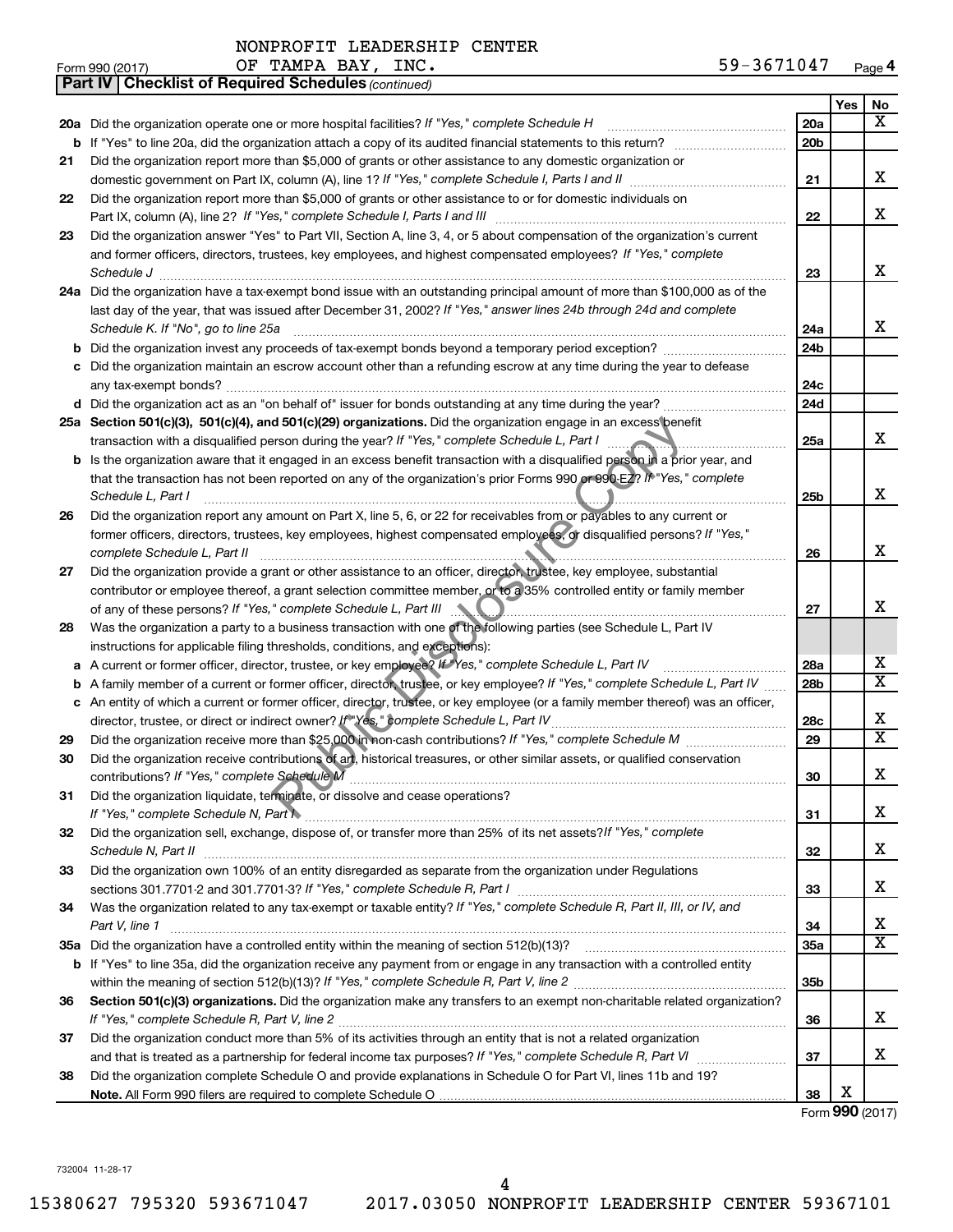|    | Part V<br><b>Statements Regarding Other IRS Filings and Tax Compliance</b><br>Check if Schedule O contains a response or note to any line in this Part V |                        |                |                         |                       |
|----|----------------------------------------------------------------------------------------------------------------------------------------------------------|------------------------|----------------|-------------------------|-----------------------|
|    |                                                                                                                                                          |                        |                | <b>Yes</b>              | No                    |
|    |                                                                                                                                                          | 17<br>1a               |                |                         |                       |
|    | Enter the number of Forms W-2G included in line 1a. Enter -0- if not applicable                                                                          | 1 <sub>b</sub>         |                |                         |                       |
|    | Did the organization comply with backup withholding rules for reportable payments to vendors and reportable gaming                                       |                        |                |                         |                       |
|    |                                                                                                                                                          |                        | 1c             | х                       |                       |
|    | 2a Enter the number of employees reported on Form W-3, Transmittal of Wage and Tax Statements,                                                           |                        |                |                         |                       |
|    | filed for the calendar year ending with or within the year covered by this return                                                                        | 5 <sub>l</sub><br>2a   |                |                         |                       |
|    | <b>b</b> If at least one is reported on line 2a, did the organization file all required federal employment tax returns?                                  |                        | 2 <sub>b</sub> | х                       |                       |
|    |                                                                                                                                                          |                        |                |                         |                       |
|    | 3a Did the organization have unrelated business gross income of \$1,000 or more during the year?                                                         |                        | За             |                         | х                     |
|    | <b>b</b> If "Yes," has it filed a Form 990 T for this year? If "No," to line 3b, provide an explanation in Schedule O                                    |                        | 3 <sub>b</sub> |                         |                       |
|    | 4a At any time during the calendar year, did the organization have an interest in, or a signature or other authority over, a                             |                        |                |                         |                       |
|    | financial account in a foreign country (such as a bank account, securities account, or other financial account)?                                         |                        | 4a             |                         | X                     |
|    | <b>b</b> If "Yes," enter the name of the foreign country: $\blacktriangleright$                                                                          |                        |                |                         |                       |
|    | See instructions for filing requirements for FinCEN Form 114, Report of Foreign Bank and Financial Accounts (FBAR).                                      |                        |                |                         |                       |
| 5а |                                                                                                                                                          |                        | 5a             |                         | х                     |
|    |                                                                                                                                                          |                        | 5b             |                         | $\overline{\text{X}}$ |
| с  |                                                                                                                                                          |                        | 5с             |                         |                       |
|    | 6a Does the organization have annual gross receipts that are normally greater than \$100,000, and did the organization solicit                           |                        |                |                         |                       |
|    |                                                                                                                                                          |                        | 6a             |                         | X                     |
|    | b If "Yes," did the organization include with every solicitation an express statement that such contributions or gifts                                   |                        |                |                         |                       |
|    |                                                                                                                                                          |                        | 6b             |                         |                       |
| 7  | Organizations that may receive deductible contributions under section 170(c).                                                                            |                        |                |                         |                       |
|    | Did the organization receive a payment in excess of \$75 made partly as a contribution and partly for goods and services provided to the payor?          |                        | 7a             | х                       |                       |
|    |                                                                                                                                                          |                        | 7b             | $\overline{\textbf{x}}$ |                       |
|    | Did the organization sell, exchange, or otherwise dispose of tangible personal property for which it was required                                        |                        |                |                         |                       |
|    |                                                                                                                                                          |                        | 7c             |                         | X                     |
|    | If "Yes," indicate the number of Forms 8282 filed during the year manufacture increases and the water of Forms                                           | 7d                     |                |                         |                       |
|    |                                                                                                                                                          |                        | 7е             |                         |                       |
| t  |                                                                                                                                                          |                        | 7f             |                         |                       |
|    | If the organization received a contribution of qualified intellectual property, did the organization file Form 8899 as required?                         |                        | 7g             |                         |                       |
| h  | If the organization received a contribution of cars, boats, airplanes, or other vehicles, did the organization file a Form 1098-C?                       |                        | 7h             |                         |                       |
| 8  | Sponsoring organizations maintaining donor advised funds. Did a donor advised fund maintained by the                                                     |                        |                |                         |                       |
|    |                                                                                                                                                          |                        | 8              |                         |                       |
| 9  | Sponsoring organizations maintaining donor advised funds.                                                                                                |                        |                |                         |                       |
|    |                                                                                                                                                          |                        | эа             |                         |                       |
|    | <b>b</b> Did the sponsoring organization make a distribution to a donor, donor advisor, or related person?                                               |                        | 9b             |                         |                       |
| 10 | Section 501(c)(7) organizations. Enter:                                                                                                                  |                        |                |                         |                       |
| а  | b Gross receipts, included on Form 990, Part VIII, line 12, for public use of club facilities                                                            | 10a<br>10 <sub>b</sub> |                |                         |                       |
|    | Section 501(c)(12) organizations. Enter:                                                                                                                 |                        |                |                         |                       |
| 11 |                                                                                                                                                          | 11a                    |                |                         |                       |
| а  | b Gross income from other sources (Do not net amounts due or paid to other sources against                                                               |                        |                |                         |                       |
|    | amounts due or received from them.)                                                                                                                      | 11b                    |                |                         |                       |
|    | 12a Section 4947(a)(1) non-exempt charitable trusts. Is the organization filing Form 990 in lieu of Form 1041?                                           |                        | 12a            |                         |                       |
|    | b If "Yes," enter the amount of tax-exempt interest received or accrued during the year                                                                  | 12b                    |                |                         |                       |
| 13 | Section 501(c)(29) qualified nonprofit health insurance issuers.                                                                                         |                        |                |                         |                       |
|    | a Is the organization licensed to issue qualified health plans in more than one state?                                                                   |                        | 13a            |                         |                       |
|    | Note. See the instructions for additional information the organization must report on Schedule O.                                                        |                        |                |                         |                       |
|    | <b>b</b> Enter the amount of reserves the organization is required to maintain by the states in which the                                                |                        |                |                         |                       |
|    |                                                                                                                                                          | 13b                    |                |                         |                       |
|    |                                                                                                                                                          | 13c                    |                |                         |                       |
|    | 14a Did the organization receive any payments for indoor tanning services during the tax year?                                                           |                        | 14a            |                         | х                     |
|    |                                                                                                                                                          |                        | 14b            |                         |                       |
|    |                                                                                                                                                          |                        |                |                         |                       |

Form (2017) **990**

732005 11-28-17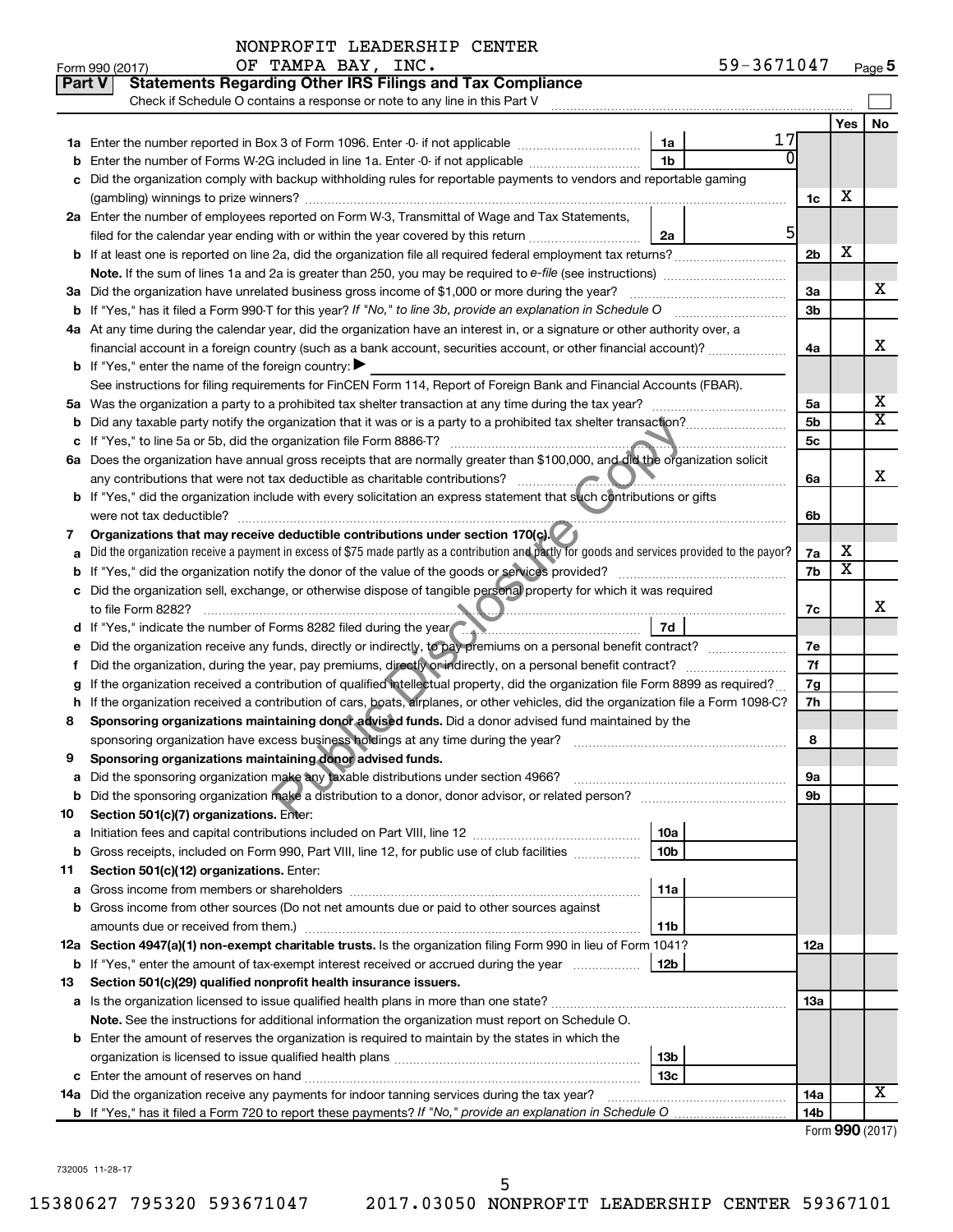Form 990 (2017)  $\qquad \qquad \text{OF}$   $\qquad$   $\qquad$   $\qquad$   $\qquad$   $\qquad$   $\qquad$   $\qquad$   $\qquad$   $\qquad$   $\qquad$   $\qquad$   $\qquad$   $\qquad$   $\qquad$   $\qquad$   $\qquad$   $\qquad$   $\qquad$   $\qquad$   $\qquad$   $\qquad$   $\qquad$   $\qquad$   $\qquad$   $\qquad$   $\qquad$   $\qquad$   $\qquad$   $\qquad$   $\qquad$   $\qquad$   $\qquad$ 59-3671047 Page 6

|     | Governance, Management, and Disclosure For each "Yes" response to lines 2 through 7b below, and for a "No" response<br>Part VI l<br>to line 8a, 8b, or 10b below, describe the circumstances, processes, or changes in Schedule O. See instructions. |    |                 |                         |                         |
|-----|------------------------------------------------------------------------------------------------------------------------------------------------------------------------------------------------------------------------------------------------------|----|-----------------|-------------------------|-------------------------|
|     |                                                                                                                                                                                                                                                      |    |                 |                         |                         |
|     |                                                                                                                                                                                                                                                      |    |                 |                         | $\overline{\mathbf{x}}$ |
|     | <b>Section A. Governing Body and Management</b>                                                                                                                                                                                                      |    |                 |                         |                         |
|     | 1a                                                                                                                                                                                                                                                   | 12 |                 | Yes                     | No                      |
|     | 1a Enter the number of voting members of the governing body at the end of the tax year<br>If there are material differences in voting rights among members of the governing body, or if the governing                                                |    |                 |                         |                         |
|     | body delegated broad authority to an executive committee or similar committee, explain in Schedule O.                                                                                                                                                |    |                 |                         |                         |
|     |                                                                                                                                                                                                                                                      | 12 |                 |                         |                         |
| b   | Enter the number of voting members included in line 1a, above, who are independent<br>1b                                                                                                                                                             |    |                 |                         |                         |
| 2   | Did any officer, director, trustee, or key employee have a family relationship or a business relationship with any other                                                                                                                             |    |                 |                         |                         |
|     | officer, director, trustee, or key employee?                                                                                                                                                                                                         |    | $\mathbf{2}$    |                         |                         |
| 3   | Did the organization delegate control over management duties customarily performed by or under the direct supervision                                                                                                                                |    |                 |                         |                         |
|     |                                                                                                                                                                                                                                                      |    | 3               |                         |                         |
| 4   | Did the organization make any significant changes to its governing documents since the prior Form 990 was filed?                                                                                                                                     |    | $\overline{4}$  |                         |                         |
| 5   |                                                                                                                                                                                                                                                      |    | 5               |                         |                         |
| 6   |                                                                                                                                                                                                                                                      |    | 6               |                         |                         |
| 7a  | Did the organization have members, stockholders, or other persons who had the power to elect or appoint one or                                                                                                                                       |    |                 |                         |                         |
|     |                                                                                                                                                                                                                                                      |    | 7a              |                         |                         |
|     | <b>b</b> Are any governance decisions of the organization reserved to (or subject to approval by) members, stockholders, or                                                                                                                          |    |                 |                         |                         |
|     | persons other than the governing body?                                                                                                                                                                                                               |    | 7b              |                         |                         |
| 8   | Did the organization contemporaneously document the meetings held or written actions undertaken during the year by the following:                                                                                                                    |    |                 |                         |                         |
| а   | <u> 2008 - An American American American American American American American American American American American</u>                                                                                                                                 |    | 8а              | х                       |                         |
|     |                                                                                                                                                                                                                                                      |    | 8b              | $\overline{\textbf{x}}$ |                         |
| 9   | Is there any officer, director, trustee, or key employee listed in Part VII, Section A, who cannot be reached at the                                                                                                                                 |    |                 |                         |                         |
|     | organization's mailing address? If "Yes," provide the names and addresses in Schedule O                                                                                                                                                              |    | 9               |                         |                         |
|     | <b>Section B. Policies</b> (This Section B requests information about policies not required by the Internal Revenue Code.)                                                                                                                           |    |                 |                         |                         |
|     |                                                                                                                                                                                                                                                      |    |                 | Yes                     |                         |
|     | 10a Did the organization have local chapters, branches, or affiliates?                                                                                                                                                                               |    | 10a             |                         |                         |
|     | <b>b</b> If "Yes," did the organization have written policies and procedures governing the activities of such chapters, affiliates,                                                                                                                  |    |                 |                         |                         |
|     | and branches to ensure their operations are consistent with the organization's exempt purposes? www.www.www.www.                                                                                                                                     |    | 10 <sub>b</sub> |                         |                         |
|     | 11a Has the organization provided a complete copy of this Form 990 to all members of its governing body before filing the form?                                                                                                                      |    | 11a             | X                       |                         |
|     | <b>b</b> Describe in Schedule O the process, if any, used by the organization to review this Form 990.                                                                                                                                               |    |                 |                         |                         |
| 12a | Did the organization have a written conflict of interest policy? If "No," go to line 13                                                                                                                                                              |    | 12a             | х                       |                         |
|     | Were officers, directors, or trustees, and key employees required to disclose annually interests that could give rise to conflicts?                                                                                                                  |    | 12 <sub>b</sub> | х                       |                         |
|     | c Did the organization regularly and consistently monitor and enforce compliance with the policy? If "Yes," describe                                                                                                                                 |    |                 |                         |                         |
|     |                                                                                                                                                                                                                                                      |    |                 | х                       |                         |
|     |                                                                                                                                                                                                                                                      |    | 12c             | $\overline{\texttt{x}}$ |                         |
| 13  |                                                                                                                                                                                                                                                      |    | 13              | х                       |                         |
| 14  |                                                                                                                                                                                                                                                      |    | 14              |                         |                         |
| 15  | Did the process for determining compensation of the following persons include a review and approval by independent                                                                                                                                   |    |                 |                         |                         |
|     | persons, comparability data, and contemporaneous substantiation of the deliberation and decision?                                                                                                                                                    |    |                 |                         |                         |
| a   | The organization's CEO, Executive Director, or top management official [111] [12] manuscription or contraction of the organization's CEO, Executive Director, or top management official [12] manuscription or contraction of                        |    | 15a             | X                       |                         |
|     |                                                                                                                                                                                                                                                      |    | 15 <sub>b</sub> | $\overline{\textbf{x}}$ |                         |
|     | If "Yes" to line 15a or 15b, describe the process in Schedule O (see instructions).                                                                                                                                                                  |    |                 |                         |                         |
|     | 16a Did the organization invest in, contribute assets to, or participate in a joint venture or similar arrangement with a                                                                                                                            |    |                 |                         |                         |
|     | taxable entity during the year?                                                                                                                                                                                                                      |    | <b>16a</b>      |                         |                         |
|     | b If "Yes," did the organization follow a written policy or procedure requiring the organization to evaluate its participation                                                                                                                       |    |                 |                         |                         |
|     | in joint venture arrangements under applicable federal tax law, and take steps to safeguard the organization's                                                                                                                                       |    |                 |                         |                         |
|     |                                                                                                                                                                                                                                                      |    | 16b             |                         |                         |
|     | <b>Section C. Disclosure</b>                                                                                                                                                                                                                         |    |                 |                         |                         |
| 17  | List the states with which a copy of this Form 990 is required to be filed $\blacktriangleright$ $FL$                                                                                                                                                |    |                 |                         |                         |
| 18  | Section 6104 requires an organization to make its Forms 1023 (or 1024 if applicable), 990, and 990-T (Section 501(c)(3)s only) available                                                                                                             |    |                 |                         |                         |
|     | for public inspection. Indicate how you made these available. Check all that apply.                                                                                                                                                                  |    |                 |                         |                         |
|     | $\lfloor x \rfloor$ Own website<br>$\lfloor \underline{X} \rfloor$ Upon request<br>$\!\!\!\Box$ Another's website<br>Other (explain in Schedule O)                                                                                                   |    |                 |                         |                         |
| 19  | Describe in Schedule O whether (and if so, how) the organization made its governing documents, conflict of interest policy, and financial                                                                                                            |    |                 |                         |                         |
|     | statements available to the public during the tax year.                                                                                                                                                                                              |    |                 |                         |                         |
| 20  | State the name, address, and telephone number of the person who possesses the organization's books and records:                                                                                                                                      |    |                 |                         |                         |
|     | THE ORGANIZATION - 813-287-8779                                                                                                                                                                                                                      |    |                 |                         |                         |
|     | 33607<br>1408 N. WESTSHORE BLVD., NO. 140, TAMPA, FL                                                                                                                                                                                                 |    |                 |                         |                         |
|     | 732006 11-28-17                                                                                                                                                                                                                                      |    |                 | Form 990 (2017)         |                         |
|     | 6                                                                                                                                                                                                                                                    |    |                 |                         |                         |
|     | 15380627 795320 593671047<br>2017.03050 NONPROFIT LEADERSHIP CENTER 59367101                                                                                                                                                                         |    |                 |                         |                         |
|     |                                                                                                                                                                                                                                                      |    |                 |                         |                         |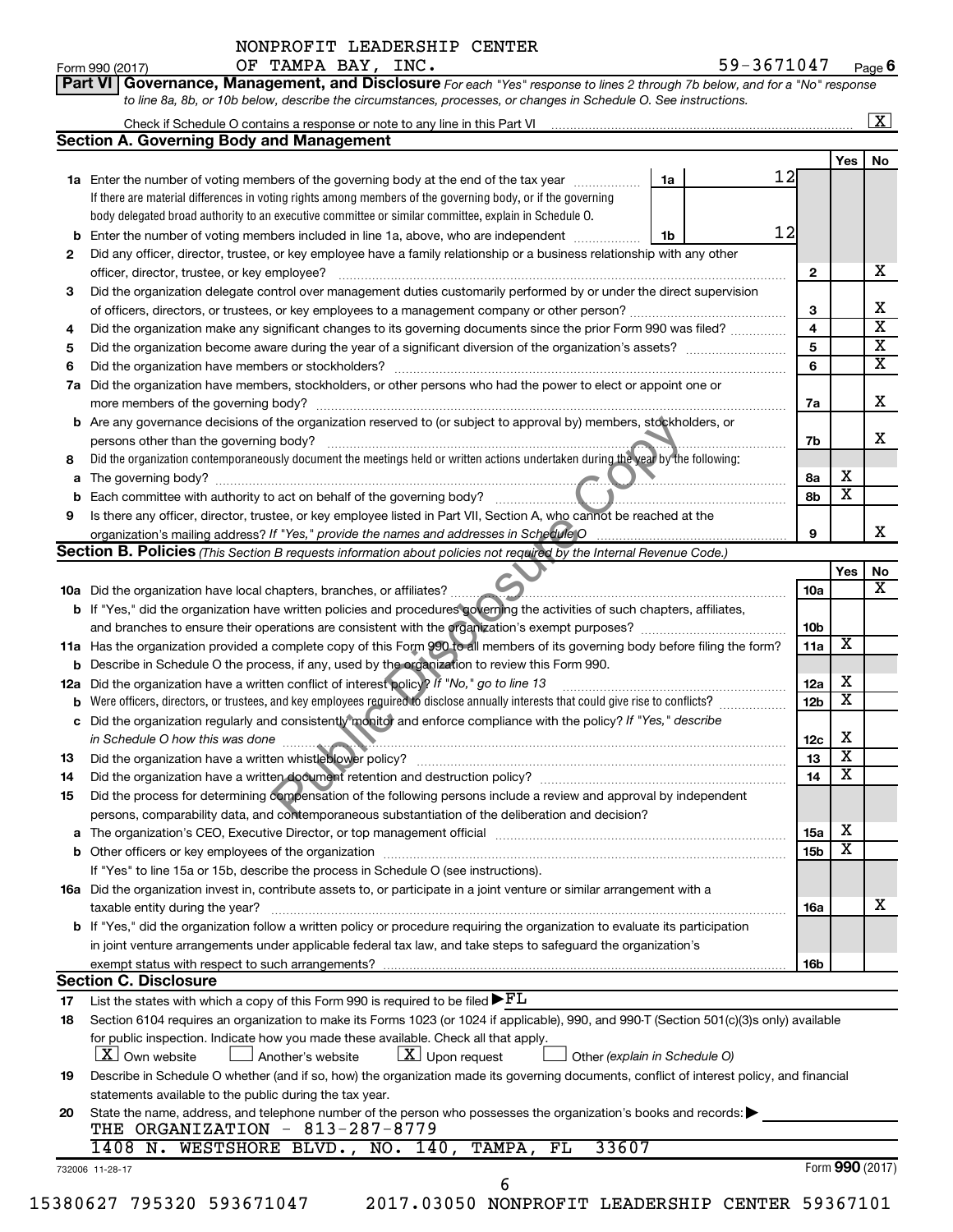| NONPROFIT LEADERSHIP CENTER |  |  |
|-----------------------------|--|--|
|-----------------------------|--|--|

 $\Box$ 

| Part VII Compensation of Officers, Directors, Trustees, Key Employees, Highest Compensated |
|--------------------------------------------------------------------------------------------|
| <b>Employees, and Independent Contractors</b>                                              |

Check if Schedule O contains a response or note to any line in this Part VII

**Section A. Officers, Directors, Trustees, Key Employees, and Highest Compensated Employees**

**1a**  Complete this table for all persons required to be listed. Report compensation for the calendar year ending with or within the organization's tax year.

 $\bullet$  List all of the organization's current officers, directors, trustees (whether individuals or organizations), regardless of amount of compensation. Enter  $-0$ - in columns  $(D)$ ,  $(E)$ , and  $(F)$  if no compensation was paid.

**•** List all of the organization's **current** key employees, if any. See instructions for definition of "key employee."

**•** List the organization's five current highest compensated employees (other than an officer, director, trustee, or key employee) who received reportable compensation (Box 5 of Form W-2 and/or Box 7 of Form 1099-MISC) of more than \$100,000 from the organization and any related organizations.

**•** List all of the organization's former officers, key employees, and highest compensated employees who received more than \$100,000 of reportable compensation from the organization and any related organizations.

**•** List all of the organization's former directors or trustees that received, in the capacity as a former director or trustee of the organization, more than \$10,000 of reportable compensation from the organization and any related organizations.

List persons in the following order: individual trustees or directors; institutional trustees; officers; key employees; highest compensated employees; and former such persons.

Check this box if neither the organization nor any related organization compensated any current officer, director, or trustee.  $\Box$ 

| (A)                          | (B)               | (C)                                     |                       |                                 |              |                                 |            | (D)             | (E)             | (F)           |
|------------------------------|-------------------|-----------------------------------------|-----------------------|---------------------------------|--------------|---------------------------------|------------|-----------------|-----------------|---------------|
| Name and Title               | Average           | Position<br>(do not check more than one |                       |                                 |              | Reportable                      | Reportable | Estimated       |                 |               |
|                              | hours per         |                                         |                       | box, unless person is both an   |              |                                 |            | compensation    | compensation    | amount of     |
|                              | week              |                                         |                       | officer and a director/trustee) |              |                                 |            | from            | from related    | other         |
|                              | (list any         |                                         |                       |                                 |              |                                 |            | the             | organizations   | compensation  |
|                              | hours for         |                                         |                       |                                 |              |                                 |            | organization    | (W-2/1099-MISC) | from the      |
|                              | related           |                                         |                       |                                 |              |                                 |            | (W-2/1099-MISC) |                 | organization  |
|                              | organizations     |                                         |                       |                                 |              |                                 |            |                 |                 | and related   |
|                              | below<br>line)    | Individual trustee or director          | Institutional trustee | Officer                         | Key employee | Highest compensated<br>employee | Former     |                 |                 | organizations |
| <b>JESSICA MUROFF</b><br>(1) | 3.00              |                                         |                       |                                 |              |                                 |            |                 |                 |               |
| <b>BOARD CHAIR</b>           |                   | $\rm X$                                 |                       | $\mathbf X$                     |              |                                 |            | $\mathbf 0$ .   | 0.              | $\mathbf 0$ . |
| <b>BILL FRIES</b><br>(2)     | 3.00              |                                         |                       |                                 |              |                                 |            |                 |                 |               |
| BOARD VICE CHAIR             |                   | $\mathbf X$                             |                       | $\mathbf X$                     |              |                                 |            | $\mathbf 0$ .   | 0.              | $\mathbf 0$ . |
| AARON CRALL<br>(3)           | 3.00              |                                         |                       |                                 |              |                                 |            |                 |                 |               |
| <b>TREASURER</b>             |                   | $\mathbf X$                             |                       | X                               |              |                                 |            | $\mathbf 0$ .   | $\mathbf 0$ .   | $\mathbf 0$ . |
| TERI MORROW<br>(4)           | 3.00              |                                         |                       |                                 |              |                                 |            |                 |                 |               |
| <b>SECRETARY</b>             |                   | $\mathbf{X}$                            |                       | ΙX                              |              |                                 |            | $\mathbf 0$ .   | 0.              | $\mathbf 0$ . |
| CHRISTOPHER JOHNSON<br>(5)   | 2.00              |                                         |                       |                                 |              |                                 |            |                 |                 |               |
| <b>DIRECTOR</b>              |                   | Ā                                       |                       |                                 |              |                                 |            | $\mathbf 0$ .   | 0.              | 0.            |
| (6)<br>SHEFF CROWDER         | 2.00<br>۰         |                                         |                       |                                 |              |                                 |            |                 |                 |               |
| <b>DIRECTOR</b>              |                   | X                                       |                       |                                 |              |                                 |            | $\mathbf 0$ .   | $\mathbf 0$ .   | $\mathbf 0$ . |
| (7)<br>MARY LALLUCCI         | $\overline{2.00}$ |                                         |                       |                                 |              |                                 |            |                 |                 |               |
| <b>DIRECTOR</b>              |                   | $\mathbf X$                             |                       |                                 |              |                                 |            | 0.              | $\mathbf 0$ .   | $\mathbf 0$ . |
| ROBIN MOCH<br>(8)            | 2.00              |                                         |                       |                                 |              |                                 |            |                 |                 |               |
| <b>DIRECTOR</b>              |                   | $\mathbf X$                             |                       |                                 |              |                                 |            | 0.              | $\mathbf 0$ .   | $\mathbf 0$ . |
| MAUREEN BUTLER<br>(9)        | 2.00              |                                         |                       |                                 |              |                                 |            |                 |                 |               |
| <b>DIRECTOR</b>              |                   | X                                       |                       |                                 |              |                                 |            | $\mathbf 0$ .   | $\mathbf 0$ .   | $\mathbf 0$ . |
| (10) JULIE LEE               | 2.00              |                                         |                       |                                 |              |                                 |            |                 |                 |               |
| <b>DIRECTOR</b>              |                   | $\mathbf X$                             |                       |                                 |              |                                 |            | $\mathbf 0$ .   | $\mathbf 0$ .   | $\mathbf 0$ . |
| (11) BEVERLY MCLAIN          | 2.00              | $\mathbf X$                             |                       |                                 |              |                                 |            | 0.              | $\mathbf 0$ .   |               |
| <b>DIRECTOR</b>              | 37.50             |                                         |                       |                                 |              |                                 |            |                 |                 | 0.            |
| (12) EMILY BENHAM CONNORS    |                   |                                         |                       | $\mathbf X$                     |              |                                 |            | 138,528.        | $\mathbf 0$ .   | 2,571.        |
| CEO                          |                   |                                         |                       |                                 |              |                                 |            |                 |                 |               |
|                              |                   |                                         |                       |                                 |              |                                 |            |                 |                 |               |
|                              |                   |                                         |                       |                                 |              |                                 |            |                 |                 |               |
|                              |                   |                                         |                       |                                 |              |                                 |            |                 |                 |               |
|                              |                   |                                         |                       |                                 |              |                                 |            |                 |                 |               |
|                              |                   |                                         |                       |                                 |              |                                 |            |                 |                 |               |
|                              |                   |                                         |                       |                                 |              |                                 |            |                 |                 |               |
|                              |                   |                                         |                       |                                 |              |                                 |            |                 |                 |               |
|                              |                   |                                         |                       |                                 |              |                                 |            |                 |                 |               |
|                              |                   |                                         |                       |                                 |              |                                 |            |                 |                 |               |

732007 11-28-17

Form (2017) **990**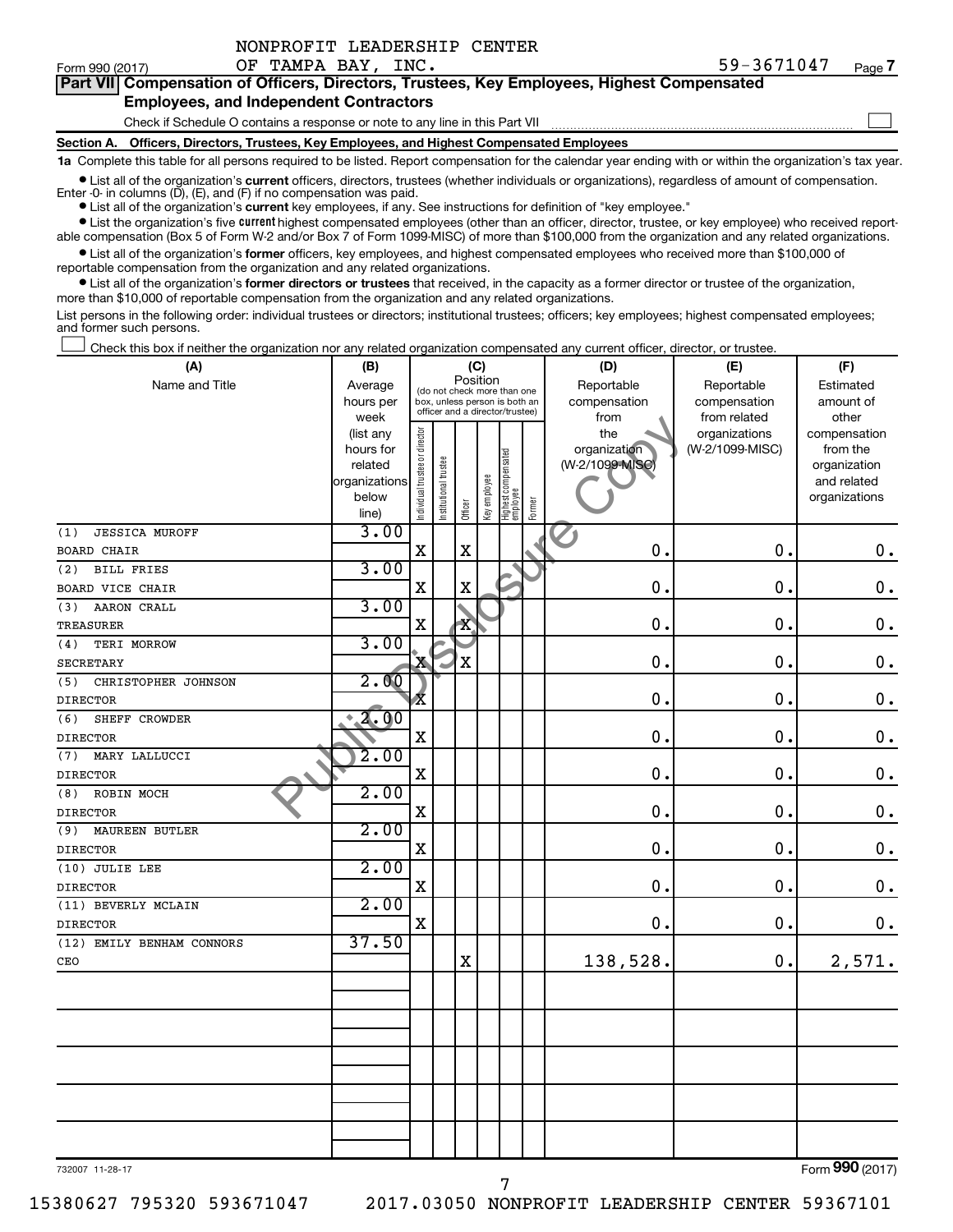|                                           | NONPROFIT LEADERSHIP CENTER                                                                                                                                                                                                            |                                                                      |                                |                       |                 |              |                                                                                                 |        |                                           |                                                   |                  |                     |                                                          |              |
|-------------------------------------------|----------------------------------------------------------------------------------------------------------------------------------------------------------------------------------------------------------------------------------------|----------------------------------------------------------------------|--------------------------------|-----------------------|-----------------|--------------|-------------------------------------------------------------------------------------------------|--------|-------------------------------------------|---------------------------------------------------|------------------|---------------------|----------------------------------------------------------|--------------|
| Form 990 (2017)                           | OF TAMPA BAY, INC.                                                                                                                                                                                                                     |                                                                      |                                |                       |                 |              |                                                                                                 |        |                                           | 59-3671047                                        |                  |                     |                                                          | Page 8       |
| <b>Part VII</b>                           | Section A. Officers, Directors, Trustees, Key Employees, and Highest Compensated Employees (continued)                                                                                                                                 |                                                                      |                                |                       |                 |              |                                                                                                 |        |                                           |                                                   |                  |                     |                                                          |              |
|                                           | (A)<br>Name and title                                                                                                                                                                                                                  | (B)<br>Average<br>hours per<br>week                                  |                                |                       | (C)<br>Position |              | (do not check more than one<br>box, unless person is both an<br>officer and a director/trustee) |        | (D)<br>Reportable<br>compensation<br>from | (E)<br>Reportable<br>compensation<br>from related |                  |                     | (F)<br>Estimated<br>amount of<br>other                   |              |
|                                           |                                                                                                                                                                                                                                        | (list any<br>hours for<br>related<br>organizations<br>below<br>line) | Individual trustee or director | Institutional trustee | Officer         | Key employee | Highest compensated<br>employee                                                                 | Former | the<br>organization<br>(W-2/1099-MISC)    | organizations<br>(W-2/1099-MISC)                  |                  | compensation        | from the<br>organization<br>and related<br>organizations |              |
|                                           |                                                                                                                                                                                                                                        |                                                                      |                                |                       |                 |              |                                                                                                 |        |                                           |                                                   |                  |                     |                                                          |              |
|                                           |                                                                                                                                                                                                                                        |                                                                      |                                |                       |                 |              |                                                                                                 |        |                                           |                                                   |                  |                     |                                                          |              |
|                                           |                                                                                                                                                                                                                                        |                                                                      |                                |                       |                 |              |                                                                                                 |        |                                           |                                                   |                  |                     |                                                          |              |
|                                           |                                                                                                                                                                                                                                        |                                                                      |                                |                       |                 |              |                                                                                                 |        |                                           |                                                   |                  |                     |                                                          |              |
|                                           |                                                                                                                                                                                                                                        |                                                                      |                                |                       |                 |              |                                                                                                 |        |                                           |                                                   |                  |                     |                                                          |              |
|                                           |                                                                                                                                                                                                                                        |                                                                      |                                |                       |                 |              |                                                                                                 |        |                                           |                                                   |                  |                     |                                                          |              |
|                                           |                                                                                                                                                                                                                                        |                                                                      |                                |                       |                 |              |                                                                                                 |        |                                           |                                                   |                  |                     |                                                          |              |
| 1b Sub-total                              |                                                                                                                                                                                                                                        |                                                                      |                                |                       |                 |              |                                                                                                 |        | 138,528.                                  |                                                   | $\overline{0}$ . |                     |                                                          | 2,571.       |
|                                           | c Total from continuation sheets to Part VII, Section A                                                                                                                                                                                |                                                                      |                                |                       |                 |              |                                                                                                 |        | $\Omega$<br>138,528.                      |                                                   | σ.<br>σ.         |                     |                                                          | 0.<br>2,571. |
| $\mathbf{2}$                              | Total number of individuals (including but not limited to those listed above) who received more than \$100,000 of reportable                                                                                                           |                                                                      |                                |                       |                 |              |                                                                                                 |        |                                           |                                                   |                  |                     |                                                          |              |
|                                           | compensation from the organization $\blacktriangleright$                                                                                                                                                                               |                                                                      |                                |                       |                 |              |                                                                                                 |        |                                           |                                                   |                  |                     |                                                          | 1            |
|                                           |                                                                                                                                                                                                                                        |                                                                      |                                |                       |                 |              |                                                                                                 |        |                                           |                                                   |                  |                     | Yes                                                      | No           |
| з                                         | Did the organization list any former officer, director, or trustee, key employee, or highest compensated employee on<br>line 1a? If "Yes," complete Schedule J for such individual manumentation contains and the content of the conte |                                                                      |                                |                       |                 |              |                                                                                                 |        |                                           |                                                   |                  | 3                   |                                                          | X            |
| 4                                         | For any individual listed on line 1a, is the sum of reportable compensation and other compensation from the organization                                                                                                               |                                                                      |                                |                       |                 |              |                                                                                                 |        |                                           |                                                   |                  | 4                   |                                                          | x.           |
| 5                                         | Did any person listed on line 1a receive or accrue compensation from any unrelated organization or individual for services                                                                                                             |                                                                      |                                |                       |                 |              |                                                                                                 |        |                                           |                                                   |                  |                     |                                                          |              |
| <b>Section B. Independent Contractors</b> | rendered to the organization? If "Yes," complete Schedule J for such person manufactured to the organization? If "Yes," complete Schedule J for such person manufactured and the organization?                                         |                                                                      |                                |                       |                 |              |                                                                                                 |        |                                           |                                                   |                  | 5                   |                                                          | x            |
| 1                                         | Complete this table for your five highest compensated independent contractors that received more than \$100,000 of compensation from                                                                                                   |                                                                      |                                |                       |                 |              |                                                                                                 |        |                                           |                                                   |                  |                     |                                                          |              |
|                                           | the organization. Report compensation for the calendar year ending with or within the organization's tax year.                                                                                                                         |                                                                      |                                |                       |                 |              |                                                                                                 |        |                                           |                                                   |                  |                     |                                                          |              |
|                                           | (A)<br>Name and business address                                                                                                                                                                                                       |                                                                      |                                | <b>NONE</b>           |                 |              |                                                                                                 |        | (B)<br>Description of services            |                                                   |                  | (C)<br>Compensation |                                                          |              |
|                                           |                                                                                                                                                                                                                                        |                                                                      |                                |                       |                 |              |                                                                                                 |        |                                           |                                                   |                  |                     |                                                          |              |
|                                           |                                                                                                                                                                                                                                        |                                                                      |                                |                       |                 |              |                                                                                                 |        |                                           |                                                   |                  |                     |                                                          |              |
|                                           |                                                                                                                                                                                                                                        |                                                                      |                                |                       |                 |              |                                                                                                 |        |                                           |                                                   |                  |                     |                                                          |              |
|                                           |                                                                                                                                                                                                                                        |                                                                      |                                |                       |                 |              |                                                                                                 |        |                                           |                                                   |                  |                     |                                                          |              |
| 2                                         | Total number of independent contractors (including but not limited to those listed above) who received more than<br>\$100,000 of compensation from the organization                                                                    |                                                                      |                                |                       |                 |              | 0                                                                                               |        |                                           |                                                   |                  |                     |                                                          |              |
|                                           |                                                                                                                                                                                                                                        |                                                                      |                                |                       |                 |              |                                                                                                 |        |                                           |                                                   |                  | Form 990 (2017)     |                                                          |              |

732008 11-28-17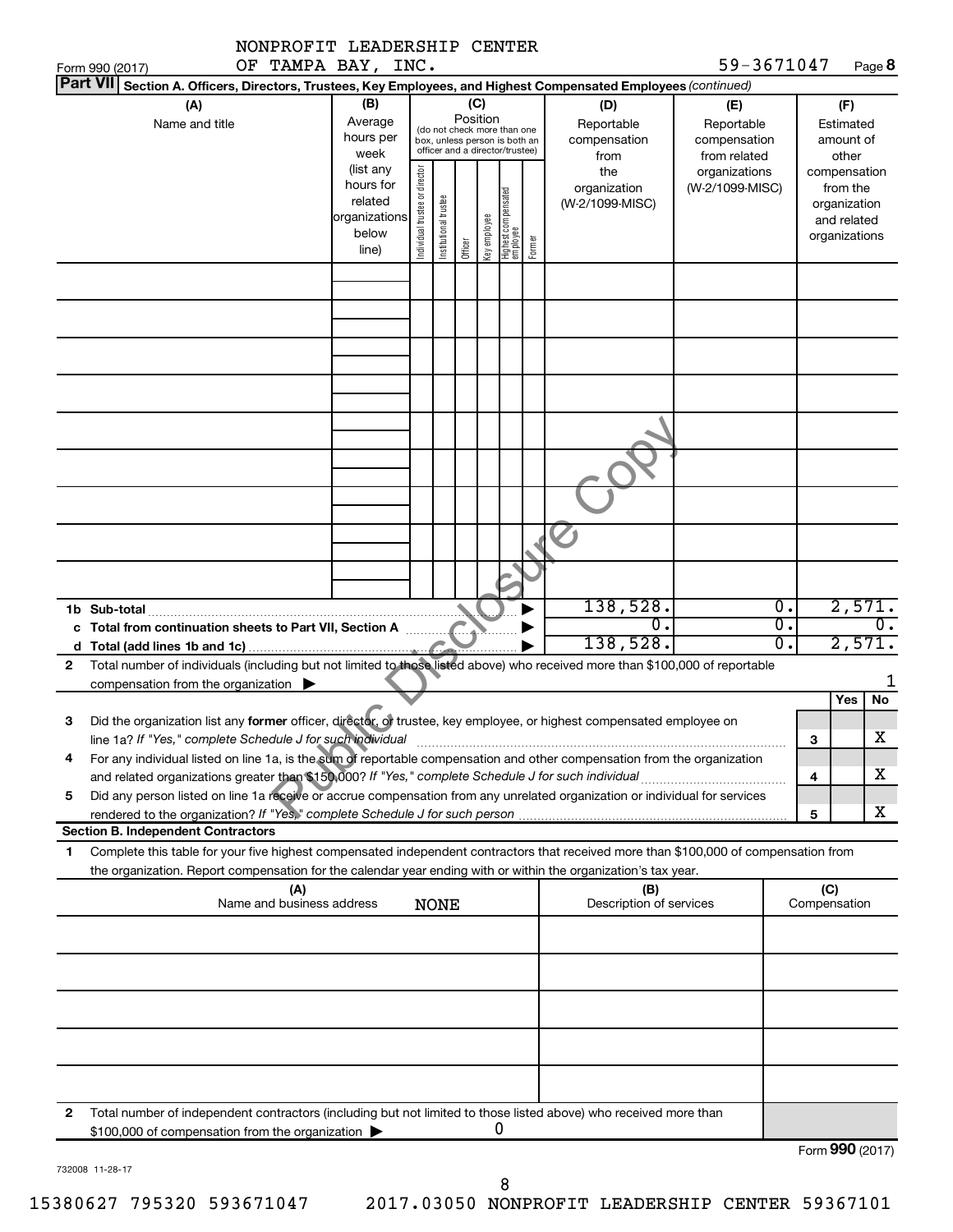**Part 1990 (2017)** 

NONPROFIT LEADERSHIP CENTER

|                                                           | <b>Part VIII</b> | Statement of Revenue                                                                                                                    |                      |                      |                                      |                              |                                                                    |
|-----------------------------------------------------------|------------------|-----------------------------------------------------------------------------------------------------------------------------------------|----------------------|----------------------|--------------------------------------|------------------------------|--------------------------------------------------------------------|
|                                                           |                  |                                                                                                                                         |                      | (A)<br>Total revenue | (B)<br>Related or<br>exempt function | (C)<br>Unrelated<br>business | (D)<br>Revenue excluded<br>from tax under<br>sections<br>512 - 514 |
|                                                           |                  | 1a<br><b>1 a</b> Federated campaigns<br>1 <sub>b</sub><br><b>b</b> Membership dues<br>1c<br>c Fundraising events                        | 38,687.              |                      | revenue                              | revenue                      |                                                                    |
| Contributions, Gifts, Grants<br>and Other Similar Amounts |                  | 1 <sub>d</sub><br>d Related organizations<br>e Government grants (contributions)<br>1e<br>f All other contributions, gifts, grants, and |                      |                      |                                      |                              |                                                                    |
|                                                           |                  | similar amounts not included above<br>1f<br>g Noncash contributions included in lines 1a-1f: \$                                         | 270,582.             | 309, 269.            |                                      |                              |                                                                    |
|                                                           |                  |                                                                                                                                         | <b>Business Code</b> |                      |                                      |                              |                                                                    |
|                                                           |                  | 2 a PROGRAM SERVICE FEES                                                                                                                | 611710               | 365, 220.            | 365, 220.                            |                              |                                                                    |
|                                                           | b                | CHILDRENS BOARD OF HIL                                                                                                                  | 611710               | 197,096.             | 197,096.                             |                              |                                                                    |
| Program Service                                           | c                |                                                                                                                                         |                      |                      |                                      |                              |                                                                    |
|                                                           | d                |                                                                                                                                         |                      |                      |                                      |                              |                                                                    |
|                                                           |                  |                                                                                                                                         |                      |                      |                                      |                              |                                                                    |
|                                                           |                  | f All other program service revenue                                                                                                     |                      |                      |                                      |                              |                                                                    |
|                                                           |                  |                                                                                                                                         |                      | 562, 316.            |                                      |                              |                                                                    |
|                                                           | З                | Investment income (including dividends, interest, and                                                                                   |                      |                      |                                      |                              |                                                                    |
|                                                           |                  |                                                                                                                                         | ▶                    | 12,482.              |                                      |                              | 12,482.                                                            |
|                                                           | 4                | Income from investment of tax-exempt bond proceeds                                                                                      |                      |                      |                                      |                              |                                                                    |
|                                                           | 5                |                                                                                                                                         |                      |                      |                                      |                              |                                                                    |
|                                                           |                  | (i) Real                                                                                                                                | (ii) Personal        |                      |                                      |                              |                                                                    |
|                                                           |                  | <b>6 a</b> Gross rents                                                                                                                  |                      |                      |                                      |                              |                                                                    |
|                                                           |                  | <b>b</b> Less: rental expenses <i></i>                                                                                                  |                      |                      |                                      |                              |                                                                    |
|                                                           |                  | <b>c</b> Rental income or (loss)                                                                                                        |                      |                      |                                      |                              |                                                                    |
|                                                           |                  |                                                                                                                                         |                      |                      |                                      |                              |                                                                    |
|                                                           |                  | 7 a Gross amount from sales of<br>(i) Securities                                                                                        | (ii) Other           |                      |                                      |                              |                                                                    |
|                                                           |                  | assets other than inventory                                                                                                             |                      |                      |                                      |                              |                                                                    |
|                                                           |                  | <b>b</b> Less: cost or other basis                                                                                                      |                      |                      |                                      |                              |                                                                    |
|                                                           |                  | and sales expenses                                                                                                                      |                      |                      |                                      |                              |                                                                    |
|                                                           |                  |                                                                                                                                         |                      |                      |                                      |                              |                                                                    |
|                                                           |                  |                                                                                                                                         |                      |                      |                                      |                              |                                                                    |
|                                                           |                  | <b>8 a</b> Gross income from fundraising events (not                                                                                    |                      |                      |                                      |                              |                                                                    |
| Other Revenue                                             |                  | including \$<br>оf<br>contributions reported on line 1c). See                                                                           |                      |                      |                                      |                              |                                                                    |
|                                                           |                  |                                                                                                                                         |                      |                      |                                      |                              |                                                                    |
|                                                           |                  | b                                                                                                                                       |                      |                      |                                      |                              |                                                                    |
|                                                           |                  | c Net income or (loss) from fundraising events                                                                                          | <u></u> ▶            |                      |                                      |                              |                                                                    |
|                                                           |                  | 9 a Gross income from gaming activities. See                                                                                            |                      |                      |                                      |                              |                                                                    |
|                                                           |                  |                                                                                                                                         |                      |                      |                                      |                              |                                                                    |
|                                                           |                  | b                                                                                                                                       |                      |                      |                                      |                              |                                                                    |
|                                                           |                  |                                                                                                                                         |                      |                      |                                      |                              |                                                                    |
|                                                           |                  | 10 a Gross sales of inventory, less returns                                                                                             |                      |                      |                                      |                              |                                                                    |
|                                                           |                  |                                                                                                                                         |                      |                      |                                      |                              |                                                                    |
|                                                           |                  | b                                                                                                                                       |                      |                      |                                      |                              |                                                                    |
|                                                           |                  | c Net income or (loss) from sales of inventory                                                                                          |                      |                      |                                      |                              |                                                                    |
|                                                           |                  | Miscellaneous Revenue                                                                                                                   | <b>Business Code</b> |                      |                                      |                              |                                                                    |
|                                                           |                  | 11 a OTHER INCOME                                                                                                                       | 900099               | 215.                 |                                      |                              | 215.                                                               |
|                                                           | b                | the control of the control of the control of the control of the control of                                                              |                      |                      |                                      |                              |                                                                    |
|                                                           | с                |                                                                                                                                         |                      |                      |                                      |                              |                                                                    |
|                                                           |                  | <b>d</b> All other revenue $\ldots$ $\ldots$ $\ldots$ $\ldots$ $\ldots$ $\ldots$ $\ldots$                                               |                      |                      |                                      |                              |                                                                    |
|                                                           |                  |                                                                                                                                         |                      | 215.                 |                                      |                              |                                                                    |
|                                                           | 12               |                                                                                                                                         |                      | 884, 282.            | 562,316.                             | $\overline{0}$ .             | 12,697.                                                            |
| 732009 11-28-17                                           |                  |                                                                                                                                         |                      |                      |                                      |                              | Form 990 (2017)                                                    |

732009 11-28-17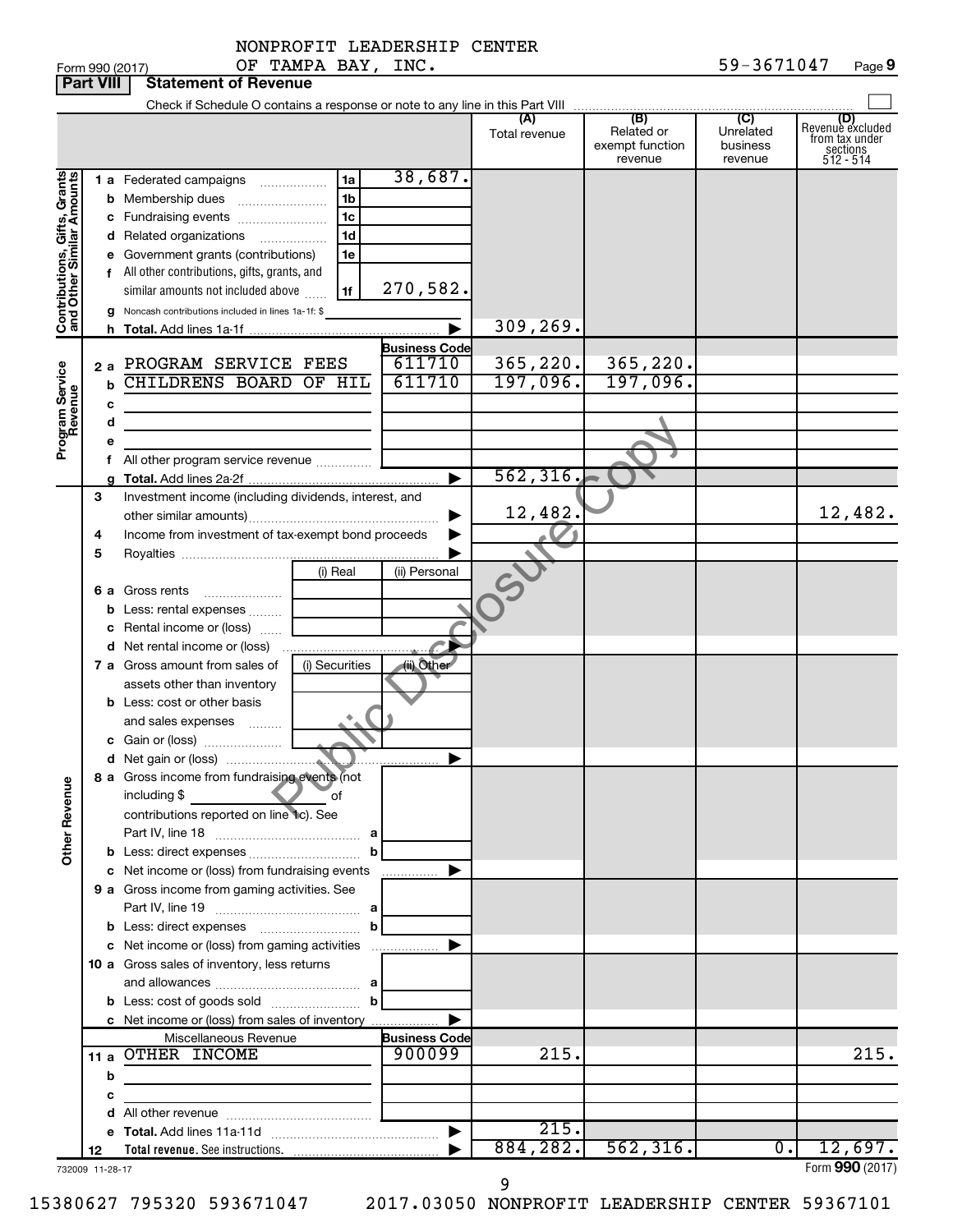|    | OF TAMPA BAY, INC.<br>Form 990 (2017)                                                                                                                                                                       |                        |                                    |                                           | 59-3671047<br>Page 10          |
|----|-------------------------------------------------------------------------------------------------------------------------------------------------------------------------------------------------------------|------------------------|------------------------------------|-------------------------------------------|--------------------------------|
|    | <b>Part IX Statement of Functional Expenses</b>                                                                                                                                                             |                        |                                    |                                           |                                |
|    | Section 501(c)(3) and 501(c)(4) organizations must complete all columns. All other organizations must complete column (A).                                                                                  |                        |                                    |                                           |                                |
|    | Check if Schedule O contains a response or note to any line in this Part IX                                                                                                                                 |                        |                                    |                                           | $\overline{\mathbf{x}}$        |
|    | Do not include amounts reported on lines 6b,<br>7b, 8b, 9b, and 10b of Part VIII.                                                                                                                           | (A)<br>Total expenses  | (B)<br>Program service<br>expenses | (C)<br>Management and<br>general expenses | (D)<br>Fundraising<br>expenses |
| 1. | Grants and other assistance to domestic organizations<br>and domestic governments. See Part IV, line 21                                                                                                     |                        |                                    |                                           |                                |
| 2  | Grants and other assistance to domestic                                                                                                                                                                     |                        |                                    |                                           |                                |
|    | individuals. See Part IV, line 22                                                                                                                                                                           |                        |                                    |                                           |                                |
| 3  | Grants and other assistance to foreign<br>organizations, foreign governments, and foreign<br>individuals. See Part IV, lines 15 and 16                                                                      |                        |                                    |                                           |                                |
| 4  | Benefits paid to or for members                                                                                                                                                                             |                        |                                    |                                           |                                |
| 5  | Compensation of current officers, directors,                                                                                                                                                                |                        |                                    |                                           |                                |
|    | trustees, and key employees                                                                                                                                                                                 | 138,528.               | 89,102.                            | 25,339.                                   | 24,087.                        |
| 6  | Compensation not included above, to disqualified                                                                                                                                                            |                        |                                    |                                           |                                |
|    | persons (as defined under section 4958(f)(1)) and                                                                                                                                                           |                        |                                    |                                           |                                |
|    | persons described in section 4958(c)(3)(B)                                                                                                                                                                  |                        |                                    |                                           |                                |
| 7  | Other salaries and wages                                                                                                                                                                                    | 214,577.               | 187,219                            | 17,977.                                   | 9,381.                         |
| 8  | Pension plan accruals and contributions (include                                                                                                                                                            |                        |                                    |                                           |                                |
|    | section 401(k) and 403(b) employer contributions)                                                                                                                                                           |                        | 5,001                              | 760.                                      | 570.                           |
| 9  | Other employee benefits                                                                                                                                                                                     | $\frac{6,331}{23,419}$ | 18,083.                            | 2,960.                                    | 2,376.                         |
| 10 |                                                                                                                                                                                                             | 26, 345.               | 20,813                             | 3,161.                                    | 2,371.                         |
| 11 | Fees for services (non-employees):                                                                                                                                                                          |                        |                                    |                                           |                                |
| a  |                                                                                                                                                                                                             |                        |                                    |                                           |                                |
| b  |                                                                                                                                                                                                             |                        |                                    |                                           |                                |
|    |                                                                                                                                                                                                             | 7,570.                 |                                    | 7,570.                                    |                                |
| d  |                                                                                                                                                                                                             |                        |                                    |                                           |                                |
|    | Professional fundraising services. See Part IV, line 17                                                                                                                                                     |                        |                                    |                                           |                                |
| f  | Investment management fees                                                                                                                                                                                  |                        |                                    |                                           |                                |
| g  | Other. (If line 11g amount exceeds 10% of line 25,                                                                                                                                                          |                        |                                    |                                           |                                |
|    | column (A) amount, list line 11g expenses on Sch O.)                                                                                                                                                        | 182,912.               | 126,209.                           | 56,703.                                   |                                |
| 12 |                                                                                                                                                                                                             |                        |                                    |                                           |                                |
| 13 |                                                                                                                                                                                                             | 25,787.                | 15, 140.                           | 10,647.                                   |                                |
| 14 |                                                                                                                                                                                                             | 10, 118.               |                                    | 10, 118.                                  |                                |
| 15 | Royalties <b>Constitution</b>                                                                                                                                                                               |                        |                                    |                                           |                                |
| 16 |                                                                                                                                                                                                             | 38,082 <b>.</b>        | 19,041                             | 19,041.                                   |                                |
| 17 | Travel                                                                                                                                                                                                      | 4,313.                 |                                    | 2,329.                                    | 1,984.                         |
| 18 | Payments of travel or entertainment expenses                                                                                                                                                                |                        |                                    |                                           |                                |
|    | for any federal, state, or local public officials                                                                                                                                                           |                        |                                    |                                           |                                |
| 19 | Conferences, conventions, and meetings                                                                                                                                                                      |                        |                                    |                                           |                                |
| 20 | Interest                                                                                                                                                                                                    |                        |                                    |                                           |                                |
| 21 |                                                                                                                                                                                                             |                        |                                    |                                           |                                |
| 22 | Depreciation, depletion, and amortization                                                                                                                                                                   | 7,350.                 | 3,675.                             | 3,675.                                    |                                |
| 23 | Insurance                                                                                                                                                                                                   | 3,067.                 |                                    | 3,067.                                    |                                |
| 24 | Other expenses. Itemize expenses not covered<br>above. (List miscellaneous expenses in line 24e. If line<br>24e amount exceeds 10% of line 25, column (A)<br>amount, list line 24e expenses on Schedule O.) |                        |                                    |                                           |                                |
|    | a NLC CONFERENCE EXPENSES                                                                                                                                                                                   | 107,002.               | 107,002.                           |                                           |                                |
| b  | <b>EQUIPMENT LEASE</b>                                                                                                                                                                                      | 11,228.                | 5,614.                             | 5,614.                                    |                                |
| C  | <b>MISCELLANEOUS</b>                                                                                                                                                                                        | 10, 346.               | 10, 243.                           | 103.                                      |                                |
| d  | <b>TELEPHONE</b>                                                                                                                                                                                            | 1,710.                 |                                    | 1,710.                                    |                                |
|    | e All other expenses                                                                                                                                                                                        |                        |                                    |                                           |                                |
| 25 | Total functional expenses. Add lines 1 through 24e                                                                                                                                                          | 818,685.               | 607, 142.                          | 170,774.                                  | 40,769.                        |
| 26 | <b>Joint costs.</b> Complete this line only if the organization                                                                                                                                             |                        |                                    |                                           |                                |
|    | reported in column (B) joint costs from a combined                                                                                                                                                          |                        |                                    |                                           |                                |
|    | educational campaign and fundraising solicitation.                                                                                                                                                          |                        |                                    |                                           |                                |
|    | Check here $\blacktriangleright$<br>if following SOP 98-2 (ASC 958-720)                                                                                                                                     |                        |                                    |                                           |                                |

732010 11-28-17

Form (2017) **990**

15380627 795320 593671047 2017.03050 NONPROFIT LEADERSHIP CENTER 59367101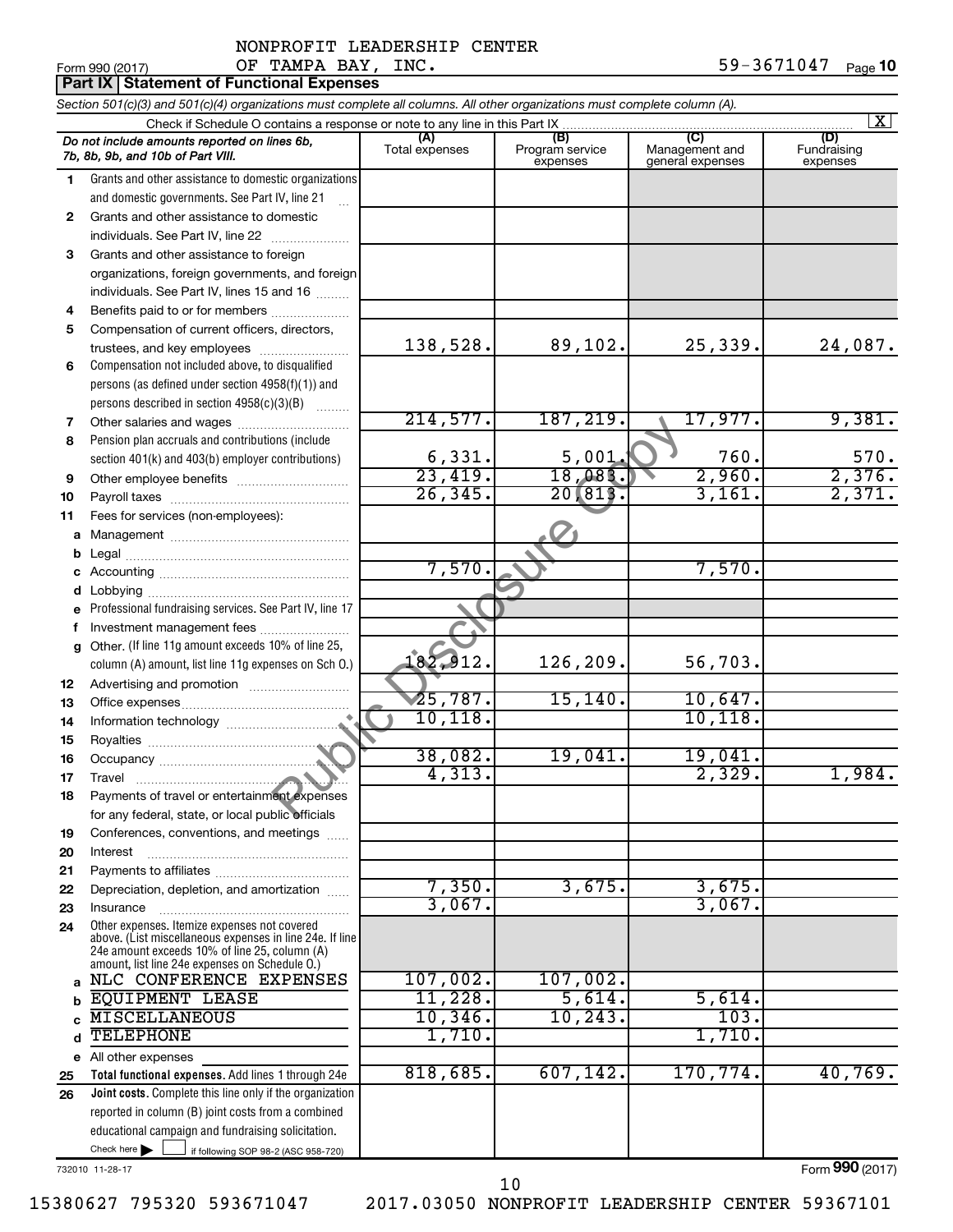#### 732011 11-28-17

15380627 795320 593671047 2017.03050 NONPROFIT LEADERSHIP CENTER 59367101 11

NONPROFIT LEADERSHIP CENTER

Form 990 (2017)  $OF$  TAMPA BAY, INC.  $59-3671047$  Page 59-3671047 Page 11

|                             | <b>Fail A</b> | Dalallue Sileet                                                                                                              |         |                          |                         |                    |
|-----------------------------|---------------|------------------------------------------------------------------------------------------------------------------------------|---------|--------------------------|-------------------------|--------------------|
|                             |               |                                                                                                                              |         |                          |                         |                    |
|                             |               |                                                                                                                              |         | (A)<br>Beginning of year |                         | (B)<br>End of year |
|                             | 1             |                                                                                                                              |         | 106,549.                 | $\mathbf{1}$            | 172, 336.          |
|                             | 2             |                                                                                                                              |         | 348,548.                 | $\mathbf{2}$            | 123,740.           |
|                             | 3             |                                                                                                                              |         | 17,976.                  | 3                       | 8,064.             |
|                             | 4             |                                                                                                                              |         | 2,000.                   | $\overline{\mathbf{4}}$ | 20,450.            |
|                             | 5             | Loans and other receivables from current and former officers, directors,                                                     |         |                          |                         |                    |
|                             |               | trustees, key employees, and highest compensated employees. Complete<br>Part II of Schedule L                                |         |                          | 5                       |                    |
|                             | 6             | Loans and other receivables from other disqualified persons (as defined under                                                |         |                          |                         |                    |
|                             |               | section 4958(f)(1)), persons described in section 4958(c)(3)(B), and contributing                                            |         |                          |                         |                    |
|                             |               | employers and sponsoring organizations of section 501(c)(9) voluntary                                                        |         |                          |                         |                    |
|                             |               | employees' beneficiary organizations (see instr). Complete Part II of Sch L                                                  |         |                          | 6                       |                    |
| Assets                      | 7             |                                                                                                                              |         |                          | $\overline{7}$          |                    |
|                             | 8             |                                                                                                                              |         |                          | 8                       |                    |
|                             | 9             | Prepaid expenses and deferred charges                                                                                        |         | 17,882.                  | 9                       | 26,486.            |
|                             |               | 10a Land, buildings, and equipment: cost or other                                                                            |         |                          |                         |                    |
|                             |               | basis. Complete Part VI of Schedule D  10a 98, 157.                                                                          |         |                          |                         |                    |
|                             |               |                                                                                                                              | 62,428. | 17,492.                  | 10 <sub>c</sub>         | 35,729.            |
|                             | 11            |                                                                                                                              |         |                          | 11                      |                    |
|                             | 12            |                                                                                                                              |         |                          | 12                      |                    |
|                             | 13            |                                                                                                                              |         |                          | 13                      |                    |
|                             | 14            |                                                                                                                              |         |                          | 14                      |                    |
|                             | 15            |                                                                                                                              |         | $\overline{0}$ .         | 15                      | 235,925.           |
|                             | 16            |                                                                                                                              |         | 510,447.                 | 16                      | 622,730.           |
|                             | 17            |                                                                                                                              |         | 107.                     | 17                      | 4,581.             |
|                             | 18            |                                                                                                                              |         |                          | 18                      |                    |
|                             | 19            |                                                                                                                              |         | 37,297.                  | 19                      | 79,509.            |
|                             | 20            |                                                                                                                              |         |                          | 20                      |                    |
|                             | 21            | Escrow or custodial account liability. Complete Part IV of Schedule D                                                        |         |                          | 21                      |                    |
|                             | 22            | Loans and other payables to current and former officers, directors, trustees,                                                |         |                          |                         |                    |
| Liabilities                 |               | key employees, highest compensated employees, and disqualified persons.                                                      |         |                          |                         |                    |
|                             |               |                                                                                                                              |         |                          | 22                      |                    |
|                             | 23            | Secured mortgages and notes payable to unrelated third parties                                                               |         |                          | 23                      |                    |
|                             | 24            |                                                                                                                              |         |                          | 24                      |                    |
|                             | 25            | Other liabilities (including federal income tax, payables to related third                                                   |         |                          |                         |                    |
|                             |               | parties, and other liabilities not included on lines 17-24). Complete Part X of                                              |         |                          |                         |                    |
|                             |               | Schedule D                                                                                                                   |         |                          | 25                      |                    |
|                             | 26            | Total liabilities. Add lines 17 through 25                                                                                   |         | 37,404.                  | 26                      | 84,090.            |
|                             |               | Organizations that follow SFAS 117 (ASC 958), check here $\blacktriangleright \begin{array}{c} \boxed{X} \\ \end{array}$ and |         |                          |                         |                    |
|                             |               | complete lines 27 through 29, and lines 33 and 34.                                                                           |         |                          |                         |                    |
|                             | 27            |                                                                                                                              |         | 433,043.                 | 27                      | 538,640.           |
|                             | 28            | Temporarily restricted net assets                                                                                            |         | 40,000.                  | 28                      | 0.                 |
|                             | 29            | Permanently restricted net assets                                                                                            |         |                          | 29                      |                    |
|                             |               | Organizations that do not follow SFAS 117 (ASC 958), check here $\blacktriangleright$                                        |         |                          |                         |                    |
|                             |               | and complete lines 30 through 34.                                                                                            |         |                          |                         |                    |
| Net Assets or Fund Balances | 30            |                                                                                                                              |         |                          | 30                      |                    |
|                             | 31            | Paid-in or capital surplus, or land, building, or equipment fund                                                             |         |                          | 31                      |                    |
|                             | 32            | Retained earnings, endowment, accumulated income, or other funds                                                             |         |                          | 32                      |                    |
|                             | 33            |                                                                                                                              |         | 473,043.                 | 33                      | 538,640.           |
|                             | 34            |                                                                                                                              |         | 510, 447.                | 34                      | 622,730.           |
|                             |               |                                                                                                                              |         |                          |                         | Form 990 (2017)    |

**Porm 990 (2017)**<br>**Part X Balance Shee**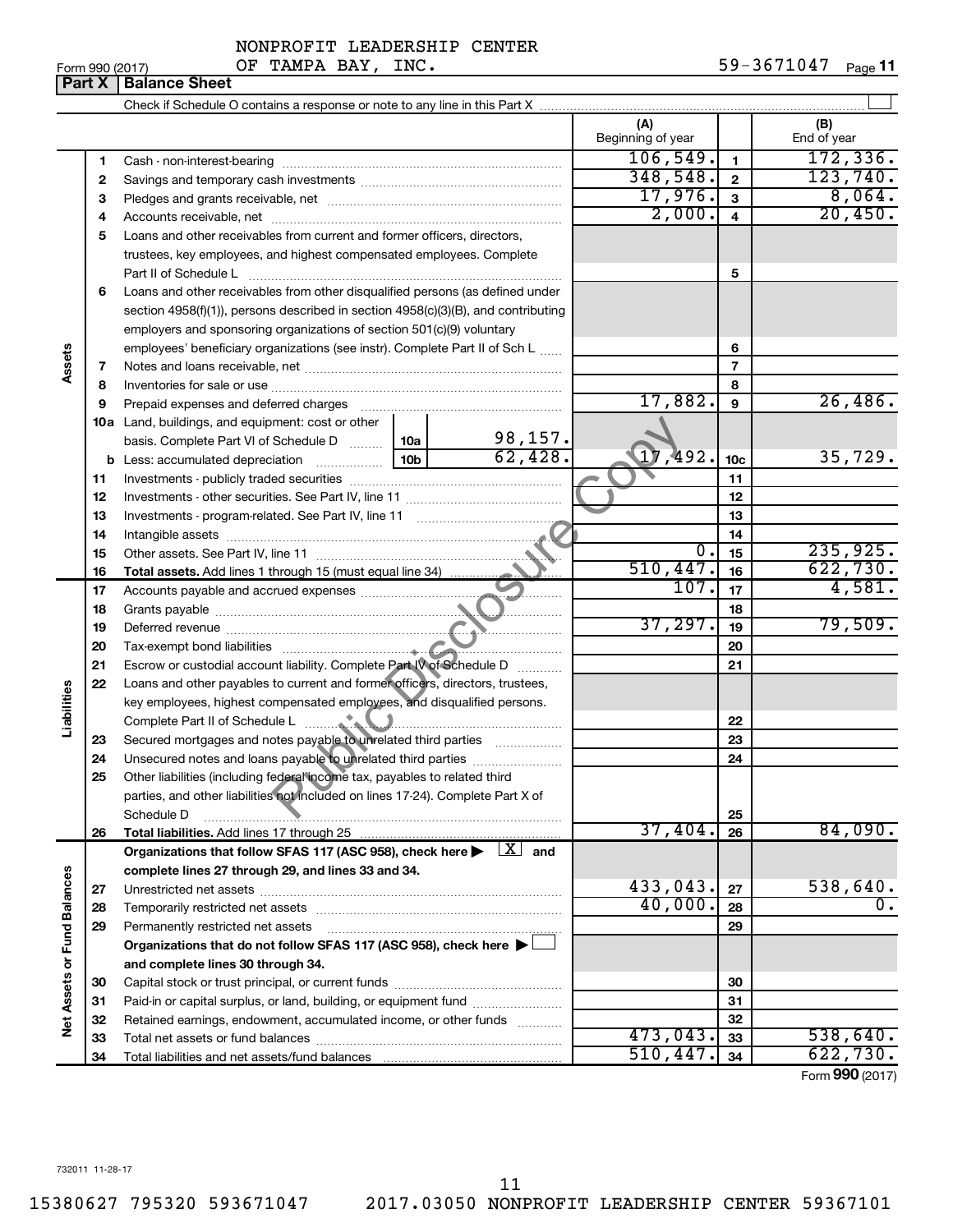|                | NONPROFIT LEADERSHIP CENTER                                                                                                     |                    |                |            |                         |
|----------------|---------------------------------------------------------------------------------------------------------------------------------|--------------------|----------------|------------|-------------------------|
|                | OF TAMPA BAY, INC.<br>Form 990 (2017)                                                                                           | 59-3671047 Page 12 |                |            |                         |
|                | Part XI<br><b>Reconciliation of Net Assets</b>                                                                                  |                    |                |            |                         |
|                |                                                                                                                                 |                    |                |            |                         |
|                |                                                                                                                                 |                    |                |            |                         |
| 1              |                                                                                                                                 | $\mathbf{1}$       |                |            | 884,282.                |
| $\mathbf{2}$   |                                                                                                                                 | $\overline{2}$     |                |            | 818,685.                |
| З              |                                                                                                                                 | 3                  |                |            | 65,597.                 |
| 4              |                                                                                                                                 | $\overline{4}$     |                |            | 473,043.                |
| 5              | Net unrealized gains (losses) on investments [11] matter continuum matter is a set of the set of the set of the                 | 5                  |                |            |                         |
| 6              | Donated services and use of facilities                                                                                          | 6                  |                |            |                         |
| $\overline{7}$ | Investment expenses                                                                                                             | $\overline{7}$     |                |            |                         |
| 8              | Prior period adjustments www.communication.communication.com/news/communications/communications/communications                  | 8                  |                |            |                         |
| 9              | Other changes in net assets or fund balances (explain in Schedule O) manufactured controller than general controller            | 9                  |                |            | $\overline{0}$ .        |
| 10             | Net assets or fund balances at end of year. Combine lines 3 through 9 (must equal Part X, line 33,                              |                    |                |            |                         |
|                | column (B))                                                                                                                     | 10                 |                |            | 538,640.                |
|                | Part XII Financial Statements and Reporting                                                                                     |                    |                |            |                         |
|                |                                                                                                                                 |                    |                |            | $\overline{\mathbf{x}}$ |
|                |                                                                                                                                 |                    |                | <b>Yes</b> | No                      |
| 1.             | Accounting method used to prepare the Form 990: $\Box$ Cash $\Box$ Accrual $\Box$ Other                                         |                    |                |            |                         |
|                | If the organization changed its method of accounting from a prior year or checked "Other," explain in Schedule O.               |                    |                |            |                         |
|                | 2a Were the organization's financial statements compiled or reviewed by an independent accountant?                              |                    | 2a             |            | x.                      |
|                | If "Yes," check a box below to indicate whether the financial statements for the year were compiled or reviewed on a            |                    |                |            |                         |
|                | separate basis, consolidated basis, or both:                                                                                    |                    |                |            |                         |
|                | Both consolidated and separate basis<br>Separate basis<br>Consolidated basis                                                    |                    |                |            |                         |
|                | b Were the organization's financial statements audited by an independent accountant?                                            |                    | 2 <sub>b</sub> | x          |                         |
|                | If "Yes," check a box below to indicate whether the financial statements for the year were audited on a separate basis,         |                    |                |            |                         |
|                | consolidated basis, or both:                                                                                                    |                    |                |            |                         |
|                | $\boxed{\textbf{X}}$ Separate basis<br>Both consolidated and separate basis<br><b>Consolidated basis</b>                        |                    |                |            |                         |
|                | c If "Yes" to line 2a or 2b, does the organization have a committee that assumes responsibility for oversight of the audit,     |                    | 2c             | x          |                         |
|                | If the organization changed either its oversight process or selection process during the tax year, explain in Schedule O.       |                    |                |            |                         |
|                | 3a As a result of a federal award, was the organization required to undergo an audit or audits as set forth in the Single Audit |                    |                |            |                         |
|                | پ                                                                                                                               |                    | За             |            | x                       |
|                | b If "Yes," did the organization undergo the required audit or audits? If the organization did not undergo the required audit   |                    |                |            |                         |
|                |                                                                                                                                 |                    | 3b             |            |                         |
|                |                                                                                                                                 |                    |                |            | Form 990 (2017)         |
|                |                                                                                                                                 |                    |                |            |                         |
|                |                                                                                                                                 |                    |                |            |                         |
|                |                                                                                                                                 |                    |                |            |                         |
|                |                                                                                                                                 |                    |                |            |                         |
|                |                                                                                                                                 |                    |                |            |                         |

732012 11-28-17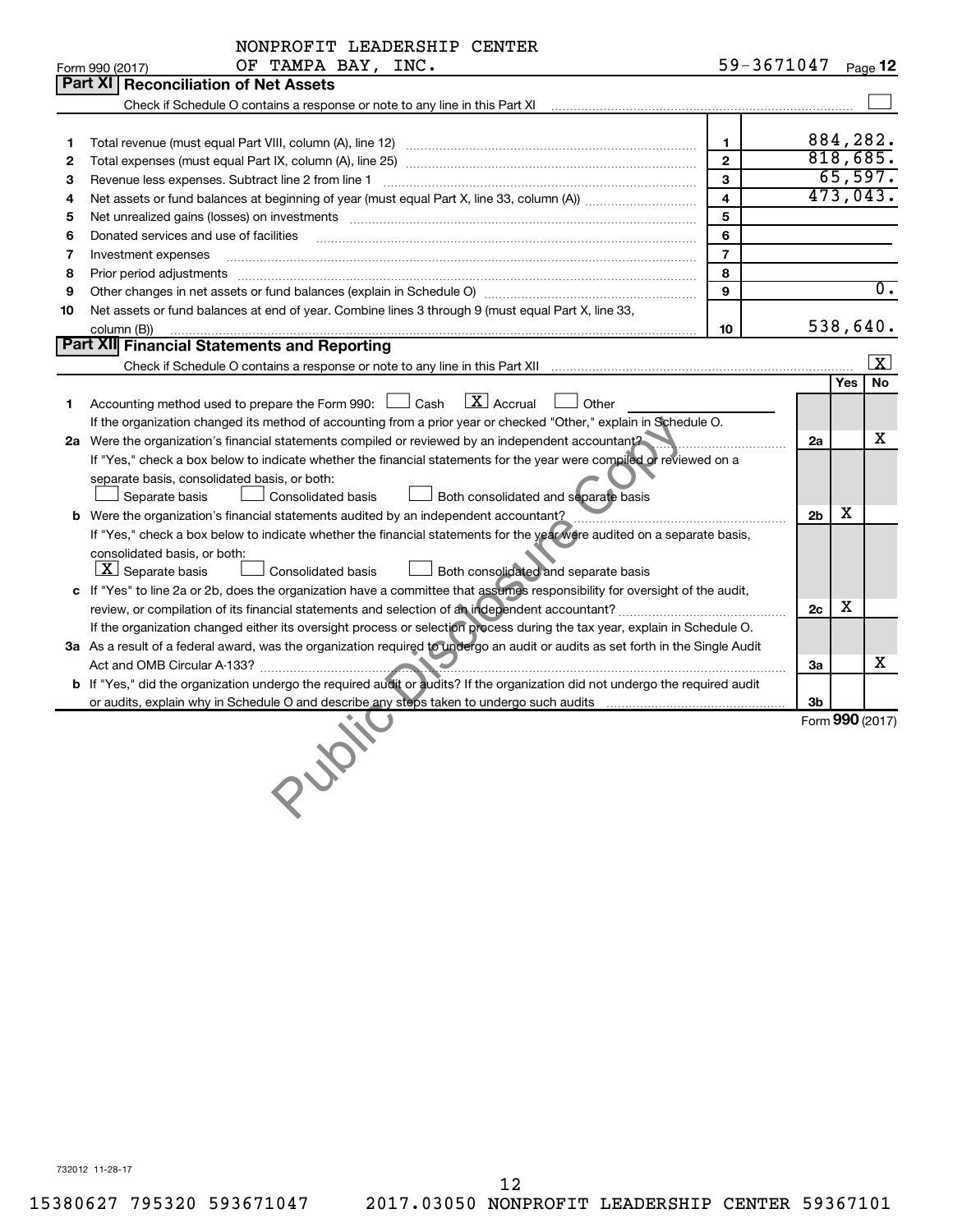| <b>SCHEDULE A</b><br>(Form 990 or 990-EZ)<br>Department of the Treasury<br>Internal Revenue Service                                                                                                                                                                              |                    | <b>Public Charity Status and Public Support</b><br>Complete if the organization is a section 501(c)(3) organization or a section<br>4947(a)(1) nonexempt charitable trust.<br>Attach to Form 990 or Form 990-EZ. |                                 |                             |                                                      | OMB No. 1545-0047<br><b>Open to Public</b><br><b>Inspection</b> |
|----------------------------------------------------------------------------------------------------------------------------------------------------------------------------------------------------------------------------------------------------------------------------------|--------------------|------------------------------------------------------------------------------------------------------------------------------------------------------------------------------------------------------------------|---------------------------------|-----------------------------|------------------------------------------------------|-----------------------------------------------------------------|
| Name of the organization                                                                                                                                                                                                                                                         |                    | Go to www.irs.gov/Form990 for instructions and the latest information.<br>NONPROFIT LEADERSHIP CENTER                                                                                                            |                                 |                             |                                                      | <b>Employer identification number</b>                           |
|                                                                                                                                                                                                                                                                                  | OF TAMPA BAY, INC. |                                                                                                                                                                                                                  |                                 |                             |                                                      | 59-3671047                                                      |
| Reason for Public Charity Status (All organizations must complete this part.) See instructions.<br>Part I                                                                                                                                                                        |                    |                                                                                                                                                                                                                  |                                 |                             |                                                      |                                                                 |
| The organization is not a private foundation because it is: (For lines 1 through 12, check only one box.)                                                                                                                                                                        |                    |                                                                                                                                                                                                                  |                                 |                             |                                                      |                                                                 |
| A church, convention of churches, or association of churches described in section 170(b)(1)(A)(i).<br>1                                                                                                                                                                          |                    |                                                                                                                                                                                                                  |                                 |                             |                                                      |                                                                 |
| 2<br>A school described in section 170(b)(1)(A)(ii). (Attach Schedule E (Form 990 or 990-EZ).)                                                                                                                                                                                   |                    |                                                                                                                                                                                                                  |                                 |                             |                                                      |                                                                 |
| 3<br>A hospital or a cooperative hospital service organization described in section 170(b)(1)(A)(iii).                                                                                                                                                                           |                    |                                                                                                                                                                                                                  |                                 |                             |                                                      |                                                                 |
| A medical research organization operated in conjunction with a hospital described in section 170(b)(1)(A)(iii). Enter the hospital's name,<br>4                                                                                                                                  |                    |                                                                                                                                                                                                                  |                                 |                             |                                                      |                                                                 |
| city, and state:                                                                                                                                                                                                                                                                 |                    |                                                                                                                                                                                                                  |                                 |                             |                                                      |                                                                 |
| 5<br>An organization operated for the benefit of a college or university owned or operated by a governmental unit described in                                                                                                                                                   |                    |                                                                                                                                                                                                                  |                                 |                             |                                                      |                                                                 |
| section 170(b)(1)(A)(iv). (Complete Part II.)                                                                                                                                                                                                                                    |                    |                                                                                                                                                                                                                  |                                 |                             |                                                      |                                                                 |
| 6<br>A federal, state, or local government or governmental unit described in section 170(b)(1)(A)(v).<br>$\mathbf{X}$<br>7<br>An organization that normally receives a substantial part of its support from a governmental unit or from the general public described in          |                    |                                                                                                                                                                                                                  |                                 |                             |                                                      |                                                                 |
| section 170(b)(1)(A)(vi). (Complete Part II.)                                                                                                                                                                                                                                    |                    |                                                                                                                                                                                                                  |                                 |                             |                                                      |                                                                 |
| 8<br>A community trust described in section 170(b)(1)(A)(vi). (Complete Part II.)                                                                                                                                                                                                |                    |                                                                                                                                                                                                                  |                                 |                             |                                                      |                                                                 |
| 9<br>An agricultural research organization described in section 170(b)(1)(A)(ix) operated in conjunction with a land grant college                                                                                                                                               |                    |                                                                                                                                                                                                                  |                                 |                             |                                                      |                                                                 |
| or university or a non-land-grant college of agriculture (see instructions). Enter the name, city, and state of the college or                                                                                                                                                   |                    |                                                                                                                                                                                                                  |                                 |                             |                                                      |                                                                 |
| university:                                                                                                                                                                                                                                                                      |                    |                                                                                                                                                                                                                  |                                 |                             |                                                      |                                                                 |
| 10<br>An organization that normally receives: (1) more than 33 1/3% of its support from contributions, membership fees, and gross receipts from                                                                                                                                  |                    |                                                                                                                                                                                                                  |                                 |                             |                                                      |                                                                 |
| activities related to its exempt functions - subject to certain exceptions, and (2) no more than 33 1/3% of its support from gross investment                                                                                                                                    |                    |                                                                                                                                                                                                                  |                                 |                             |                                                      |                                                                 |
| income and unrelated business taxable income (less section 511 tax) from businesses acquired by the organization after June 30, 1975.                                                                                                                                            |                    |                                                                                                                                                                                                                  |                                 |                             |                                                      |                                                                 |
| See section 509(a)(2). (Complete Part III.)                                                                                                                                                                                                                                      |                    |                                                                                                                                                                                                                  |                                 |                             |                                                      |                                                                 |
| An organization organized and operated exclusively to test for public safety. See section 509(a)(4).<br>11<br>12                                                                                                                                                                 |                    |                                                                                                                                                                                                                  |                                 |                             |                                                      |                                                                 |
| An organization organized and operated exclusively for the benefit of, to perform the functions of, or to carry out the purposes of one or<br>more publicly supported organizations described in section 509(a)(1) or section 509(a)(2). See section 509(a)(3). Check the box in |                    |                                                                                                                                                                                                                  |                                 |                             |                                                      |                                                                 |
| lines 12a through 12d that describes the type of supporting organization and complete lines 12e, 12f, and 12g.                                                                                                                                                                   |                    |                                                                                                                                                                                                                  |                                 |                             |                                                      |                                                                 |
| Type I. A supporting organization operated, supervised, or controlled by its supported organization(s), typically by giving<br>а                                                                                                                                                 |                    |                                                                                                                                                                                                                  |                                 |                             |                                                      |                                                                 |
| the supported organization(s) the power to regularly appoint or elect a majority of the directors or trustees of the supporting                                                                                                                                                  |                    |                                                                                                                                                                                                                  |                                 |                             |                                                      |                                                                 |
| organization. You must complete Part IV, Sections A and B.                                                                                                                                                                                                                       |                    |                                                                                                                                                                                                                  |                                 |                             |                                                      |                                                                 |
| Type II. A supporting organization supervised or controlled in connection with its supported organization(s), by having<br>b                                                                                                                                                     |                    |                                                                                                                                                                                                                  |                                 |                             |                                                      |                                                                 |
| control or management of the supporting organization vested in the same persons that control or manage the supported                                                                                                                                                             |                    |                                                                                                                                                                                                                  |                                 |                             |                                                      |                                                                 |
| organization(s). You must complete Part IV, Sections A and C.                                                                                                                                                                                                                    |                    |                                                                                                                                                                                                                  |                                 |                             |                                                      |                                                                 |
| Type III functionally integrated. A supporting organization operated in connection with, and functionally integrated with,<br>c                                                                                                                                                  |                    |                                                                                                                                                                                                                  |                                 |                             |                                                      |                                                                 |
| its supported organization(s) (see instructions). You must complete Part IV, Sections A, D, and E.<br>Type III non-functionally integrated. A supporting organization operated in connection with its supported organization(s)<br>d                                             |                    |                                                                                                                                                                                                                  |                                 |                             |                                                      |                                                                 |
| that is not functionally integrated. The organization generally must satisfy a distribution requirement and an attentiveness                                                                                                                                                     |                    |                                                                                                                                                                                                                  |                                 |                             |                                                      |                                                                 |
| requirement (see instructions). You must complete Part IV, Sections A and D, and Part V.                                                                                                                                                                                         |                    |                                                                                                                                                                                                                  |                                 |                             |                                                      |                                                                 |
| Check this box if the organization received a written determination from the IRS that it is a Type I, Type II, Type III<br>е                                                                                                                                                     |                    |                                                                                                                                                                                                                  |                                 |                             |                                                      |                                                                 |
| functionally integrated, or Type III non-functionally integrated supporting organization.                                                                                                                                                                                        |                    |                                                                                                                                                                                                                  |                                 |                             |                                                      |                                                                 |
| f Enter the number of supported organizations                                                                                                                                                                                                                                    |                    |                                                                                                                                                                                                                  |                                 |                             |                                                      |                                                                 |
| g Provide the following information about the supported organization(s).                                                                                                                                                                                                         |                    |                                                                                                                                                                                                                  | (iv) Is the organization listed |                             |                                                      |                                                                 |
| (i) Name of supported<br>organization                                                                                                                                                                                                                                            | (ii) EIN           | (iii) Type of organization<br>(described on lines 1-10                                                                                                                                                           |                                 | in your governing document? | (v) Amount of monetary<br>support (see instructions) | (vi) Amount of other<br>support (see instructions)              |
|                                                                                                                                                                                                                                                                                  |                    | above (see instructions))                                                                                                                                                                                        | Yes                             | No                          |                                                      |                                                                 |
|                                                                                                                                                                                                                                                                                  |                    |                                                                                                                                                                                                                  |                                 |                             |                                                      |                                                                 |
|                                                                                                                                                                                                                                                                                  |                    |                                                                                                                                                                                                                  |                                 |                             |                                                      |                                                                 |
|                                                                                                                                                                                                                                                                                  |                    |                                                                                                                                                                                                                  |                                 |                             |                                                      |                                                                 |
|                                                                                                                                                                                                                                                                                  |                    |                                                                                                                                                                                                                  |                                 |                             |                                                      |                                                                 |
|                                                                                                                                                                                                                                                                                  |                    |                                                                                                                                                                                                                  |                                 |                             |                                                      |                                                                 |
|                                                                                                                                                                                                                                                                                  |                    |                                                                                                                                                                                                                  |                                 |                             |                                                      |                                                                 |
|                                                                                                                                                                                                                                                                                  |                    |                                                                                                                                                                                                                  |                                 |                             |                                                      |                                                                 |
|                                                                                                                                                                                                                                                                                  |                    |                                                                                                                                                                                                                  |                                 |                             |                                                      |                                                                 |
|                                                                                                                                                                                                                                                                                  |                    |                                                                                                                                                                                                                  |                                 |                             |                                                      |                                                                 |
| Total<br>LHA For Paperwork Reduction Act Notice, see the Instructions for Form 990 or 990-EZ. 732021 10-06-17                                                                                                                                                                    |                    |                                                                                                                                                                                                                  |                                 |                             |                                                      | Schedule A (Form 990 or 990-EZ) 2017                            |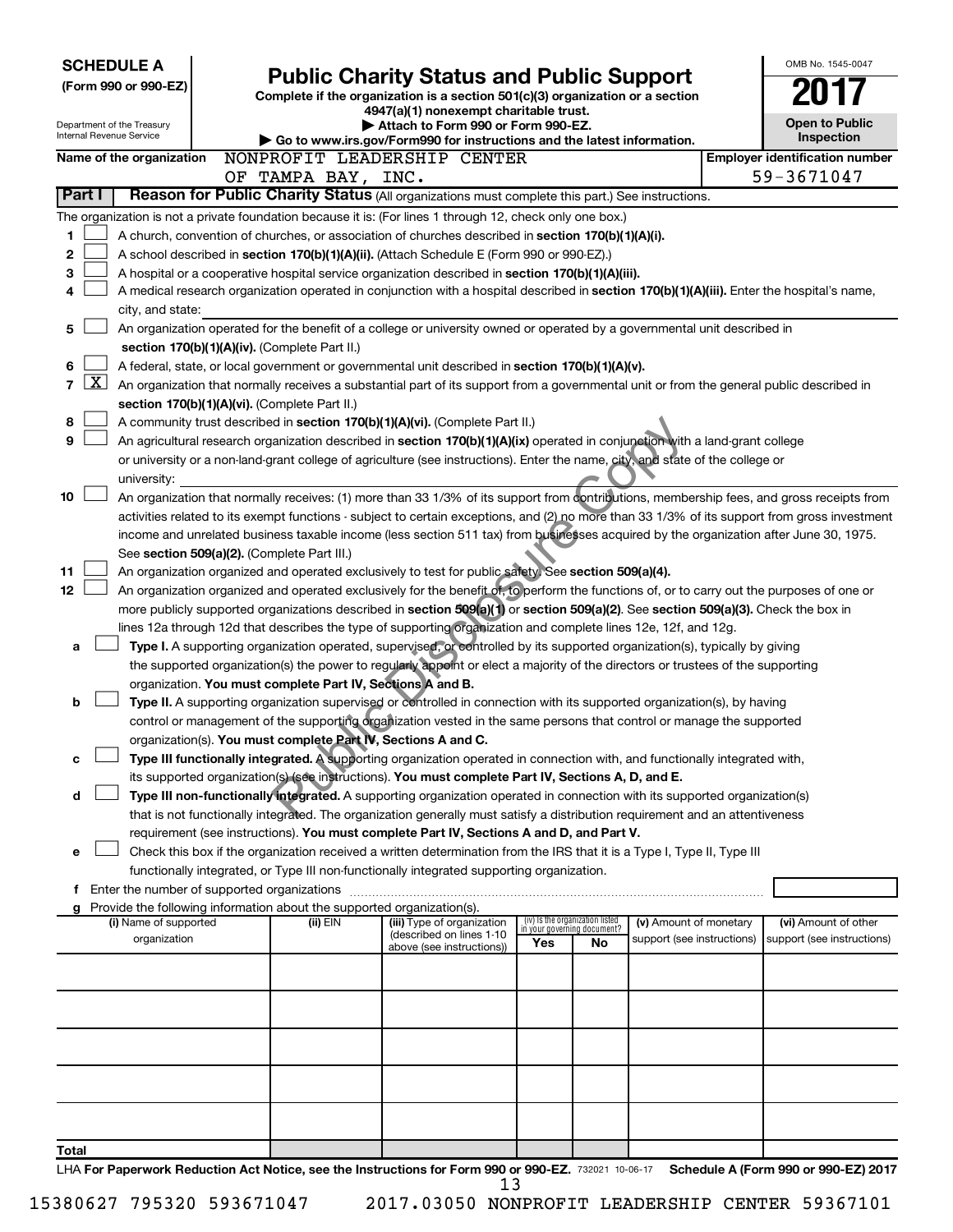#### Schedule A (Form 990 or 990-EZ) 2017  $OF$   $TAMPA$   $BAY$ ,  $INC$ .  $250$   $1000$   $1000$   $1000$   $1000$   $1000$   $1000$   $1000$

59-3671047 Page 2

(Complete only if you checked the box on line 5, 7, or 8 of Part I or if the organization failed to qualify under Part III. If the organization fails to qualify under the tests listed below, please complete Part III.) **Part II** | Support Schedule for Organizations Described in Sections 170(b)(1)(A)(iv) and 170(b)(1)(A)(vi)

|    | <b>Section A. Public Support</b>                                                                                                                                                                                               |                                |          |            |                        |                                      |                         |
|----|--------------------------------------------------------------------------------------------------------------------------------------------------------------------------------------------------------------------------------|--------------------------------|----------|------------|------------------------|--------------------------------------|-------------------------|
|    | Calendar year (or fiscal year beginning in)                                                                                                                                                                                    | (a) 2013                       | (b) 2014 | $(c)$ 2015 | $(d)$ 2016             | (e) 2017                             | (f) Total               |
|    | 1 Gifts, grants, contributions, and                                                                                                                                                                                            |                                |          |            |                        |                                      |                         |
|    | membership fees received. (Do not                                                                                                                                                                                              |                                |          |            |                        |                                      |                         |
|    | include any "unusual grants.")                                                                                                                                                                                                 | 321, 128.                      | 264,040. | 363,671.   | 295,903.               | 328, 169.                            | 1572911.                |
|    | 2 Tax revenues levied for the organ-                                                                                                                                                                                           |                                |          |            |                        |                                      |                         |
|    | ization's benefit and either paid to                                                                                                                                                                                           |                                |          |            |                        |                                      |                         |
|    | or expended on its behalf                                                                                                                                                                                                      |                                |          |            |                        |                                      |                         |
|    | 3 The value of services or facilities                                                                                                                                                                                          |                                |          |            |                        |                                      |                         |
|    | furnished by a governmental unit to                                                                                                                                                                                            |                                |          |            |                        |                                      |                         |
|    | the organization without charge                                                                                                                                                                                                |                                |          |            |                        |                                      |                         |
|    | 4 Total. Add lines 1 through 3                                                                                                                                                                                                 | 321, 128.                      | 264,040. | 363,671.   | 295,903.               | 328, 169.                            | 1572911.                |
|    | 5 The portion of total contributions                                                                                                                                                                                           |                                |          |            |                        |                                      |                         |
|    | by each person (other than a                                                                                                                                                                                                   |                                |          |            |                        |                                      |                         |
|    | governmental unit or publicly                                                                                                                                                                                                  |                                |          |            |                        |                                      |                         |
|    | supported organization) included                                                                                                                                                                                               |                                |          |            |                        |                                      |                         |
|    | on line 1 that exceeds 2% of the                                                                                                                                                                                               |                                |          |            |                        |                                      |                         |
|    | amount shown on line 11,                                                                                                                                                                                                       |                                |          |            |                        |                                      |                         |
|    | column (f)                                                                                                                                                                                                                     |                                |          |            |                        |                                      | 598,280.                |
|    | 6 Public support. Subtract line 5 from line 4.                                                                                                                                                                                 |                                |          |            |                        |                                      | 974,631.                |
|    | <b>Section B. Total Support</b>                                                                                                                                                                                                |                                |          |            |                        |                                      |                         |
|    | Calendar year (or fiscal year beginning in)                                                                                                                                                                                    | $\frac{$ (a) 2013<br>321, 128. | (b) 2014 | (c) 2015   | $(d)$ 2016             | (e) 2017                             | $(t)$ Total<br>1572911  |
|    | <b>7</b> Amounts from line 4                                                                                                                                                                                                   |                                | 264,040. | 363,671    | $\overline{295,903}$ , | 328,169.                             |                         |
| 8  | Gross income from interest,                                                                                                                                                                                                    |                                |          |            |                        |                                      |                         |
|    | dividends, payments received on                                                                                                                                                                                                |                                |          |            |                        |                                      |                         |
|    | securities loans, rents, royalties,                                                                                                                                                                                            |                                |          |            |                        |                                      |                         |
|    | and income from similar sources                                                                                                                                                                                                | 1,824.                         | 2,02.    | 2,182.     | 2,301.                 | 12,697.                              | 21,027.                 |
|    | <b>9</b> Net income from unrelated business                                                                                                                                                                                    |                                |          |            |                        |                                      |                         |
|    | activities, whether or not the                                                                                                                                                                                                 |                                |          |            |                        |                                      |                         |
|    | business is regularly carried on                                                                                                                                                                                               |                                |          |            |                        |                                      |                         |
|    | 10 Other income. Do not include gain                                                                                                                                                                                           |                                |          |            |                        |                                      |                         |
|    | or loss from the sale of capital                                                                                                                                                                                               |                                |          |            |                        |                                      |                         |
|    | assets (Explain in Part VI.)                                                                                                                                                                                                   |                                |          |            |                        |                                      | 1593938.                |
|    | 11 Total support. Add lines 7 through 10                                                                                                                                                                                       |                                |          |            |                        |                                      | 1, 242, 627.            |
|    | 12 Gross receipts from related activities, etc. (see instructions)                                                                                                                                                             |                                |          |            |                        | 12                                   |                         |
|    | 13 First five years. If the Form 990 is for the organization's first, second, third, fourth, or fifth tax year as a section 501(c)(3)                                                                                          |                                |          |            |                        |                                      |                         |
|    | organization, check this box and stop here<br>Section C. Computation of Public Support Percentage                                                                                                                              |                                |          |            |                        |                                      |                         |
|    | 14 Public support percentage for 2017 (line 6, column (f) divided by line 11, column (f) <i>mummumumum</i>                                                                                                                     |                                |          |            |                        | 14                                   | 61.15<br>%              |
|    |                                                                                                                                                                                                                                |                                |          |            |                        | 15                                   | 62.17<br>$\%$           |
|    | 16a 33 1/3% support test - 2017. If the organization did not check the box on line 13, and line 14 is 33 1/3% or more, check this box and                                                                                      |                                |          |            |                        |                                      |                         |
|    | stop here. The organization qualifies as a publicly supported organization manufactured content and the organization of the state of the state of the state of the state of the state of the state of the state of the state o |                                |          |            |                        |                                      | $\overline{\mathbf{X}}$ |
|    | b 33 1/3% support test - 2016. If the organization did not check a box on line 13 or 16a, and line 15 is 33 1/3% or more, check this box                                                                                       |                                |          |            |                        |                                      |                         |
|    |                                                                                                                                                                                                                                |                                |          |            |                        |                                      |                         |
|    | 17a 10% -facts-and-circumstances test - 2017. If the organization did not check a box on line 13, 16a, or 16b, and line 14 is 10% or more,                                                                                     |                                |          |            |                        |                                      |                         |
|    | and if the organization meets the "facts-and-circumstances" test, check this box and stop here. Explain in Part VI how the organization                                                                                        |                                |          |            |                        |                                      |                         |
|    |                                                                                                                                                                                                                                |                                |          |            |                        |                                      |                         |
|    | b 10% -facts-and-circumstances test - 2016. If the organization did not check a box on line 13, 16a, 16b, or 17a, and line 15 is 10% or                                                                                        |                                |          |            |                        |                                      |                         |
|    | more, and if the organization meets the "facts-and-circumstances" test, check this box and stop here. Explain in Part VI how the                                                                                               |                                |          |            |                        |                                      |                         |
|    | organization meets the "facts-and-circumstances" test. The organization qualifies as a publicly supported organization                                                                                                         |                                |          |            |                        |                                      |                         |
| 18 | Private foundation. If the organization did not check a box on line 13, 16a, 16b, 17a, or 17b, check this box and see instructions                                                                                             |                                |          |            |                        |                                      |                         |
|    |                                                                                                                                                                                                                                |                                |          |            |                        | Schedule A (Form 990 or 990-EZ) 2017 |                         |

732022 10-06-17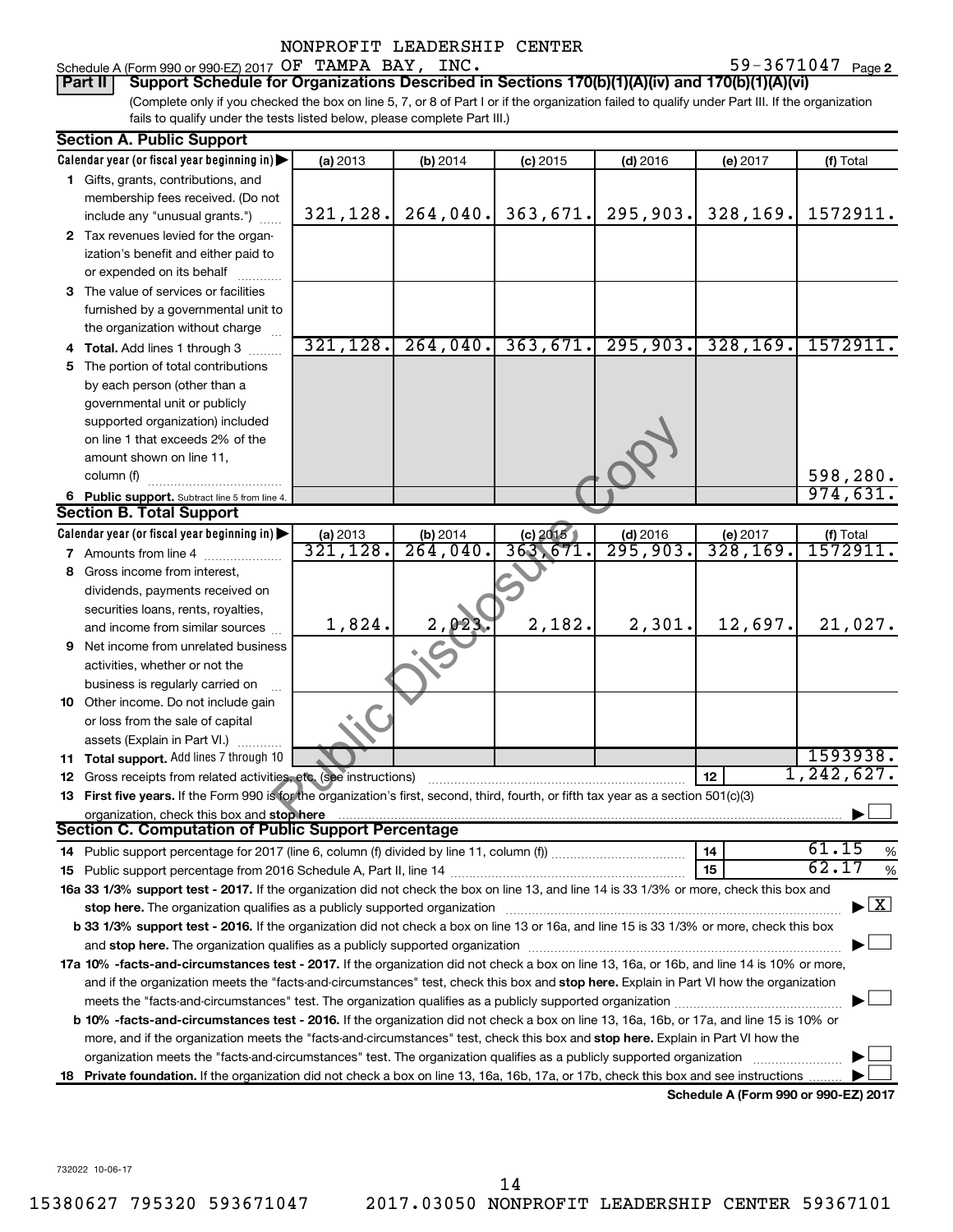#### Schedule A (Form 990 or 990-EZ) 2017  $OF$   $TAMPA$   $BAY$ ,  $INC$ .  $250$   $1000$   $1000$   $1000$   $1000$   $1000$   $1000$   $1000$ **Part III | Support Schedule for Organizations Described in Section 509(a)(2)**

(Complete only if you checked the box on line 10 of Part I or if the organization failed to qualify under Part II. If the organization fails to qualify under the tests listed below, please complete Part II.)

|   | <b>Section A. Public Support</b>                                                                                                                    |          |          |            |                 |          |                                      |
|---|-----------------------------------------------------------------------------------------------------------------------------------------------------|----------|----------|------------|-----------------|----------|--------------------------------------|
|   | Calendar year (or fiscal year beginning in)                                                                                                         | (a) 2013 | (b) 2014 | $(c)$ 2015 | <b>(d)</b> 2016 | (e) 2017 | (f) Total                            |
|   | 1 Gifts, grants, contributions, and                                                                                                                 |          |          |            |                 |          |                                      |
|   | membership fees received. (Do not                                                                                                                   |          |          |            |                 |          |                                      |
|   | include any "unusual grants.")                                                                                                                      |          |          |            |                 |          |                                      |
|   | <b>2</b> Gross receipts from admissions,                                                                                                            |          |          |            |                 |          |                                      |
|   | merchandise sold or services per-                                                                                                                   |          |          |            |                 |          |                                      |
|   | formed, or facilities furnished in<br>any activity that is related to the                                                                           |          |          |            |                 |          |                                      |
|   | organization's tax-exempt purpose                                                                                                                   |          |          |            |                 |          |                                      |
| З | Gross receipts from activities that                                                                                                                 |          |          |            |                 |          |                                      |
|   | are not an unrelated trade or bus-                                                                                                                  |          |          |            |                 |          |                                      |
|   | iness under section 513                                                                                                                             |          |          |            |                 |          |                                      |
|   | 4 Tax revenues levied for the organ-                                                                                                                |          |          |            |                 |          |                                      |
|   | ization's benefit and either paid to                                                                                                                |          |          |            |                 |          |                                      |
|   | or expended on its behalf                                                                                                                           |          |          |            |                 |          |                                      |
|   | 5 The value of services or facilities                                                                                                               |          |          |            |                 |          |                                      |
|   | furnished by a governmental unit to                                                                                                                 |          |          |            |                 |          |                                      |
|   | the organization without charge                                                                                                                     |          |          |            |                 |          |                                      |
|   | 6 Total. Add lines 1 through 5                                                                                                                      |          |          |            |                 |          |                                      |
|   | 7a Amounts included on lines 1, 2, and                                                                                                              |          |          |            |                 |          |                                      |
|   | 3 received from disqualified persons                                                                                                                |          |          |            |                 |          |                                      |
|   | <b>b</b> Amounts included on lines 2 and 3 received                                                                                                 |          |          |            |                 |          |                                      |
|   | from other than disqualified persons that                                                                                                           |          |          |            |                 |          |                                      |
|   | exceed the greater of \$5,000 or 1% of the<br>amount on line 13 for the year                                                                        |          |          |            |                 |          |                                      |
|   | c Add lines 7a and 7b                                                                                                                               |          |          |            |                 |          |                                      |
|   | 8 Public support. (Subtract line 7c from line 6.)                                                                                                   |          |          |            |                 |          |                                      |
|   | <b>Section B. Total Support</b>                                                                                                                     |          |          |            |                 |          |                                      |
|   | Calendar year (or fiscal year beginning in)                                                                                                         | (a) 2013 | (b) 2014 | $(c)$ 2015 | $(d)$ 2016      | (e) 2017 | (f) Total                            |
|   | 9 Amounts from line 6                                                                                                                               |          |          |            |                 |          |                                      |
|   | <b>10a</b> Gross income from interest,                                                                                                              |          |          |            |                 |          |                                      |
|   | dividends, payments received on                                                                                                                     |          |          |            |                 |          |                                      |
|   | securities loans, rents, royalties,<br>and income from similar sources                                                                              |          |          |            |                 |          |                                      |
|   | <b>b</b> Unrelated business taxable income                                                                                                          |          |          |            |                 |          |                                      |
|   | (less section 511 taxes) from businesses                                                                                                            |          |          |            |                 |          |                                      |
|   | acquired after June 30, 1975                                                                                                                        |          |          |            |                 |          |                                      |
|   | c Add lines 10a and 10b                                                                                                                             |          |          |            |                 |          |                                      |
|   | 11 Net income from unrelated business                                                                                                               |          |          |            |                 |          |                                      |
|   | activities not included in line 10b.                                                                                                                |          |          |            |                 |          |                                      |
|   | whether or not the business is<br>regularly carried on                                                                                              |          |          |            |                 |          |                                      |
|   | 12 Other income. Do not include gain                                                                                                                |          |          |            |                 |          |                                      |
|   | or loss from the sale of capital                                                                                                                    |          |          |            |                 |          |                                      |
|   | assets (Explain in Part VI.)<br><b>13</b> Total support. (Add lines 9, 10c, 11, and 12.)                                                            |          |          |            |                 |          |                                      |
|   | 14 First five years. If the Form 990 is for the organization's first, second, third, fourth, or fifth tax year as a section 501(c)(3) organization, |          |          |            |                 |          |                                      |
|   | check this box and stop here                                                                                                                        |          |          |            |                 |          |                                      |
|   | <b>Section C. Computation of Public Support Percentage</b>                                                                                          |          |          |            |                 |          |                                      |
|   |                                                                                                                                                     |          |          |            |                 | 15       | %                                    |
|   |                                                                                                                                                     |          |          |            |                 | 16       | %                                    |
|   | Section D. Computation of Investment Income Percentage                                                                                              |          |          |            |                 |          |                                      |
|   |                                                                                                                                                     |          |          |            |                 | 17       | %                                    |
|   |                                                                                                                                                     |          |          |            |                 | 18       | %                                    |
|   | 19a 33 1/3% support tests - 2017. If the organization did not check the box on line 14, and line 15 is more than 33 1/3%, and line 17 is not        |          |          |            |                 |          |                                      |
|   | more than 33 1/3%, check this box and stop here. The organization qualifies as a publicly supported organization                                    |          |          |            |                 |          |                                      |
|   | b 33 1/3% support tests - 2016. If the organization did not check a box on line 14 or line 19a, and line 16 is more than 33 1/3%, and               |          |          |            |                 |          |                                      |
|   | line 18 is not more than 33 1/3%, check this box and stop here. The organization qualifies as a publicly supported organization                     |          |          |            |                 |          |                                      |
|   |                                                                                                                                                     |          |          |            |                 |          |                                      |
|   | 732023 10-06-17                                                                                                                                     |          |          |            |                 |          | Schedule A (Form 990 or 990-EZ) 2017 |
|   |                                                                                                                                                     |          |          | 15         |                 |          |                                      |

15380627 795320 593671047 2017.03050 NONPROFIT LEADERSHIP CENTER 59367101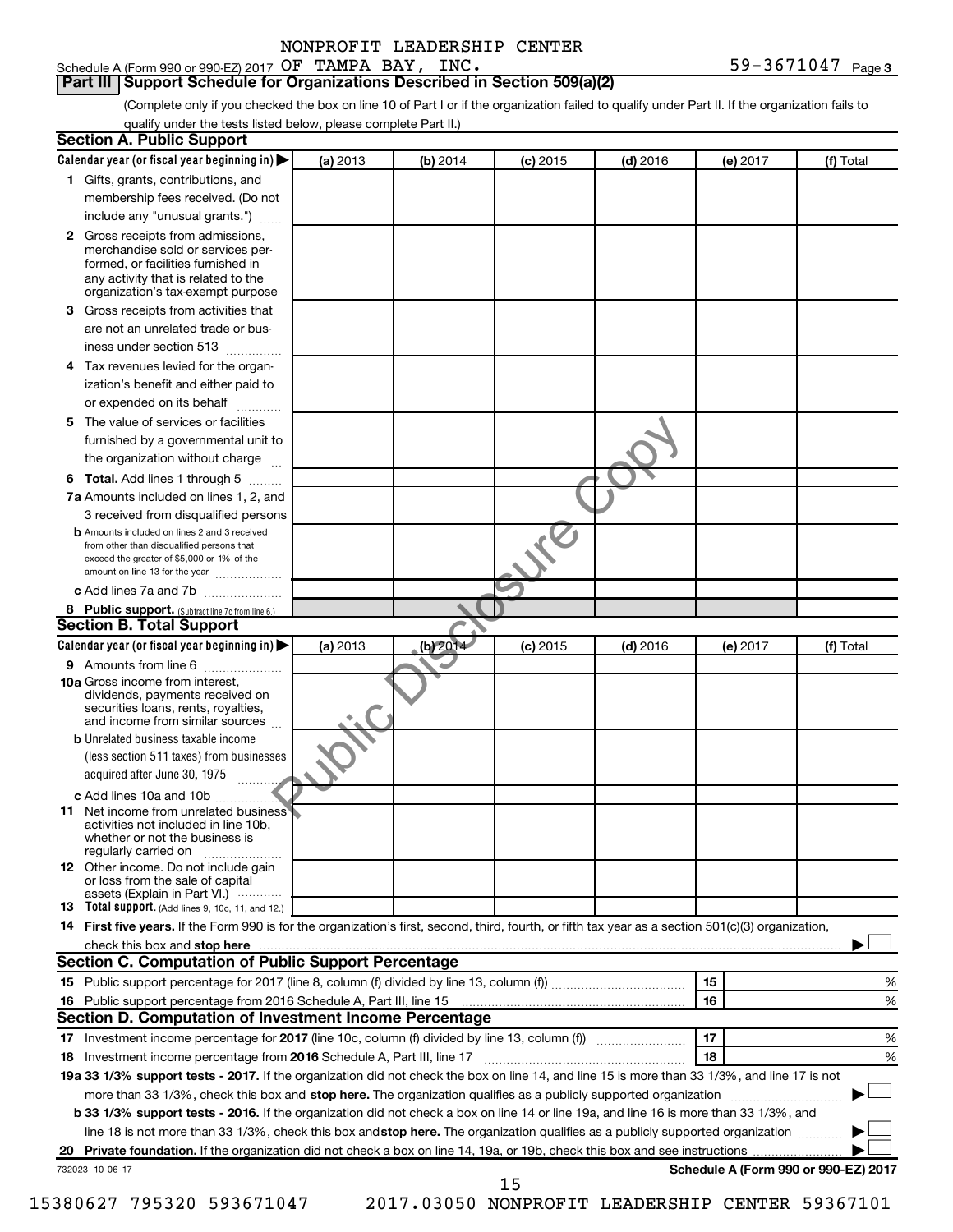Schedule A (Form 990 or 990-EZ) 2017  $OF$   $TAMPA$   $BAY$ ,  $INC$ .  $250$   $1000$   $1000$   $1000$   $1000$   $1000$   $1000$   $1000$ 

**1**

**2**

**3a**

**3b**

**3c**

**4a**

**4b**

**4c**

**5a**

**5b 5c**

**6**

**7**

**8**

**9a**

**9b**

**9c**

**10a**

**10b**

**Yes No**

#### **Part IV Supporting Organizations**

(Complete only if you checked a box in line 12 on Part I. If you checked 12a of Part I, complete Sections A and B. If you checked 12b of Part I, complete Sections A and C. If you checked 12c of Part I, complete Sections A, D, and E. If you checked 12d of Part I, complete Sections A and D, and complete Part V.)

#### **Section A. All Supporting Organizations**

- **1** Are all of the organization's supported organizations listed by name in the organization's governing documents? If "No," describe in Part VI how the supported organizations are designated. If designated by *class or purpose, describe the designation. If historic and continuing relationship, explain.*
- **2** Did the organization have any supported organization that does not have an IRS determination of status under section 509(a)(1) or (2)? If "Yes," explain in Part **VI** how the organization determined that the supported *organization was described in section 509(a)(1) or (2).*
- **3a** Did the organization have a supported organization described in section 501(c)(4), (5), or (6)? If "Yes," answer *(b) and (c) below.*
- **b** Did the organization confirm that each supported organization qualified under section 501(c)(4), (5), or (6) and satisfied the public support tests under section 509(a)(2)? If "Yes," describe in Part VI when and how the *organization made the determination.*
- **c** Did the organization ensure that all support to such organizations was used exclusively for section 170(c)(2)(B) purposes? If "Yes," explain in Part VI what controls the organization put in place to ensure such use.
- **4 a** *If* Was any supported organization not organized in the United States ("foreign supported organization")? *"Yes," and if you checked 12a or 12b in Part I, answer (b) and (c) below.*
- **b** Did the organization have ultimate control and discretion in deciding whether to make grants to the foreign supported organization? If "Yes," describe in Part VI how the organization had such control and discretion *despite being controlled or supervised by or in connection with its supported organizations.*
- **c** Did the organization support any foreign supported organization that does not have an IRS determination under sections 501(c)(3) and 509(a)(1) or (2)? If "Yes," explain in Part VI what controls the organization used *to ensure that all support to the foreign supported organization was used exclusively for section 170(c)(2)(B) purposes.*
- **5a** Did the organization add, substitute, or remove any supported organizations during the tax year? If "Yes," answer (b) and (c) below (if applicable). Also, provide detail in **Part VI,** including (i) the names and EIN *numbers of the supported organizations added, substituted, or removed; (ii) the reasons for each such action; (iii) the authority under the organization's organizing document authorizing such action; and (iv) how the action was accomplished (such as by amendment to the organizing document).* **rt VI** what controls the organization put in place to ensure such use.<br>
not organizate in the United States ("foreign supported organization")?<br>
12 to in Part I, answer (b) and (c) below.<br>
te control and discretion in de
- **b** Type I or Type II only. Was any added or substituted supported organization part of a class already designated in the organization's organizing document?
- **c Substitutions only.**  Was the substitution the result of an event beyond the organization's control?
- **6** Did the organization provide support (whether in the form of grants or the provision of services or facilities) to **Part VI.** support or benefit one or more of the filing organization's supported organizations? If "Yes," provide detail in anyone other than (i) its supported organizations, (ii) individuals that are part of the charitable class benefited by one or more of its supported organizations, or (iii) other supporting organizations that also
- **7** Did the organization provide a grant, loan, compensation, or other similar payment to a substantial contributor regard to a substantial contributor? If "Yes," complete Part I of Schedule L (Form 990 or 990-EZ). (defined in section 4958(c)(3)(C)), a family member of a substantial contributor, or a 35% controlled entity with
- **8** Did the organization make a loan to a disqualified person (as defined in section 4958) not described in line 7? *If "Yes," complete Part I of Schedule L (Form 990 or 990-EZ).*
- **9 a** Was the organization controlled directly or indirectly at any time during the tax year by one or more in section 509(a)(1) or (2))? If "Yes," provide detail in **Part VI.** disqualified persons as defined in section 4946 (other than foundation managers and organizations described
- **b** Did one or more disqualified persons (as defined in line 9a) hold a controlling interest in any entity in which the supporting organization had an interest? If "Yes," provide detail in Part VI.
- **c** Did a disqualified person (as defined in line 9a) have an ownership interest in, or derive any personal benefit from, assets in which the supporting organization also had an interest? If "Yes," provide detail in Part VI.
- **10 a** Was the organization subject to the excess business holdings rules of section 4943 because of section supporting organizations)? If "Yes," answer 10b below. 4943(f) (regarding certain Type II supporting organizations, and all Type III non-functionally integrated
	- **b** Did the organization have any excess business holdings in the tax year? (Use Schedule C, Form 4720, to *determine whether the organization had excess business holdings.)*

732024 10-06-17

**Schedule A (Form 990 or 990-EZ) 2017**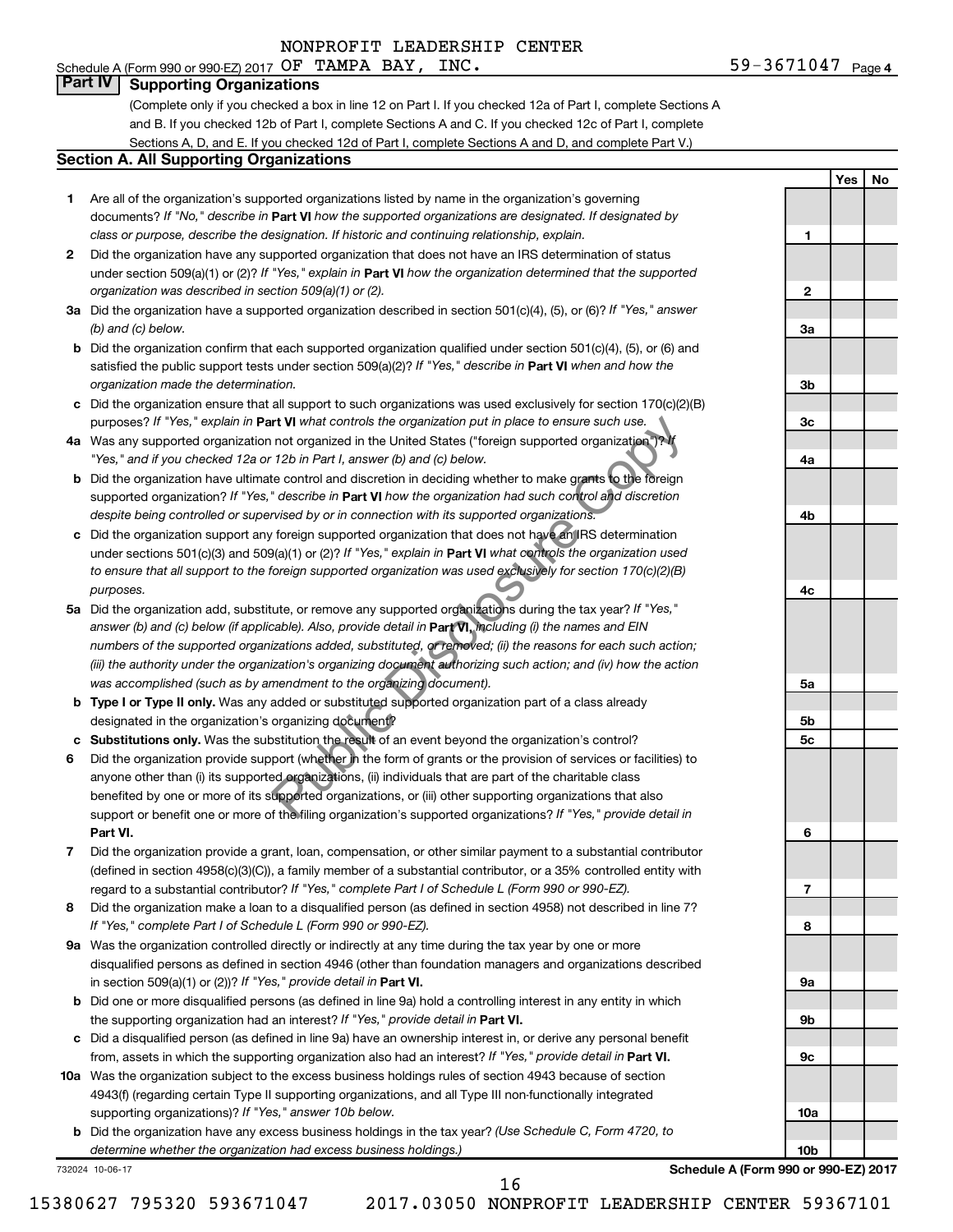| Schedule A (Form 990 or 990-EZ) 2017 $\,\mathrm{OF}$ |  | TAMPA BAY, |  | INC. | 59-3671047 | Page 5 |
|------------------------------------------------------|--|------------|--|------|------------|--------|
|------------------------------------------------------|--|------------|--|------|------------|--------|

|    | Part IV<br><b>Supporting Organizations (continued)</b>                                                                                                                                                                                            |                 |     |    |
|----|---------------------------------------------------------------------------------------------------------------------------------------------------------------------------------------------------------------------------------------------------|-----------------|-----|----|
|    |                                                                                                                                                                                                                                                   |                 | Yes | No |
| 11 | Has the organization accepted a gift or contribution from any of the following persons?                                                                                                                                                           |                 |     |    |
|    | a A person who directly or indirectly controls, either alone or together with persons described in (b) and (c)                                                                                                                                    |                 |     |    |
|    | below, the governing body of a supported organization?                                                                                                                                                                                            | 11a             |     |    |
|    | <b>b</b> A family member of a person described in (a) above?                                                                                                                                                                                      | 11 <sub>b</sub> |     |    |
|    | c A 35% controlled entity of a person described in (a) or (b) above? If "Yes" to a, b, or c, provide detail in Part VI.                                                                                                                           | 11c             |     |    |
|    | <b>Section B. Type I Supporting Organizations</b>                                                                                                                                                                                                 |                 |     |    |
|    |                                                                                                                                                                                                                                                   |                 | Yes | No |
| 1  | Did the directors, trustees, or membership of one or more supported organizations have the power to                                                                                                                                               |                 |     |    |
|    | regularly appoint or elect at least a majority of the organization's directors or trustees at all times during the                                                                                                                                |                 |     |    |
|    | tax year? If "No," describe in Part VI how the supported organization(s) effectively operated, supervised, or                                                                                                                                     |                 |     |    |
|    | controlled the organization's activities. If the organization had more than one supported organization,                                                                                                                                           |                 |     |    |
|    | describe how the powers to appoint and/or remove directors or trustees were allocated among the supported                                                                                                                                         |                 |     |    |
|    | organizations and what conditions or restrictions, if any, applied to such powers during the tax year.                                                                                                                                            | 1               |     |    |
| 2  | Did the organization operate for the benefit of any supported organization other than the supported                                                                                                                                               |                 |     |    |
|    | organization(s) that operated, supervised, or controlled the supporting organization? If "Yes," explain in                                                                                                                                        |                 |     |    |
|    | Part VI how providing such benefit carried out the purposes of the supported organization(s) that operated,                                                                                                                                       |                 |     |    |
|    | supervised, or controlled the supporting organization.                                                                                                                                                                                            | 2               |     |    |
|    | <b>Section C. Type II Supporting Organizations</b>                                                                                                                                                                                                |                 |     |    |
|    |                                                                                                                                                                                                                                                   |                 | Yes | No |
| 1  | Were a majority of the organization's directors or trustees during the tax year also a majority of the directors                                                                                                                                  |                 |     |    |
|    | or trustees of each of the organization's supported organization(s)? If "No," describe in Part VI how control                                                                                                                                     |                 |     |    |
|    | or management of the supporting organization was vested in the same persons that controlled or managed                                                                                                                                            |                 |     |    |
|    | the supported organization(s).                                                                                                                                                                                                                    | 1               |     |    |
|    | <b>Section D. All Type III Supporting Organizations</b>                                                                                                                                                                                           |                 |     |    |
|    |                                                                                                                                                                                                                                                   |                 | Yes | No |
| 1  | Did the organization provide to each of its supported organizations, by the last day of the fifth month of the                                                                                                                                    |                 |     |    |
|    | organization's tax year, (i) a written notice describing the type and amount of support provided during the prior tax                                                                                                                             |                 |     |    |
|    | year, (ii) a copy of the Form 990 that was most recently filed as of the date of notification, and (iii) copies of the                                                                                                                            |                 |     |    |
|    | organization's governing documents in effect on the date of notification, to the extent not previously provided?                                                                                                                                  | 1               |     |    |
| 2  | Were any of the organization's officers, directors, or trustees either (i) appointed or elected by the supported                                                                                                                                  |                 |     |    |
|    | organization(s) or (ii) serving on the governing body of a supported organization? If "No," explain in Part VI how                                                                                                                                |                 |     |    |
|    | the organization maintained a close and continuous working relationship with the supported organization(s).                                                                                                                                       | 2               |     |    |
| 3  | By reason of the relationship described in (2), did the organization's supported organizations have a                                                                                                                                             |                 |     |    |
|    | significant voice in the organization's investment policies and in directing the use of the organization's                                                                                                                                        |                 |     |    |
|    | income or assets at all times during the tax year? If "Yes," describe in Part VI the role the organization's                                                                                                                                      |                 |     |    |
|    | supported organizations played in this regard.                                                                                                                                                                                                    | з               |     |    |
|    | Section E. Type III Functionally Integrated Supporting Organizations                                                                                                                                                                              |                 |     |    |
| 1  | Check the box next to the method that the organization used to satisfy the Integral Part Test during the yealsee instructions).                                                                                                                   |                 |     |    |
| a  | The organization satisfied the Activities Test. Complete line 2 below.                                                                                                                                                                            |                 |     |    |
| b  | The organization is the parent of each of its supported organizations. Complete line 3 below.                                                                                                                                                     |                 |     |    |
| с  | The organization supported a governmental entity. Describe in Part VI how you supported a government entity (see instructions).                                                                                                                   |                 |     |    |
| 2  | Activities Test. Answer (a) and (b) below.                                                                                                                                                                                                        |                 | Yes | No |
| а  | Did substantially all of the organization's activities during the tax year directly further the exempt purposes of                                                                                                                                |                 |     |    |
|    | the supported organization(s) to which the organization was responsive? If "Yes," then in Part VI identify                                                                                                                                        |                 |     |    |
|    | those supported organizations and explain how these activities directly furthered their exempt purposes,                                                                                                                                          |                 |     |    |
|    | how the organization was responsive to those supported organizations, and how the organization determined                                                                                                                                         |                 |     |    |
|    | that these activities constituted substantially all of its activities.                                                                                                                                                                            | 2a              |     |    |
|    | b Did the activities described in (a) constitute activities that, but for the organization's involvement, one or more                                                                                                                             |                 |     |    |
|    | of the organization's supported organization(s) would have been engaged in? If "Yes," explain in Part VI the                                                                                                                                      |                 |     |    |
|    | reasons for the organization's position that its supported organization(s) would have engaged in these                                                                                                                                            |                 |     |    |
|    | activities but for the organization's involvement.                                                                                                                                                                                                | 2b              |     |    |
| з  | Parent of Supported Organizations. Answer (a) and (b) below.                                                                                                                                                                                      |                 |     |    |
| а  | Did the organization have the power to regularly appoint or elect a majority of the officers, directors, or                                                                                                                                       |                 |     |    |
|    | trustees of each of the supported organizations? Provide details in Part VI.                                                                                                                                                                      | За              |     |    |
|    | <b>b</b> Did the organization exercise a substantial degree of direction over the policies, programs, and activities of each<br>of its supported organizations? If "Yes," describe in Part VI the role played by the organization in this regard. | 3b              |     |    |
|    | Schedule A (Form 990 or 990-EZ) 2017<br>732025 10-06-17                                                                                                                                                                                           |                 |     |    |
|    | 17                                                                                                                                                                                                                                                |                 |     |    |

<sup>15380627 795320 593671047 2017.03050</sup> NONPROFIT LEADERSHIP CENTER 59367101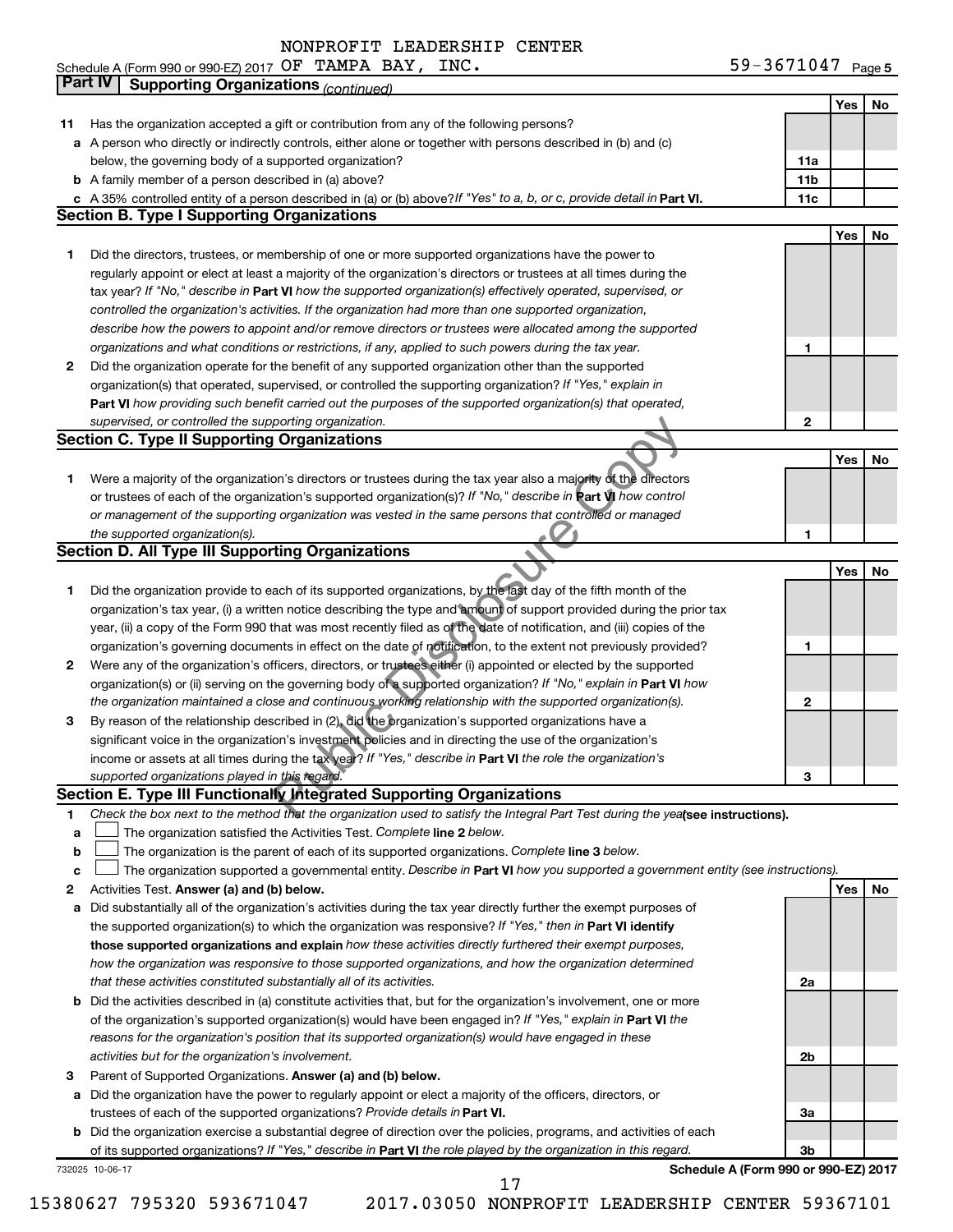#### **1 Letter or if the organization satisfied the Integral Part Test as a qualifying trust on Nov. 20, 1970 (explain in Part VI.) See instructions. All Section A - Adjusted Net Income 1 2 3 4 5 6 7 8 1 2 3 4 5 6 7 Adjusted Net Income** (subtract lines 5, 6, and 7 from line 4) **8 8 Section B - Minimum Asset Amount 1 2 3 4 5 6 7 8 a** Average monthly value of securities **b** Average monthly cash balances **c** Fair market value of other non-exempt-use assets **d Total**  (add lines 1a, 1b, and 1c) **e Discount** claimed for blockage or other **1a 1b 1c 1d 2 3 4 5 6 7 8** factors (explain in detail in Part VI): **Minimum Asset Amount**  (add line 7 to line 6) **Section C - Distributable Amount 1 2 3 4 5 6 1 2 3 4 5 6** Distributable Amount. Subtract line 5 from line 4, unless subject to Schedule A (Form 990 or 990-EZ) 2017  $OF$   $TAMPA$   $BAY$ ,  $INC$ .  $250$   $1000$   $1000$   $1000$   $1000$   $1000$   $1000$   $1000$ other Type III non-functionally integrated supporting organizations must complete Sections A through E. (B) Current Year (A) Prior Year Net short-term capital gain Recoveries of prior-year distributions Other gross income (see instructions) Add lines 1 through 3 Depreciation and depletion Portion of operating expenses paid or incurred for production or collection of gross income or for management, conservation, or maintenance of property held for production of income (see instructions) Other expenses (see instructions) (B) Current Year  $(A)$  Prior Year  $\left\{\n\begin{array}{ccc}\n\end{array}\n\right\}$  (optional) Aggregate fair market value of all non-exempt-use assets (see instructions for short tax year or assets held for part of year): Acquisition indebtedness applicable to non-exempt-use assets Subtract line 2 from line 1d Cash deemed held for exempt use. Enter 1-1/2% of line 3 (for greater amount, see instructions) Net value of non-exempt-use assets (subtract line 4 from line 3) Multiply line 5 by .035 Recoveries of prior-year distributions Current Year Adjusted net income for prior year (from Section A, line 8, Column A) Enter 85% of line 1 Minimum asset amount for prior year (from Section B, line 8, Column A) Enter greater of line 2 or line 3 Income tax imposed in prior year emergency temporary reduction (see instructions) **Part V Type III Non-Functionally Integrated 509(a)(3) Supporting Organizations**   $\Box$ assets held for part of year):<br>
The temptuse assets<br>
The temptuse assets<br>
The temptuse assets<br>
The temptuse assets<br>
The Temptuse assets<br>
The Temptuse assets<br>
Se. Enter 1-1/2% of line 3 (for greater amount)<br>
The Test (subtr

**7** Check here if the current year is the organization's first as a non-functionally integrated Type III supporting organization (see † instructions).

**Schedule A (Form 990 or 990-EZ) 2017**

732026 10-06-17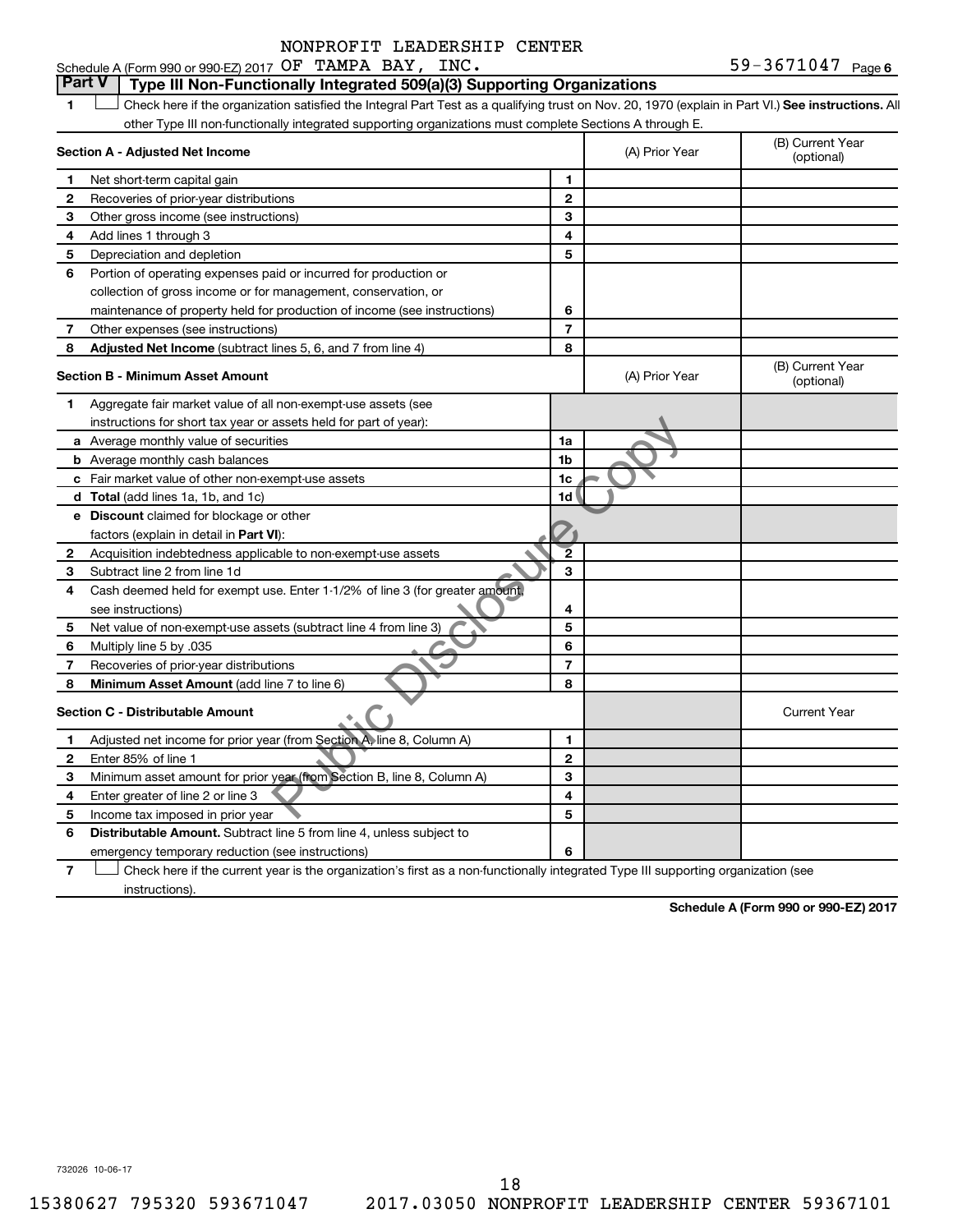|               | Schedule A (Form 990 or 990-EZ) 2017 OF TAMPA BAY, INC.                                    |                                    |                                               | $59 - 3671047$ Page 7                                   |
|---------------|--------------------------------------------------------------------------------------------|------------------------------------|-----------------------------------------------|---------------------------------------------------------|
| <b>Part V</b> | Type III Non-Functionally Integrated 509(a)(3) Supporting Organizations (continued)        |                                    |                                               |                                                         |
|               | Section D - Distributions                                                                  |                                    |                                               | <b>Current Year</b>                                     |
| 1             | Amounts paid to supported organizations to accomplish exempt purposes                      |                                    |                                               |                                                         |
| 2             | Amounts paid to perform activity that directly furthers exempt purposes of supported       |                                    |                                               |                                                         |
|               | organizations, in excess of income from activity                                           |                                    |                                               |                                                         |
| 3             | Administrative expenses paid to accomplish exempt purposes of supported organizations      |                                    |                                               |                                                         |
| 4             | Amounts paid to acquire exempt-use assets                                                  |                                    |                                               |                                                         |
| 5             | Qualified set-aside amounts (prior IRS approval required)                                  |                                    |                                               |                                                         |
| 6             | Other distributions (describe in Part VI). See instructions.                               |                                    |                                               |                                                         |
| 7             | Total annual distributions. Add lines 1 through 6.                                         |                                    |                                               |                                                         |
| 8             | Distributions to attentive supported organizations to which the organization is responsive |                                    |                                               |                                                         |
|               | (provide details in Part VI). See instructions.                                            |                                    |                                               |                                                         |
| 9             | Distributable amount for 2017 from Section C, line 6                                       |                                    |                                               |                                                         |
| 10            | Line 8 amount divided by line 9 amount                                                     |                                    |                                               |                                                         |
|               | Section E - Distribution Allocations (see instructions)                                    | (i)<br><b>Excess Distributions</b> | (ii)<br><b>Underdistributions</b><br>Pre-2017 | (iii)<br><b>Distributable</b><br><b>Amount for 2017</b> |
| 1             | Distributable amount for 2017 from Section C, line 6                                       |                                    |                                               |                                                         |
| 2             | Underdistributions, if any, for years prior to 2017 (reason-                               |                                    |                                               |                                                         |
|               | able cause required-explain in Part VI). See instructions.                                 |                                    |                                               |                                                         |
| 3             | Excess distributions carryover, if any, to 2017                                            |                                    |                                               |                                                         |
| a             |                                                                                            |                                    |                                               |                                                         |
|               | $b$ From 2013                                                                              |                                    |                                               |                                                         |
| с             | From 2014                                                                                  |                                    |                                               |                                                         |
|               | d From 2015                                                                                |                                    |                                               |                                                         |
|               | e From 2016                                                                                |                                    |                                               |                                                         |
|               | f Total of lines 3a through e                                                              |                                    |                                               |                                                         |
|               | g Applied to underdistributions of prior years                                             |                                    |                                               |                                                         |
|               | h Applied to 2017 distributable amount                                                     |                                    |                                               |                                                         |
| Ť.            | Carryover from 2012 not applied (see instructions)                                         |                                    |                                               |                                                         |
|               | Remainder. Subtract lines 3g, 3h, and 3i from 3f.                                          |                                    |                                               |                                                         |
| 4             | Distributions for 2017 from Section D,                                                     |                                    |                                               |                                                         |
|               | line $7:$                                                                                  |                                    |                                               |                                                         |
|               | a Applied to underdistributions of prior years                                             |                                    |                                               |                                                         |
|               | <b>b</b> Applied to 2017 distributable amount                                              |                                    |                                               |                                                         |
|               | c Remainder. Subtract lines 4a and 4b from 4                                               |                                    |                                               |                                                         |
|               | Remaining underdistributions for years prior to 2017, if                                   |                                    |                                               |                                                         |
|               | any. Subtract lines 3g and 4a from line 2. For result greater                              |                                    |                                               |                                                         |
|               | than zero, explain in Part VI. See instructions.                                           |                                    |                                               |                                                         |
| 6             | Remaining underdistributions for 2017. Subtract lines 3h                                   |                                    |                                               |                                                         |
|               | and 4b from line 1. For result greater than zero, explain in                               |                                    |                                               |                                                         |
|               | <b>Part VI.</b> See instructions.                                                          |                                    |                                               |                                                         |
| 7             | Excess distributions carryover to 2018. Add lines 3j                                       |                                    |                                               |                                                         |
|               | and 4c.                                                                                    |                                    |                                               |                                                         |
| 8             | Breakdown of line 7:                                                                       |                                    |                                               |                                                         |
|               | a Excess from 2013                                                                         |                                    |                                               |                                                         |
|               | <b>b</b> Excess from 2014                                                                  |                                    |                                               |                                                         |
|               | c Excess from 2015                                                                         |                                    |                                               |                                                         |
|               | d Excess from 2016                                                                         |                                    |                                               |                                                         |
|               | e Excess from 2017                                                                         |                                    |                                               |                                                         |
|               |                                                                                            |                                    |                                               |                                                         |

**Schedule A (Form 990 or 990-EZ) 2017**

732027 10-06-17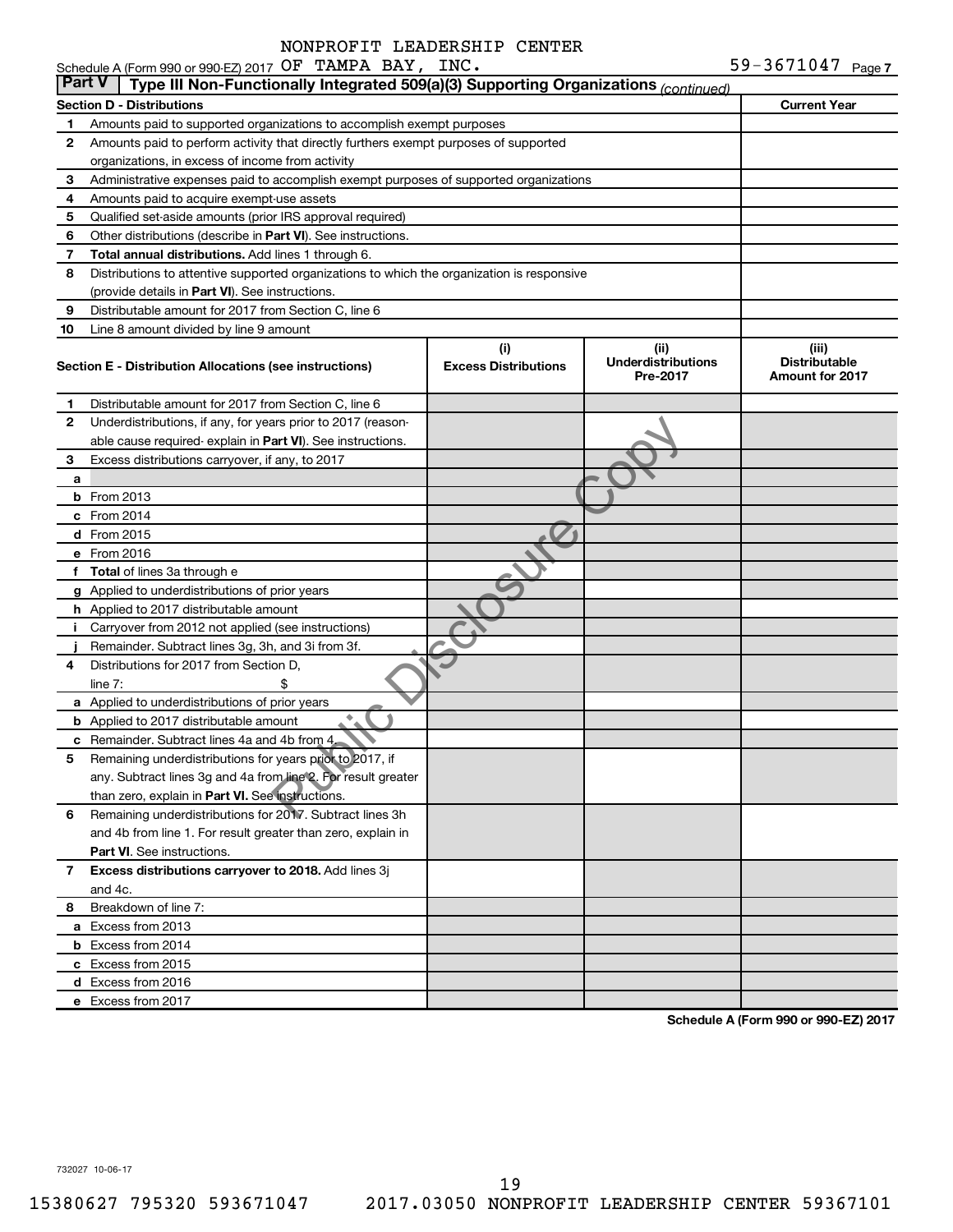| <b>Part VI</b>  | Schedule A (Form 990 or 990-EZ) 2017 OF TAMPA BAY, INC.<br>Supplemental Information. Provide the explanations required by Part II, line 10; Part II, line 17a or 17b; Part III, line 12; |                                                       |  |  | 59-3671047 Page 8                                                                                                                                                                                                                                                                                |
|-----------------|------------------------------------------------------------------------------------------------------------------------------------------------------------------------------------------|-------------------------------------------------------|--|--|--------------------------------------------------------------------------------------------------------------------------------------------------------------------------------------------------------------------------------------------------------------------------------------------------|
|                 | Section D, lines 5, 6, and 8; and Part V, Section E, lines 2, 5, and 6. Also complete this part for any additional information.<br>(See instructions.)                                   |                                                       |  |  | Part IV, Section A, lines 1, 2, 3b, 3c, 4b, 4c, 5a, 6, 9a, 9b, 9c, 11a, 11b, and 11c; Part IV, Section B, lines 1 and 2; Part IV, Section C,<br>line 1; Part IV, Section D, lines 2 and 3; Part IV, Section E, lines 1c, 2a, 2b, 3a, and 3b; Part V, line 1; Part V, Section B, line 1e; Part V, |
|                 |                                                                                                                                                                                          |                                                       |  |  |                                                                                                                                                                                                                                                                                                  |
|                 |                                                                                                                                                                                          |                                                       |  |  |                                                                                                                                                                                                                                                                                                  |
|                 |                                                                                                                                                                                          |                                                       |  |  |                                                                                                                                                                                                                                                                                                  |
|                 |                                                                                                                                                                                          |                                                       |  |  |                                                                                                                                                                                                                                                                                                  |
|                 |                                                                                                                                                                                          |                                                       |  |  |                                                                                                                                                                                                                                                                                                  |
|                 |                                                                                                                                                                                          |                                                       |  |  |                                                                                                                                                                                                                                                                                                  |
|                 |                                                                                                                                                                                          |                                                       |  |  |                                                                                                                                                                                                                                                                                                  |
|                 |                                                                                                                                                                                          |                                                       |  |  |                                                                                                                                                                                                                                                                                                  |
|                 |                                                                                                                                                                                          |                                                       |  |  |                                                                                                                                                                                                                                                                                                  |
|                 |                                                                                                                                                                                          |                                                       |  |  |                                                                                                                                                                                                                                                                                                  |
|                 |                                                                                                                                                                                          |                                                       |  |  |                                                                                                                                                                                                                                                                                                  |
|                 |                                                                                                                                                                                          |                                                       |  |  |                                                                                                                                                                                                                                                                                                  |
|                 |                                                                                                                                                                                          | $\mathbb{Z}_{\mathbb{Z}}$<br>$\overline{\phantom{0}}$ |  |  |                                                                                                                                                                                                                                                                                                  |
|                 |                                                                                                                                                                                          |                                                       |  |  |                                                                                                                                                                                                                                                                                                  |
|                 |                                                                                                                                                                                          |                                                       |  |  |                                                                                                                                                                                                                                                                                                  |
|                 |                                                                                                                                                                                          |                                                       |  |  |                                                                                                                                                                                                                                                                                                  |
|                 |                                                                                                                                                                                          |                                                       |  |  |                                                                                                                                                                                                                                                                                                  |
|                 |                                                                                                                                                                                          |                                                       |  |  |                                                                                                                                                                                                                                                                                                  |
|                 |                                                                                                                                                                                          |                                                       |  |  |                                                                                                                                                                                                                                                                                                  |
|                 |                                                                                                                                                                                          |                                                       |  |  |                                                                                                                                                                                                                                                                                                  |
|                 |                                                                                                                                                                                          |                                                       |  |  |                                                                                                                                                                                                                                                                                                  |
|                 |                                                                                                                                                                                          |                                                       |  |  |                                                                                                                                                                                                                                                                                                  |
| 732028 10-06-17 |                                                                                                                                                                                          |                                                       |  |  | Schedule A (Form 990 or 990-EZ) 2017                                                                                                                                                                                                                                                             |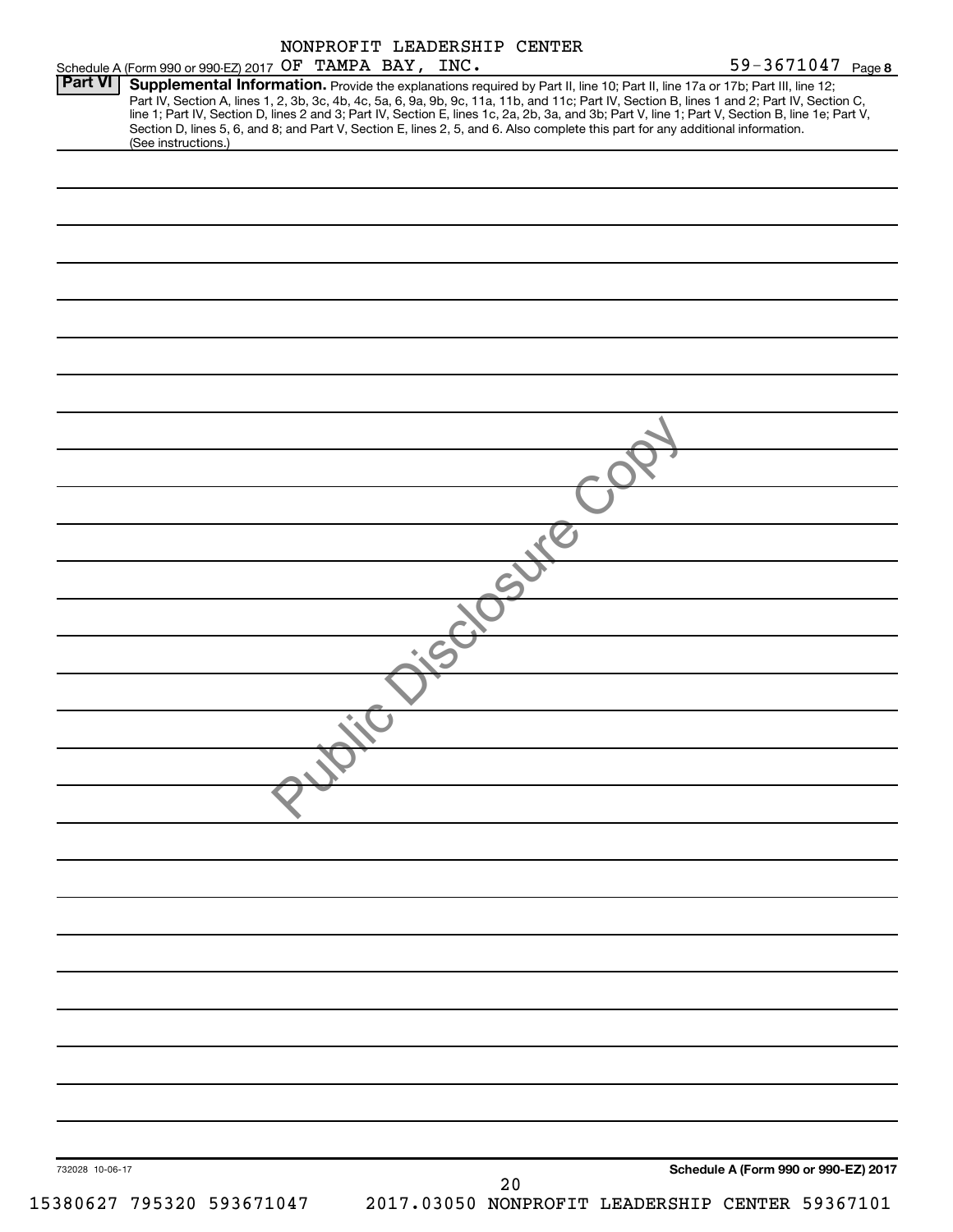Department of the Treasury **(Form 990, 990-EZ,**

# Internal Revenue Service

#### \*\* PUBLIC DISCLOSURE COPY \*\*

# **Schedule B Schedule of Contributors**

**or 990-PF) | Attach to Form 990, Form 990-EZ, or Form 990-PF. | Go to www.irs.gov/Form990 for the latest information.** OMB No. 1545-0047

# **2017**

**Name of the organization Employer identification number**

|  | vame or the organization |
|--|--------------------------|
|  | <b>ATOATT</b>            |

| NONPROFIT LEADERSHIP CENTER |  |  |
|-----------------------------|--|--|
| $\alpha$ mains $\alpha$     |  |  |

OF TAMPA BAY, INC. 5

|  |  | 9-3671047 |  |  |
|--|--|-----------|--|--|
|  |  |           |  |  |

| Organization type (check one): |  |                                                                                                                                                                                                                                                                                                                                                                                                                                                                                                                                                                                                                                                            |  |  |  |  |  |
|--------------------------------|--|------------------------------------------------------------------------------------------------------------------------------------------------------------------------------------------------------------------------------------------------------------------------------------------------------------------------------------------------------------------------------------------------------------------------------------------------------------------------------------------------------------------------------------------------------------------------------------------------------------------------------------------------------------|--|--|--|--|--|
| Filers of:                     |  | Section:                                                                                                                                                                                                                                                                                                                                                                                                                                                                                                                                                                                                                                                   |  |  |  |  |  |
| Form 990 or 990-EZ             |  | $\mathbf{X}$<br>501(c)( $\overline{3}$ ) (enter number) organization                                                                                                                                                                                                                                                                                                                                                                                                                                                                                                                                                                                       |  |  |  |  |  |
|                                |  | 4947(a)(1) nonexempt charitable trust not treated as a private foundation                                                                                                                                                                                                                                                                                                                                                                                                                                                                                                                                                                                  |  |  |  |  |  |
|                                |  | 527 political organization                                                                                                                                                                                                                                                                                                                                                                                                                                                                                                                                                                                                                                 |  |  |  |  |  |
| Form 990-PF                    |  | 501(c)(3) exempt private foundation                                                                                                                                                                                                                                                                                                                                                                                                                                                                                                                                                                                                                        |  |  |  |  |  |
|                                |  | 4947(a)(1) nonexempt charitable trust treated as a private foundation                                                                                                                                                                                                                                                                                                                                                                                                                                                                                                                                                                                      |  |  |  |  |  |
|                                |  | 501(c)(3) taxable private foundation                                                                                                                                                                                                                                                                                                                                                                                                                                                                                                                                                                                                                       |  |  |  |  |  |
|                                |  |                                                                                                                                                                                                                                                                                                                                                                                                                                                                                                                                                                                                                                                            |  |  |  |  |  |
|                                |  | Check if your organization is covered by the General Rule or a Special Rule.<br>Note: Only a section 501(c)(7), (8), or (10) organization can check boxes for both the General Rule and a Special Rule. See instructions.                                                                                                                                                                                                                                                                                                                                                                                                                                  |  |  |  |  |  |
| <b>General Rule</b>            |  |                                                                                                                                                                                                                                                                                                                                                                                                                                                                                                                                                                                                                                                            |  |  |  |  |  |
|                                |  | For an organization filing Form 990, 990-EZ, or 990-PF that received, during the year, contributions totaling \$5,000 or more (in money or<br>property) from any one contributor. Complete Parts I and II. See instructions for determining a contributor's total contributions.                                                                                                                                                                                                                                                                                                                                                                           |  |  |  |  |  |
| <b>Special Rules</b>           |  |                                                                                                                                                                                                                                                                                                                                                                                                                                                                                                                                                                                                                                                            |  |  |  |  |  |
| $\lfloor x \rfloor$            |  | For an organization described in section 501(c)(3) filing Form 990 or 990-EZ that met the 33 1/3% support test of the regulations under<br>sections 509(a)(1) and 170(b)(1)(A)(vi), that checked Schedule A (Form 990 or 990-EZ), Part II, line 13, 16a, or 16b, and that received from<br>any one contributor, during the year, total contributions of the greater of (1) \$5,000; or (2) 2% of the amount on (i) Form 990, Part VIII, line 1h;<br>or (ii) Form 990-EZ, line 1. Complete Parts I and II.<br>For an organization described in section 501(c)(7), (8), or (10) filing Form 990 or 990-EZ that received from any one contributor, during the |  |  |  |  |  |
|                                |  | year, total contributions of more than \$1,000 exclusively for religious, charitable, scientific, literary, or educational purposes, or for<br>the prevention of cruelty to children or animals. Complete Parts I, II, and III.                                                                                                                                                                                                                                                                                                                                                                                                                            |  |  |  |  |  |

purpose. Don't complete any of the parts unless the General Rule applies to this organization because it received nonexclusively year, contributions exclusively for religious, charitable, etc., purposes, but no such contributions totaled more than \$1,000. If this box is checked, enter here the total contributions that were received during the year for an exclusively religious, charitable, etc., For an organization described in section 501(c)(7), (8), or (10) filing Form 990 or 990-EZ that received from any one contributor, during the religious, charitable, etc., contributions totaling \$5,000 or more during the year  $\ldots$  $\ldots$  $\ldots$  $\ldots$  $\ldots$  $\ldots$ 

**Caution:**  An organization that isn't covered by the General Rule and/or the Special Rules doesn't file Schedule B (Form 990, 990-EZ, or 990-PF),  **must** but it answer "No" on Part IV, line 2, of its Form 990; or check the box on line H of its Form 990-EZ or on its Form 990-PF, Part I, line 2, to certify that it doesn't meet the filing requirements of Schedule B (Form 990, 990-EZ, or 990-PF).

LHA For Paperwork Reduction Act Notice, see the instructions for Form 990, 990-EZ, or 990-PF. Schedule B (Form 990, 990-EZ, or 990-PF) (2017)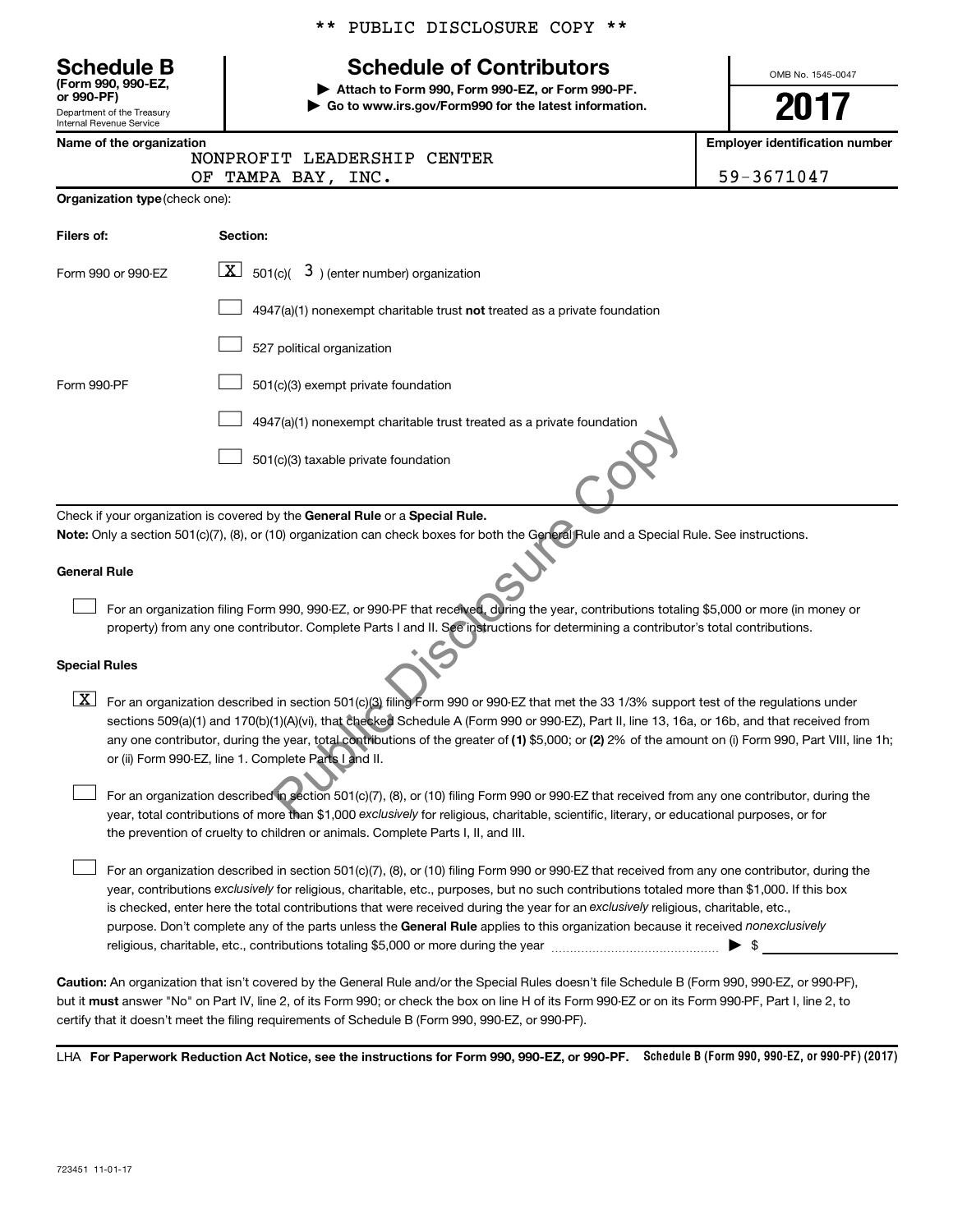| Schedule B (Form 990, 990-EZ, or 990-PF) (2017) | Page |  |
|-------------------------------------------------|------|--|
|-------------------------------------------------|------|--|

**Name of organization Employer identification number** NONPROFIT LEADERSHIP CENTER OF TAMPA BAY, INC. 59-3671047

**(d) Type of contribution**

 $\boxed{\text{X}}$ 

**Person**

**(c)**

**(a) No. (b) Name, address, and ZIP + 4 Total contributions (a) No. (b) Name, address, and ZIP + 4** Part I Contributors (see instructions). Use duplicate copies of Part I if additional space is needed. \$  $\begin{array}{|c|c|c|c|c|}\hline \ \text{1} & \text{Person} & \text{X} \ \hline \end{array}$ 

| (b)<br>Name, address, and ZIP + 4<br>(b)<br>Name, address, and ZIP + 4<br>(b) | \$<br>\$ | (c)<br><b>Total contributions</b><br>30,000.<br>(c)<br><b>Total contributions</b> | (d)<br>Type of contribution<br>X<br>Person<br>Payroll<br>Noncash<br>(Complete Part II for<br>noncash contributions.)<br>(d)<br>Type of contribution |
|-------------------------------------------------------------------------------|----------|-----------------------------------------------------------------------------------|-----------------------------------------------------------------------------------------------------------------------------------------------------|
|                                                                               |          |                                                                                   |                                                                                                                                                     |
|                                                                               |          |                                                                                   |                                                                                                                                                     |
|                                                                               |          |                                                                                   |                                                                                                                                                     |
|                                                                               |          | 10,500.                                                                           | X<br>Person<br>Payroll<br><b>Noncash</b><br>(Complete Part II for<br>noncash contributions.)                                                        |
| Name, address, and ZIP +                                                      |          | (c)<br><b>Total contributions</b>                                                 | (d)<br>Type of contribution                                                                                                                         |
|                                                                               | \$       | 25,000.                                                                           | x<br>Person<br>Payroll<br><b>Noncash</b><br>(Complete Part II for<br>noncash contributions.)                                                        |
| (b)<br>Name, address, and ZIP + 4                                             |          | (c)<br><b>Total contributions</b>                                                 | (d)<br>Type of contribution                                                                                                                         |
|                                                                               | \$       | 90,000.                                                                           | х<br>Person<br>Payroll<br>Noncash<br>$\Box$<br>(Complete Part II for<br>noncash contributions.)                                                     |
| (b)<br>Name, address, and ZIP + 4                                             |          | (c)<br><b>Total contributions</b>                                                 | (d)<br>Type of contribution                                                                                                                         |
|                                                                               | \$       | 13,000.                                                                           | $\boxed{\text{X}}$<br>Person<br>Payroll<br>Noncash<br>(Complete Part II for<br>noncash contributions.)                                              |
|                                                                               |          |                                                                                   | Schedule B (Form 990, 990-EZ, or 990-PF) (2017)                                                                                                     |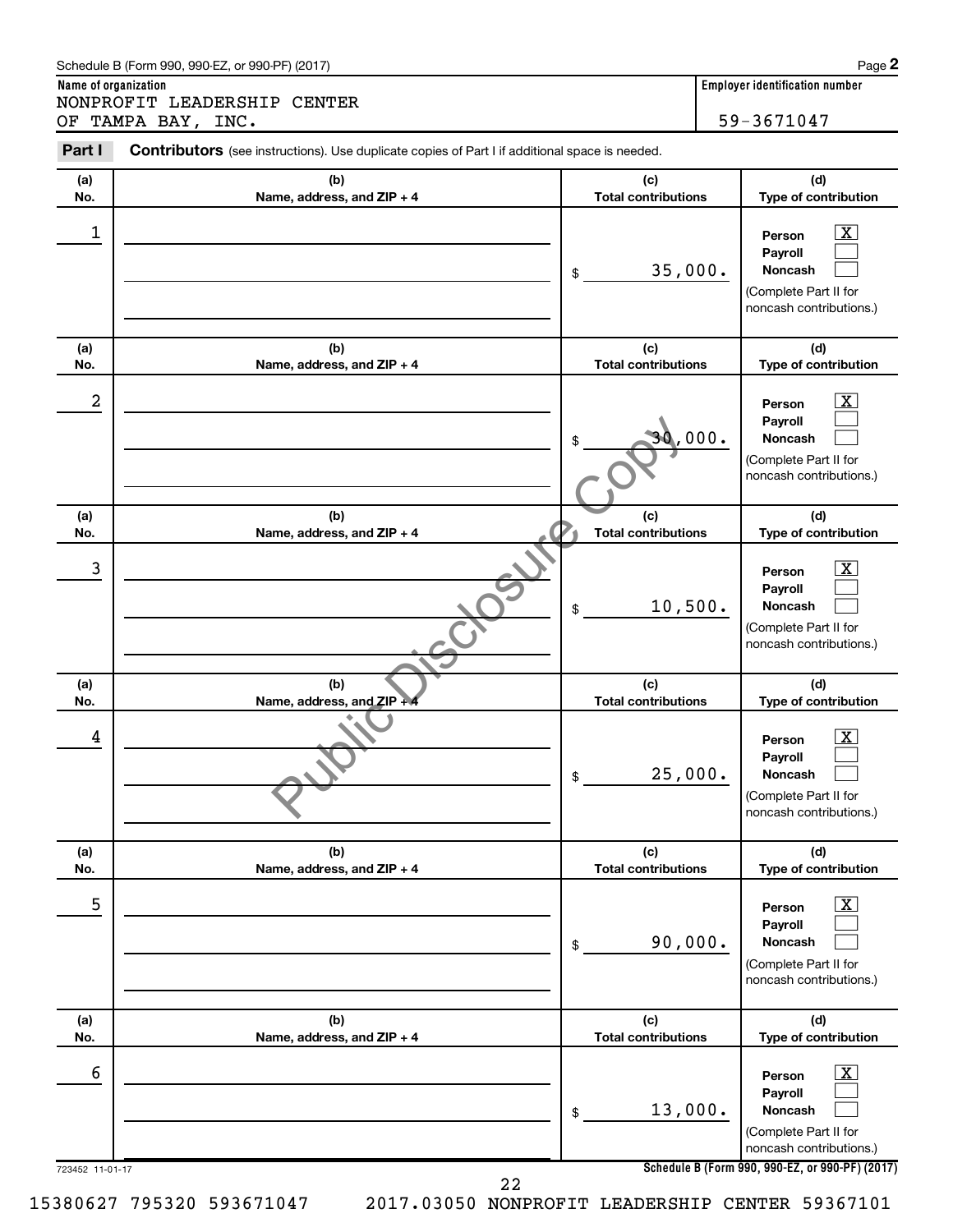| Schedule B (Form 990, 990-EZ, or 990-PF) (2017) | Page |
|-------------------------------------------------|------|
|-------------------------------------------------|------|

**Name of organization Employer identification number** NONPROFIT LEADERSHIP CENTER OF TAMPA BAY, INC. 59-3671047

**(d)**

**(c)**

**(a) No. (b)** Name, address, and  $ZID + A$ Part I Contributors (see instructions). Use duplicate copies of Part I if additional space is needed.

| No.             | Name, address, and ZIP + 4        | <b>Total contributions</b>        | Type of contribution                                                                                                                |
|-----------------|-----------------------------------|-----------------------------------|-------------------------------------------------------------------------------------------------------------------------------------|
| 7               |                                   | 38,687.<br>\$                     | $\overline{\text{X}}$<br>Person<br>Payroll<br>Noncash<br>(Complete Part II for<br>noncash contributions.)                           |
| (a)<br>No.      | (b)<br>Name, address, and ZIP + 4 | (c)<br><b>Total contributions</b> | (d)<br>Type of contribution                                                                                                         |
| 8               |                                   | 30,000.<br>\$                     | $\mathbf{X}$<br>Person<br>Payroll<br>Noncash<br>(Complete Part II for<br>noncash contributions.)                                    |
| (a)<br>No.      | (b)<br>Name, address, and ZIP + 4 | (c)<br><b>Total contributions</b> | (d)<br>Type of contribution                                                                                                         |
| 9               |                                   | 20,000.<br>\$                     | x<br>Person<br>Payroll<br>Noncash<br>(Complete Part II for<br>noncash contributions.)                                               |
| (a)<br>No.      | (b)<br>Name, address, and ZIP +   | (c)<br><b>Total contributions</b> | (d)<br>Type of contribution                                                                                                         |
|                 |                                   | \$                                | Person<br>Payroll<br>Noncash<br>(Complete Part II for<br>noncash contributions.)                                                    |
| (a)<br>No.      | (b)<br>Name, address, and ZIP + 4 | (c)<br><b>Total contributions</b> | (d)<br>Type of contribution                                                                                                         |
|                 |                                   | \$                                | Person<br>Payroll<br>Noncash<br>(Complete Part II for<br>noncash contributions.)                                                    |
| (a)<br>No.      | (b)<br>Name, address, and ZIP + 4 | (c)<br><b>Total contributions</b> | (d)<br>Type of contribution                                                                                                         |
|                 |                                   | \$                                | Person<br>Payroll<br>Noncash<br>(Complete Part II for<br>noncash contributions.)<br>Schedule B (Form 990, 990-EZ, or 990-PF) (2017) |
| 723452 11-01-17 |                                   |                                   |                                                                                                                                     |

15380627 795320 593671047 2017.03050 NONPROFIT LEADERSHIP CENTER 59367101 23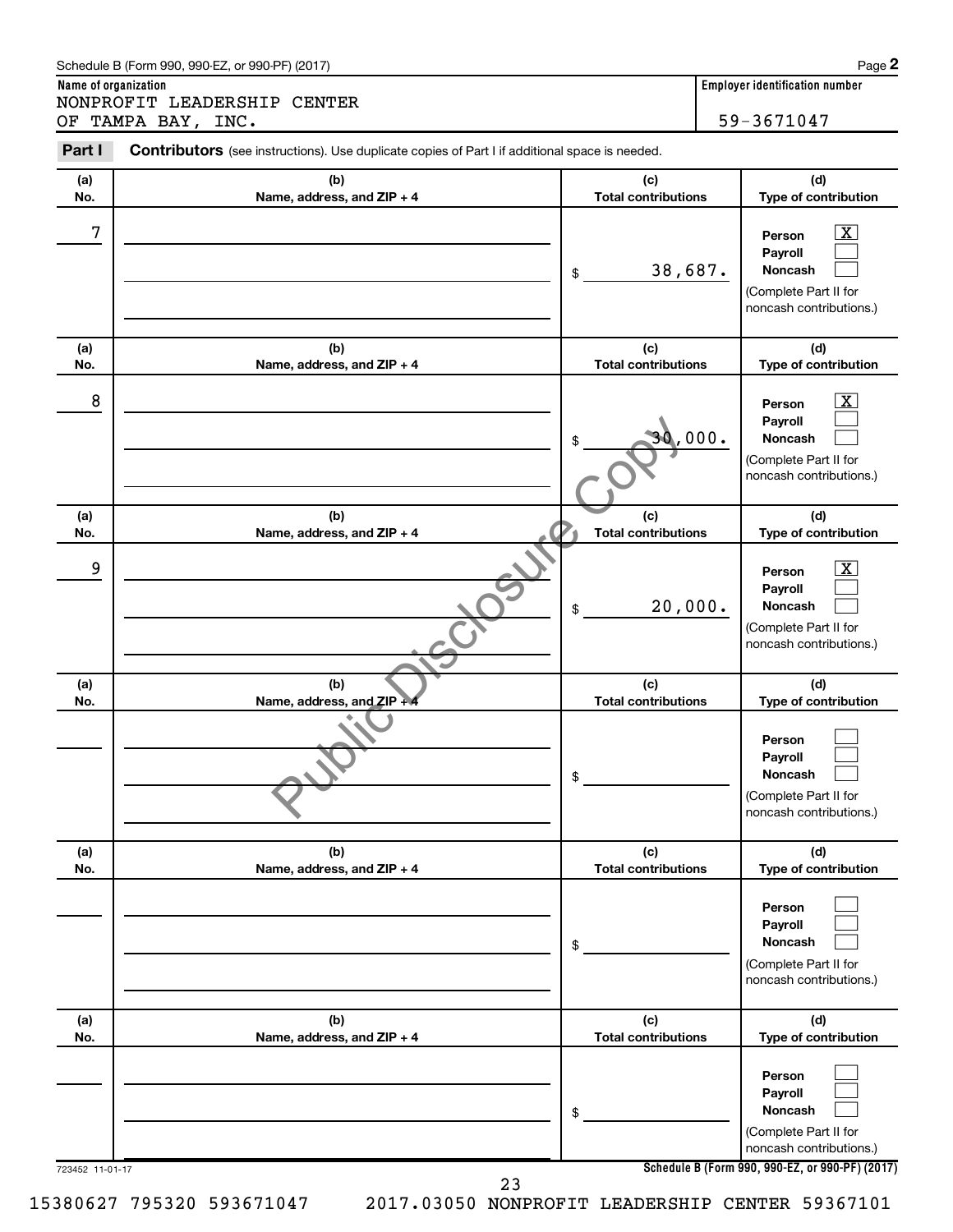| Name of organization         | Schedule B (Form 990, 990-EZ, or 990-PF) (2017)                                                     |                                                 | Page 3<br><b>Employer identification number</b> |
|------------------------------|-----------------------------------------------------------------------------------------------------|-------------------------------------------------|-------------------------------------------------|
|                              | NONPROFIT LEADERSHIP CENTER                                                                         |                                                 |                                                 |
|                              | OF TAMPA BAY, INC.                                                                                  |                                                 | 59-3671047                                      |
| Part II                      | Noncash Property (see instructions). Use duplicate copies of Part II if additional space is needed. |                                                 |                                                 |
| (a)<br>No.<br>from<br>Part I | (b)<br>Description of noncash property given                                                        | (c)<br>FMV (or estimate)<br>(See instructions.) | (d)<br>Date received                            |
|                              |                                                                                                     | \$                                              |                                                 |
| (a)<br>No.<br>from<br>Part I | (b)<br>Description of noncash property given                                                        | (c)<br>FMV (or estimate)<br>(See instructions.) | (d)<br>Date received                            |
|                              |                                                                                                     | \$.                                             |                                                 |
| (a)<br>No.<br>from<br>Part I | (b)<br>Description of noncash property given                                                        | (c)<br>FMV (or estimate)<br>(See instructions.) | (d)<br>Date received                            |
|                              |                                                                                                     | \$                                              |                                                 |
| (a)<br>No.<br>from<br>Part I | (b)<br>Description of noncash property given                                                        | (c)<br>FMV (or estimate)<br>(See instructions.) | (d)<br>Date received                            |
|                              |                                                                                                     | \$                                              |                                                 |
| (a)<br>No.<br>from<br>Part I | (b)<br>Description of noncash property given                                                        | (c)<br>FMV (or estimate)<br>(See instructions.) | (d)<br>Date received                            |
|                              |                                                                                                     | \$                                              |                                                 |
| (a)<br>No.<br>from<br>Part I | (b)<br>Description of noncash property given                                                        | (c)<br>FMV (or estimate)<br>(See instructions.) | (d)<br>Date received                            |
|                              |                                                                                                     | \$                                              |                                                 |
| 723453 11-01-17              | 24                                                                                                  |                                                 | Schedule B (Form 990, 990-EZ, or 990-PF) (2017) |

15380627 795320 593671047 2017.03050 NONPROFIT LEADERSHIP CENTER 59367101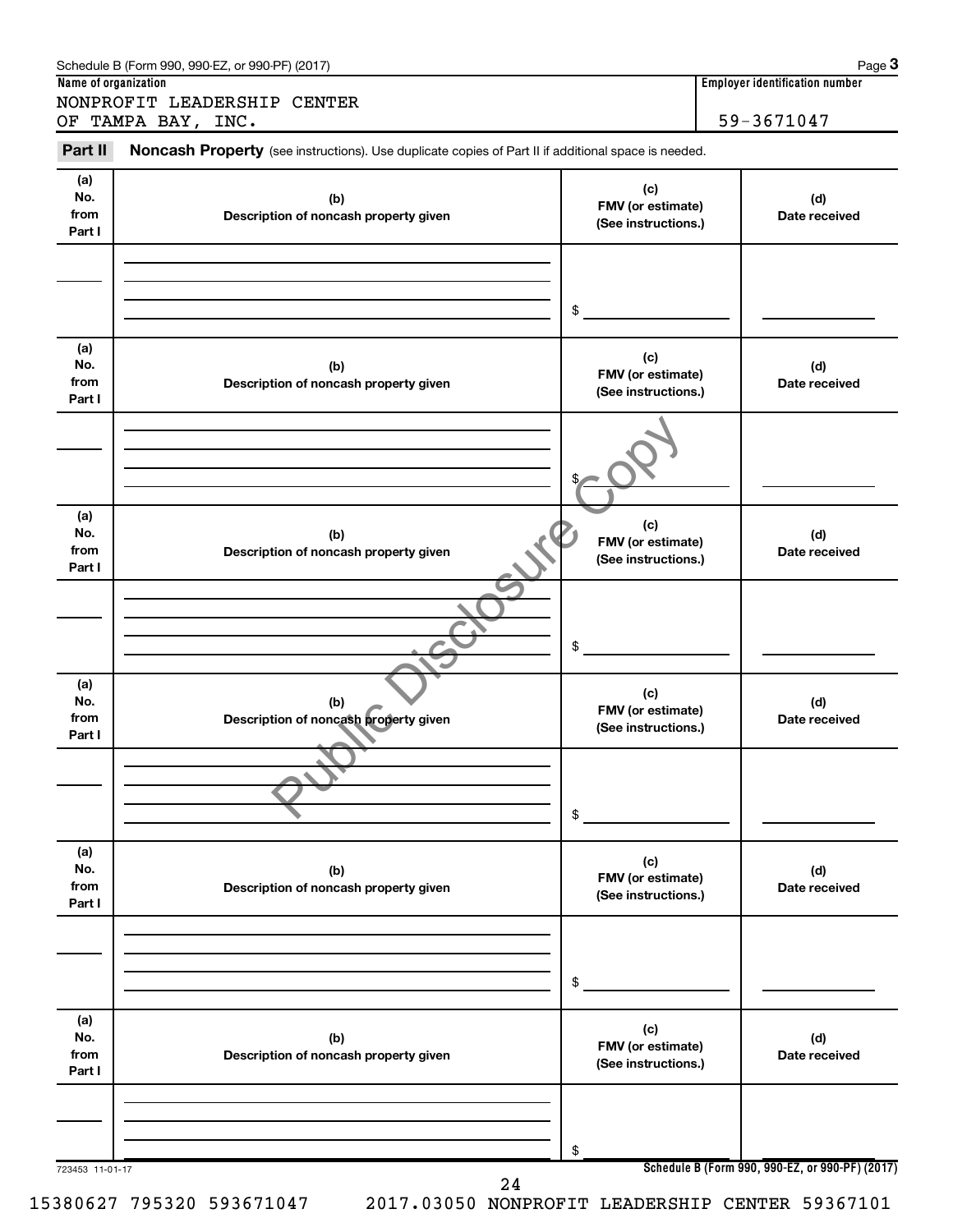| Name of organization       | NONPROFIT LEADERSHIP CENTER                                                                                                                                                                                                 |                      | <b>Employer identification number</b>                                                                                                                                  |  |  |  |  |  |
|----------------------------|-----------------------------------------------------------------------------------------------------------------------------------------------------------------------------------------------------------------------------|----------------------|------------------------------------------------------------------------------------------------------------------------------------------------------------------------|--|--|--|--|--|
|                            | OF TAMPA BAY, INC.                                                                                                                                                                                                          |                      | 59-3671047<br>Exclusively religious, charitable, etc., contributions to organizations described in section $501(c)(7)$ , (8), or (10) that total more than \$1,000 for |  |  |  |  |  |
| Part III                   | the year from any one contributor. Complete columns (a) through (e) and the following line entry. For organizations                                                                                                         |                      | $\blacktriangleright$ \$                                                                                                                                               |  |  |  |  |  |
|                            | completing Part III, enter the total of exclusively religious, charitable, etc., contributions of \$1,000 or less for the year. (Enter this info. once.)<br>Use duplicate copies of Part III if additional space is needed. |                      |                                                                                                                                                                        |  |  |  |  |  |
| (a) No.<br>from            |                                                                                                                                                                                                                             |                      |                                                                                                                                                                        |  |  |  |  |  |
| Part I                     | (b) Purpose of gift                                                                                                                                                                                                         | (c) Use of gift      | (d) Description of how gift is held                                                                                                                                    |  |  |  |  |  |
|                            |                                                                                                                                                                                                                             |                      |                                                                                                                                                                        |  |  |  |  |  |
|                            |                                                                                                                                                                                                                             |                      |                                                                                                                                                                        |  |  |  |  |  |
|                            |                                                                                                                                                                                                                             |                      |                                                                                                                                                                        |  |  |  |  |  |
|                            |                                                                                                                                                                                                                             | (e) Transfer of gift |                                                                                                                                                                        |  |  |  |  |  |
|                            | Transferee's name, address, and ZIP + 4                                                                                                                                                                                     |                      | Relationship of transferor to transferee                                                                                                                               |  |  |  |  |  |
|                            |                                                                                                                                                                                                                             |                      |                                                                                                                                                                        |  |  |  |  |  |
|                            |                                                                                                                                                                                                                             |                      |                                                                                                                                                                        |  |  |  |  |  |
|                            |                                                                                                                                                                                                                             |                      |                                                                                                                                                                        |  |  |  |  |  |
| (a) No.<br>`from<br>Part I | (b) Purpose of gift                                                                                                                                                                                                         | (c) Use of gift      | (d) Description of how gift is held                                                                                                                                    |  |  |  |  |  |
|                            |                                                                                                                                                                                                                             |                      |                                                                                                                                                                        |  |  |  |  |  |
|                            |                                                                                                                                                                                                                             |                      |                                                                                                                                                                        |  |  |  |  |  |
|                            |                                                                                                                                                                                                                             |                      |                                                                                                                                                                        |  |  |  |  |  |
|                            |                                                                                                                                                                                                                             | (e) Transfer of gift |                                                                                                                                                                        |  |  |  |  |  |
|                            |                                                                                                                                                                                                                             |                      |                                                                                                                                                                        |  |  |  |  |  |
|                            | Transferee's name, address, and ZIP + 4                                                                                                                                                                                     |                      | Relationship of transferor to transferee                                                                                                                               |  |  |  |  |  |
|                            |                                                                                                                                                                                                                             |                      |                                                                                                                                                                        |  |  |  |  |  |
|                            |                                                                                                                                                                                                                             |                      |                                                                                                                                                                        |  |  |  |  |  |
| (a) No.                    |                                                                                                                                                                                                                             |                      |                                                                                                                                                                        |  |  |  |  |  |
| `from<br>Part I            | (b) Purpose of gift                                                                                                                                                                                                         | (c) Use of gift      | (d) Description of how gift is held                                                                                                                                    |  |  |  |  |  |
|                            | ۰<br>չ                                                                                                                                                                                                                      |                      |                                                                                                                                                                        |  |  |  |  |  |
|                            |                                                                                                                                                                                                                             |                      |                                                                                                                                                                        |  |  |  |  |  |
|                            |                                                                                                                                                                                                                             |                      |                                                                                                                                                                        |  |  |  |  |  |
|                            |                                                                                                                                                                                                                             | (e) Transfer of gift |                                                                                                                                                                        |  |  |  |  |  |
|                            | Transferee's name, address, and ZIP + 4                                                                                                                                                                                     |                      | Relationship of transferor to transferee                                                                                                                               |  |  |  |  |  |
|                            |                                                                                                                                                                                                                             |                      |                                                                                                                                                                        |  |  |  |  |  |
|                            |                                                                                                                                                                                                                             |                      |                                                                                                                                                                        |  |  |  |  |  |
|                            |                                                                                                                                                                                                                             |                      |                                                                                                                                                                        |  |  |  |  |  |
| (a) No.<br>from            | (b) Purpose of gift                                                                                                                                                                                                         | (c) Use of gift      | (d) Description of how gift is held                                                                                                                                    |  |  |  |  |  |
| Part I                     |                                                                                                                                                                                                                             |                      |                                                                                                                                                                        |  |  |  |  |  |
|                            |                                                                                                                                                                                                                             |                      |                                                                                                                                                                        |  |  |  |  |  |
|                            |                                                                                                                                                                                                                             |                      |                                                                                                                                                                        |  |  |  |  |  |
|                            |                                                                                                                                                                                                                             | (e) Transfer of gift |                                                                                                                                                                        |  |  |  |  |  |
|                            |                                                                                                                                                                                                                             |                      |                                                                                                                                                                        |  |  |  |  |  |
|                            | Transferee's name, address, and ZIP + 4                                                                                                                                                                                     |                      | Relationship of transferor to transferee                                                                                                                               |  |  |  |  |  |
|                            |                                                                                                                                                                                                                             |                      |                                                                                                                                                                        |  |  |  |  |  |
|                            |                                                                                                                                                                                                                             |                      |                                                                                                                                                                        |  |  |  |  |  |
|                            |                                                                                                                                                                                                                             |                      | Schedule B (Form 990, 990-EZ, or 990-PF) (2017)                                                                                                                        |  |  |  |  |  |
| 723454 11-01-17            |                                                                                                                                                                                                                             | 25                   |                                                                                                                                                                        |  |  |  |  |  |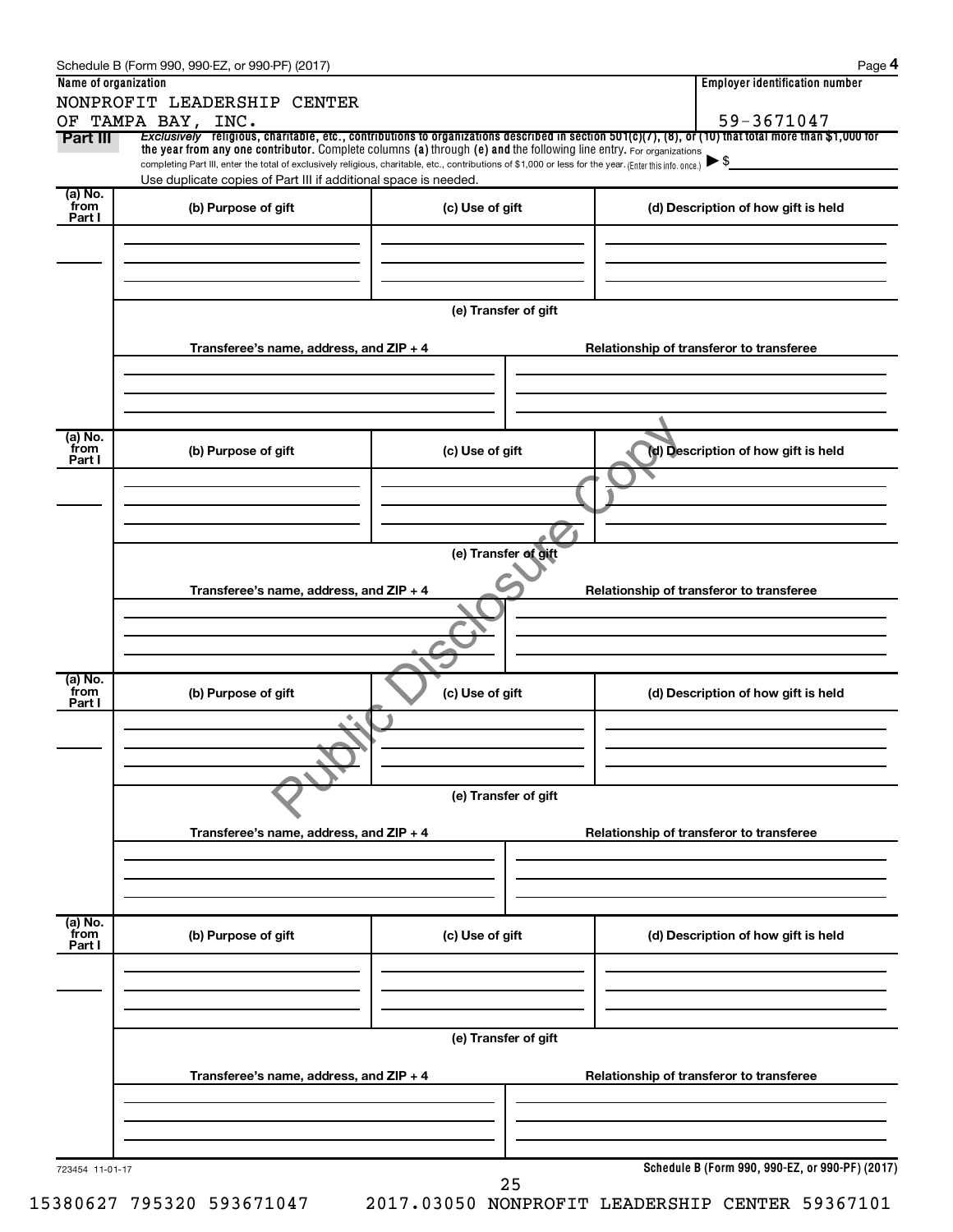|        | <b>SCHEDULE D</b>                                      |                                                                                                                                                                                                                                                                                         |                     | <b>Supplemental Financial Statements</b>                                                                                             |                          | OMB No. 1545-0047                     |
|--------|--------------------------------------------------------|-----------------------------------------------------------------------------------------------------------------------------------------------------------------------------------------------------------------------------------------------------------------------------------------|---------------------|--------------------------------------------------------------------------------------------------------------------------------------|--------------------------|---------------------------------------|
|        | (Form 990)                                             |                                                                                                                                                                                                                                                                                         |                     | Complete if the organization answered "Yes" on Form 990,<br>Part IV, line 6, 7, 8, 9, 10, 11a, 11b, 11c, 11d, 11e, 11f, 12a, or 12b. |                          |                                       |
|        | Department of the Treasury<br>Internal Revenue Service | Go to www.irs.gov/Form990 for instructions and the latest information.                                                                                                                                                                                                                  | Attach to Form 990. |                                                                                                                                      |                          | <b>Open to Public</b><br>Inspection   |
|        | Name of the organization                               | NONPROFIT LEADERSHIP CENTER                                                                                                                                                                                                                                                             |                     |                                                                                                                                      |                          | <b>Employer identification number</b> |
|        |                                                        | OF TAMPA BAY, INC.                                                                                                                                                                                                                                                                      |                     |                                                                                                                                      |                          | 59-3671047                            |
| Part I |                                                        | Organizations Maintaining Donor Advised Funds or Other Similar Funds or Accounts. Complete if the                                                                                                                                                                                       |                     |                                                                                                                                      |                          |                                       |
|        |                                                        | organization answered "Yes" on Form 990, Part IV, line 6.                                                                                                                                                                                                                               |                     | (a) Donor advised funds                                                                                                              |                          | (b) Funds and other accounts          |
| 1      |                                                        |                                                                                                                                                                                                                                                                                         |                     |                                                                                                                                      |                          |                                       |
| 2      |                                                        | Aggregate value of contributions to (during year)                                                                                                                                                                                                                                       |                     |                                                                                                                                      |                          |                                       |
| З      |                                                        |                                                                                                                                                                                                                                                                                         |                     | the control of the control of the control of the control of the control of                                                           |                          |                                       |
| 4      |                                                        |                                                                                                                                                                                                                                                                                         |                     |                                                                                                                                      |                          |                                       |
| 5      |                                                        | Did the organization inform all donors and donor advisors in writing that the assets held in donor advised funds                                                                                                                                                                        |                     |                                                                                                                                      |                          |                                       |
|        |                                                        | are the organization's property, subject to the organization's exclusive legal control?                                                                                                                                                                                                 |                     |                                                                                                                                      |                          | Yes<br><b>No</b>                      |
| 6      |                                                        | Did the organization inform all grantees, donors, and donor advisors in writing that grant funds can be used only                                                                                                                                                                       |                     |                                                                                                                                      |                          |                                       |
|        |                                                        | for charitable purposes and not for the benefit of the donor or donor advisor, or for any other purpose conferring                                                                                                                                                                      |                     |                                                                                                                                      |                          |                                       |
|        | impermissible private benefit?<br>Part II              | Conservation Easements. Complete if the organization answered "Yes" on Form 990, Part IV, line 7.                                                                                                                                                                                       |                     |                                                                                                                                      |                          | Yes<br>No                             |
| 1      |                                                        | Purpose(s) of conservation easements held by the organization (check all that apply).                                                                                                                                                                                                   |                     |                                                                                                                                      |                          |                                       |
|        |                                                        | Preservation of land for public use (e.g., recreation or education)                                                                                                                                                                                                                     |                     | Preservation of a historically important land area                                                                                   |                          |                                       |
|        |                                                        | Protection of natural habitat                                                                                                                                                                                                                                                           |                     | Preservation of a certified historic structure                                                                                       |                          |                                       |
|        |                                                        | Preservation of open space                                                                                                                                                                                                                                                              |                     |                                                                                                                                      |                          |                                       |
| 2      |                                                        | Complete lines 2a through 2d if the organization held a qualified conservation contribution in the form of a conservation easement on the last                                                                                                                                          |                     |                                                                                                                                      |                          |                                       |
|        | day of the tax year.                                   |                                                                                                                                                                                                                                                                                         |                     |                                                                                                                                      |                          | Held at the End of the Tax Year       |
| а      |                                                        |                                                                                                                                                                                                                                                                                         |                     |                                                                                                                                      | 2a                       |                                       |
| b      |                                                        |                                                                                                                                                                                                                                                                                         |                     |                                                                                                                                      | 2b                       |                                       |
| с      |                                                        | Number of conservation easements on a certified historic structure included in (a)                                                                                                                                                                                                      |                     |                                                                                                                                      | 2c                       |                                       |
|        |                                                        | d Number of conservation easements included in (c) acquired after 7/25/06, and not on a historic structure                                                                                                                                                                              |                     |                                                                                                                                      |                          |                                       |
|        |                                                        |                                                                                                                                                                                                                                                                                         |                     |                                                                                                                                      | 2d                       |                                       |
| 3      |                                                        | Number of conservation easements modified, transferred, released, extinguished, or terminated by the organization during the tax                                                                                                                                                        |                     |                                                                                                                                      |                          |                                       |
| 4      | $year \triangleright$                                  | Number of states where property subject to conservation easement is located                                                                                                                                                                                                             |                     |                                                                                                                                      |                          |                                       |
| 5      |                                                        | Does the organization have a written policy regarding the periodic monitoring, inspection, handling of                                                                                                                                                                                  |                     |                                                                                                                                      |                          |                                       |
|        |                                                        | violations, and enforcement of the conservation easements it holds?                                                                                                                                                                                                                     |                     |                                                                                                                                      |                          | <b>No</b><br>Yes                      |
| 6      |                                                        | Staff and volunteer hours devoted to monitoring, inspecting, handling of violations, and enforcing conservation easements during the year                                                                                                                                               |                     |                                                                                                                                      |                          |                                       |
|        |                                                        |                                                                                                                                                                                                                                                                                         |                     |                                                                                                                                      |                          |                                       |
| 7      |                                                        | Amount of expenses incurred in monitoring, inspecting, handling of violations, and enforcing conservation easements during the year                                                                                                                                                     |                     |                                                                                                                                      |                          |                                       |
|        | $\blacktriangleright$ \$                               |                                                                                                                                                                                                                                                                                         |                     |                                                                                                                                      |                          |                                       |
| 8      |                                                        | Does each conservation easement reported on line 2(d) above satisfy the requirements of section 170(h)(4)(B)(i)                                                                                                                                                                         |                     |                                                                                                                                      |                          |                                       |
|        |                                                        |                                                                                                                                                                                                                                                                                         |                     |                                                                                                                                      |                          | <b>No</b><br>Yes                      |
| 9      |                                                        | In Part XIII, describe how the organization reports conservation easements in its revenue and expense statement, and balance sheet, and<br>include, if applicable, the text of the footnote to the organization's financial statements that describes the organization's accounting for |                     |                                                                                                                                      |                          |                                       |
|        | conservation easements.                                |                                                                                                                                                                                                                                                                                         |                     |                                                                                                                                      |                          |                                       |
|        |                                                        | Part III   Organizations Maintaining Collections of Art, Historical Treasures, or Other Similar Assets.                                                                                                                                                                                 |                     |                                                                                                                                      |                          |                                       |
|        |                                                        | Complete if the organization answered "Yes" on Form 990, Part IV, line 8.                                                                                                                                                                                                               |                     |                                                                                                                                      |                          |                                       |
|        |                                                        | 1a If the organization elected, as permitted under SFAS 116 (ASC 958), not to report in its revenue statement and balance sheet works of art,                                                                                                                                           |                     |                                                                                                                                      |                          |                                       |
|        |                                                        | historical treasures, or other similar assets held for public exhibition, education, or research in furtherance of public service, provide, in Part XIII,                                                                                                                               |                     |                                                                                                                                      |                          |                                       |
|        |                                                        | the text of the footnote to its financial statements that describes these items.                                                                                                                                                                                                        |                     |                                                                                                                                      |                          |                                       |
| b      |                                                        | If the organization elected, as permitted under SFAS 116 (ASC 958), to report in its revenue statement and balance sheet works of art, historical                                                                                                                                       |                     |                                                                                                                                      |                          |                                       |
|        |                                                        | treasures, or other similar assets held for public exhibition, education, or research in furtherance of public service, provide the following amounts                                                                                                                                   |                     |                                                                                                                                      |                          |                                       |
|        | relating to these items:                               |                                                                                                                                                                                                                                                                                         |                     |                                                                                                                                      |                          |                                       |
|        |                                                        | (ii) Assets included in Form 990, Part X                                                                                                                                                                                                                                                |                     |                                                                                                                                      | \$                       |                                       |
| 2      |                                                        | If the organization received or held works of art, historical treasures, or other similar assets for financial gain, provide                                                                                                                                                            |                     |                                                                                                                                      |                          |                                       |
|        |                                                        | the following amounts required to be reported under SFAS 116 (ASC 958) relating to these items:                                                                                                                                                                                         |                     |                                                                                                                                      |                          |                                       |
|        |                                                        |                                                                                                                                                                                                                                                                                         |                     |                                                                                                                                      | $\blacktriangleright$ \$ |                                       |
|        |                                                        |                                                                                                                                                                                                                                                                                         |                     |                                                                                                                                      | $\blacktriangleright$ s  |                                       |
|        |                                                        | LHA For Paperwork Reduction Act Notice, see the Instructions for Form 990.                                                                                                                                                                                                              |                     |                                                                                                                                      |                          | Schedule D (Form 990) 2017            |
|        | 732051 10-09-17                                        |                                                                                                                                                                                                                                                                                         |                     |                                                                                                                                      |                          |                                       |
|        |                                                        |                                                                                                                                                                                                                                                                                         | 26                  |                                                                                                                                      |                          |                                       |

15380627 795320 593671047 2017.03050 NONPROFIT LEADERSHIP CENTER 59367101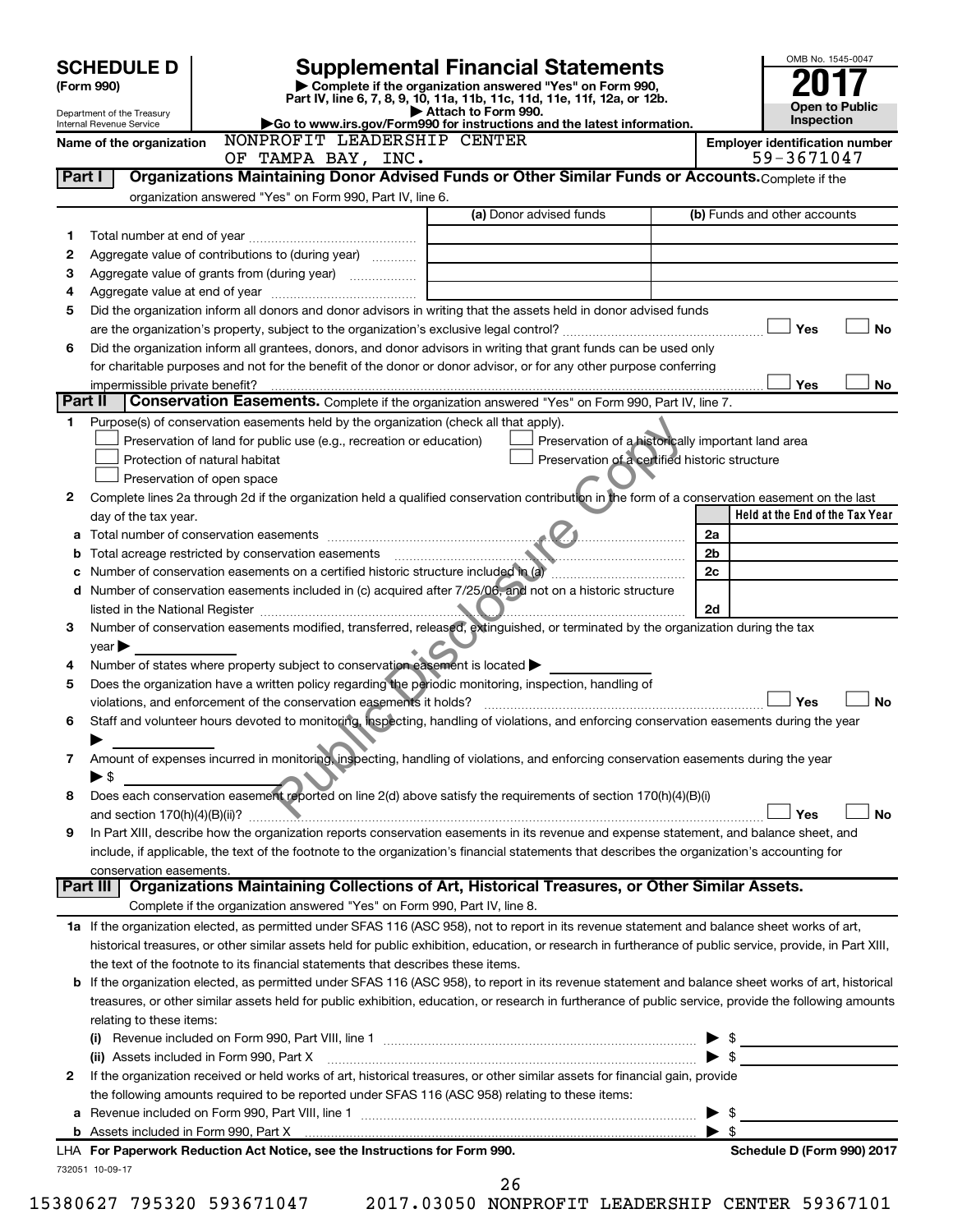| 59-3671047 Page 2<br>OF TAMPA BAY, INC.<br>Schedule D (Form 990) 2017<br>Part III<br>Organizations Maintaining Collections of Art, Historical Treasures, or Other Similar Assets (continued)<br>Using the organization's acquisition, accession, and other records, check any of the following that are a significant use of its collection items<br>З<br>(check all that apply):<br>Public exhibition<br>Loan or exchange programs<br>d<br>a<br>Other and the control of the control of the control of the control of the control of the control of the control of the control of the control of the control of the control of the control of the control of the control of th<br>Scholarly research<br>b<br>е<br>Preservation for future generations<br>C<br>Provide a description of the organization's collections and explain how they further the organization's exempt purpose in Part XIII.<br>4<br>During the year, did the organization solicit or receive donations of art, historical treasures, or other similar assets<br>5<br>Yes<br>No<br>Part IV<br><b>Escrow and Custodial Arrangements.</b> Complete if the organization answered "Yes" on Form 990, Part IV, line 9, or<br>reported an amount on Form 990, Part X, line 21.<br>1a Is the organization an agent, trustee, custodian or other intermediary for contributions or other assets not included<br>Yes<br><b>No</b><br>b If "Yes," explain the arrangement in Part XIII and complete the following table:<br>Amount<br>1c<br>c Beginning balance measurements and the contract of the contract of the contract of the contract of the contract of the contract of the contract of the contract of the contract of the contract of the contract of the contr<br>1d<br>1e<br>e Distributions during the year manufactured and an extraordinary of the year manufactured and all the year manufactured and all the statements of the statement of the statement of the statement of the statement of the sta<br>1f<br>f<br>Yes<br>2a Did the organization include an amount on Form 990, Part X, line 21, for escrow or custodial account liability?<br>No<br>b If "Yes," explain the arrangement in Part XIII. Check here if the explanation has been provided on Part XIII<br>Part V<br><b>Endowment Funds.</b> Complete if the organization answered "Yes" on Form 990, Part IV, line 10.<br>(c) Two years back<br>$(d)$ Three years back $\mid$ (e) Four years back<br>(a) Current year<br>(b) Prior year<br>b<br>Net investment earnings, gains, and losses<br>d<br>e Other expenditures for facilities<br>and programs<br>t.<br>End of year balance<br>g<br>Provide the estimated percentage of the current year end balance (line 1g, column (a)) held as:<br>2<br>Board designated or quasi-endowment<br>℅<br>а<br>Permanent endowment<br>b<br>c Temporarily restricted endowment $\blacktriangleright$<br>The percentages on lines 2a, 2b, and 2c should equal 100%.<br>3a Are there endowment funds not in the possession of the organization that are held and administered for the organization<br>Yes<br>No<br>by:<br>unrelated organizations<br>3a(i)<br>(i)<br>(ii) related organizations<br>3a(ii)<br>3 <sub>b</sub><br>Describe in Part XIII the intended uses of the organization's endowment funds.<br>Part VI<br>Land, Buildings, and Equipment.<br>Complete if the organization answered "Yes" on Form 990, Part IV, line 11a. See Form 990, Part X, line 10.<br>(a) Cost or other<br>(b) Cost or other<br>(d) Book value<br>Description of property<br>(c) Accumulated<br>basis (investment)<br>basis (other)<br>depreciation<br>10,604.<br>8,997.<br>1,607.<br>87,553.<br>34, 122.<br>53,431.<br>35,729.<br>Total. Add lines 1a through 1e. (Column (d) must equal Form 990, Part X, column (B), line 10c.) |  | NONPROFIT LEADERSHIP CENTER |  |  |  |
|-------------------------------------------------------------------------------------------------------------------------------------------------------------------------------------------------------------------------------------------------------------------------------------------------------------------------------------------------------------------------------------------------------------------------------------------------------------------------------------------------------------------------------------------------------------------------------------------------------------------------------------------------------------------------------------------------------------------------------------------------------------------------------------------------------------------------------------------------------------------------------------------------------------------------------------------------------------------------------------------------------------------------------------------------------------------------------------------------------------------------------------------------------------------------------------------------------------------------------------------------------------------------------------------------------------------------------------------------------------------------------------------------------------------------------------------------------------------------------------------------------------------------------------------------------------------------------------------------------------------------------------------------------------------------------------------------------------------------------------------------------------------------------------------------------------------------------------------------------------------------------------------------------------------------------------------------------------------------------------------------------------------------------------------------------------------------------------------------------------------------------------------------------------------------------------------------------------------------------------------------------------------------------------------------------------------------------------------------------------------------------------------------------------------------------------------------------------------------------------------------------------------------------------------------------------------------------------------------------------------------------------------------------------------------------------------------------------------------------------------------------------------------------------------------------------------------------------------------------------------------------------------------------------------------------------------------------------------------------------------------------------------------------------------------------------------------------------------------------------------------------------------------------------------------------------------------------------------------------------------------------------------------------------------------------------------------------------------------------------------------------------------------------------------------------------------------------------------------------------------------------------------------------------------------------------------------------------------------------------------------------------------------------------------------------------------------------------------------------------------------------------------------------------------------------------|--|-----------------------------|--|--|--|
|                                                                                                                                                                                                                                                                                                                                                                                                                                                                                                                                                                                                                                                                                                                                                                                                                                                                                                                                                                                                                                                                                                                                                                                                                                                                                                                                                                                                                                                                                                                                                                                                                                                                                                                                                                                                                                                                                                                                                                                                                                                                                                                                                                                                                                                                                                                                                                                                                                                                                                                                                                                                                                                                                                                                                                                                                                                                                                                                                                                                                                                                                                                                                                                                                                                                                                                                                                                                                                                                                                                                                                                                                                                                                                                                                                                                             |  |                             |  |  |  |
|                                                                                                                                                                                                                                                                                                                                                                                                                                                                                                                                                                                                                                                                                                                                                                                                                                                                                                                                                                                                                                                                                                                                                                                                                                                                                                                                                                                                                                                                                                                                                                                                                                                                                                                                                                                                                                                                                                                                                                                                                                                                                                                                                                                                                                                                                                                                                                                                                                                                                                                                                                                                                                                                                                                                                                                                                                                                                                                                                                                                                                                                                                                                                                                                                                                                                                                                                                                                                                                                                                                                                                                                                                                                                                                                                                                                             |  |                             |  |  |  |
|                                                                                                                                                                                                                                                                                                                                                                                                                                                                                                                                                                                                                                                                                                                                                                                                                                                                                                                                                                                                                                                                                                                                                                                                                                                                                                                                                                                                                                                                                                                                                                                                                                                                                                                                                                                                                                                                                                                                                                                                                                                                                                                                                                                                                                                                                                                                                                                                                                                                                                                                                                                                                                                                                                                                                                                                                                                                                                                                                                                                                                                                                                                                                                                                                                                                                                                                                                                                                                                                                                                                                                                                                                                                                                                                                                                                             |  |                             |  |  |  |
|                                                                                                                                                                                                                                                                                                                                                                                                                                                                                                                                                                                                                                                                                                                                                                                                                                                                                                                                                                                                                                                                                                                                                                                                                                                                                                                                                                                                                                                                                                                                                                                                                                                                                                                                                                                                                                                                                                                                                                                                                                                                                                                                                                                                                                                                                                                                                                                                                                                                                                                                                                                                                                                                                                                                                                                                                                                                                                                                                                                                                                                                                                                                                                                                                                                                                                                                                                                                                                                                                                                                                                                                                                                                                                                                                                                                             |  |                             |  |  |  |
|                                                                                                                                                                                                                                                                                                                                                                                                                                                                                                                                                                                                                                                                                                                                                                                                                                                                                                                                                                                                                                                                                                                                                                                                                                                                                                                                                                                                                                                                                                                                                                                                                                                                                                                                                                                                                                                                                                                                                                                                                                                                                                                                                                                                                                                                                                                                                                                                                                                                                                                                                                                                                                                                                                                                                                                                                                                                                                                                                                                                                                                                                                                                                                                                                                                                                                                                                                                                                                                                                                                                                                                                                                                                                                                                                                                                             |  |                             |  |  |  |
|                                                                                                                                                                                                                                                                                                                                                                                                                                                                                                                                                                                                                                                                                                                                                                                                                                                                                                                                                                                                                                                                                                                                                                                                                                                                                                                                                                                                                                                                                                                                                                                                                                                                                                                                                                                                                                                                                                                                                                                                                                                                                                                                                                                                                                                                                                                                                                                                                                                                                                                                                                                                                                                                                                                                                                                                                                                                                                                                                                                                                                                                                                                                                                                                                                                                                                                                                                                                                                                                                                                                                                                                                                                                                                                                                                                                             |  |                             |  |  |  |
|                                                                                                                                                                                                                                                                                                                                                                                                                                                                                                                                                                                                                                                                                                                                                                                                                                                                                                                                                                                                                                                                                                                                                                                                                                                                                                                                                                                                                                                                                                                                                                                                                                                                                                                                                                                                                                                                                                                                                                                                                                                                                                                                                                                                                                                                                                                                                                                                                                                                                                                                                                                                                                                                                                                                                                                                                                                                                                                                                                                                                                                                                                                                                                                                                                                                                                                                                                                                                                                                                                                                                                                                                                                                                                                                                                                                             |  |                             |  |  |  |
|                                                                                                                                                                                                                                                                                                                                                                                                                                                                                                                                                                                                                                                                                                                                                                                                                                                                                                                                                                                                                                                                                                                                                                                                                                                                                                                                                                                                                                                                                                                                                                                                                                                                                                                                                                                                                                                                                                                                                                                                                                                                                                                                                                                                                                                                                                                                                                                                                                                                                                                                                                                                                                                                                                                                                                                                                                                                                                                                                                                                                                                                                                                                                                                                                                                                                                                                                                                                                                                                                                                                                                                                                                                                                                                                                                                                             |  |                             |  |  |  |
|                                                                                                                                                                                                                                                                                                                                                                                                                                                                                                                                                                                                                                                                                                                                                                                                                                                                                                                                                                                                                                                                                                                                                                                                                                                                                                                                                                                                                                                                                                                                                                                                                                                                                                                                                                                                                                                                                                                                                                                                                                                                                                                                                                                                                                                                                                                                                                                                                                                                                                                                                                                                                                                                                                                                                                                                                                                                                                                                                                                                                                                                                                                                                                                                                                                                                                                                                                                                                                                                                                                                                                                                                                                                                                                                                                                                             |  |                             |  |  |  |
|                                                                                                                                                                                                                                                                                                                                                                                                                                                                                                                                                                                                                                                                                                                                                                                                                                                                                                                                                                                                                                                                                                                                                                                                                                                                                                                                                                                                                                                                                                                                                                                                                                                                                                                                                                                                                                                                                                                                                                                                                                                                                                                                                                                                                                                                                                                                                                                                                                                                                                                                                                                                                                                                                                                                                                                                                                                                                                                                                                                                                                                                                                                                                                                                                                                                                                                                                                                                                                                                                                                                                                                                                                                                                                                                                                                                             |  |                             |  |  |  |
|                                                                                                                                                                                                                                                                                                                                                                                                                                                                                                                                                                                                                                                                                                                                                                                                                                                                                                                                                                                                                                                                                                                                                                                                                                                                                                                                                                                                                                                                                                                                                                                                                                                                                                                                                                                                                                                                                                                                                                                                                                                                                                                                                                                                                                                                                                                                                                                                                                                                                                                                                                                                                                                                                                                                                                                                                                                                                                                                                                                                                                                                                                                                                                                                                                                                                                                                                                                                                                                                                                                                                                                                                                                                                                                                                                                                             |  |                             |  |  |  |
|                                                                                                                                                                                                                                                                                                                                                                                                                                                                                                                                                                                                                                                                                                                                                                                                                                                                                                                                                                                                                                                                                                                                                                                                                                                                                                                                                                                                                                                                                                                                                                                                                                                                                                                                                                                                                                                                                                                                                                                                                                                                                                                                                                                                                                                                                                                                                                                                                                                                                                                                                                                                                                                                                                                                                                                                                                                                                                                                                                                                                                                                                                                                                                                                                                                                                                                                                                                                                                                                                                                                                                                                                                                                                                                                                                                                             |  |                             |  |  |  |
|                                                                                                                                                                                                                                                                                                                                                                                                                                                                                                                                                                                                                                                                                                                                                                                                                                                                                                                                                                                                                                                                                                                                                                                                                                                                                                                                                                                                                                                                                                                                                                                                                                                                                                                                                                                                                                                                                                                                                                                                                                                                                                                                                                                                                                                                                                                                                                                                                                                                                                                                                                                                                                                                                                                                                                                                                                                                                                                                                                                                                                                                                                                                                                                                                                                                                                                                                                                                                                                                                                                                                                                                                                                                                                                                                                                                             |  |                             |  |  |  |
|                                                                                                                                                                                                                                                                                                                                                                                                                                                                                                                                                                                                                                                                                                                                                                                                                                                                                                                                                                                                                                                                                                                                                                                                                                                                                                                                                                                                                                                                                                                                                                                                                                                                                                                                                                                                                                                                                                                                                                                                                                                                                                                                                                                                                                                                                                                                                                                                                                                                                                                                                                                                                                                                                                                                                                                                                                                                                                                                                                                                                                                                                                                                                                                                                                                                                                                                                                                                                                                                                                                                                                                                                                                                                                                                                                                                             |  |                             |  |  |  |
|                                                                                                                                                                                                                                                                                                                                                                                                                                                                                                                                                                                                                                                                                                                                                                                                                                                                                                                                                                                                                                                                                                                                                                                                                                                                                                                                                                                                                                                                                                                                                                                                                                                                                                                                                                                                                                                                                                                                                                                                                                                                                                                                                                                                                                                                                                                                                                                                                                                                                                                                                                                                                                                                                                                                                                                                                                                                                                                                                                                                                                                                                                                                                                                                                                                                                                                                                                                                                                                                                                                                                                                                                                                                                                                                                                                                             |  |                             |  |  |  |
|                                                                                                                                                                                                                                                                                                                                                                                                                                                                                                                                                                                                                                                                                                                                                                                                                                                                                                                                                                                                                                                                                                                                                                                                                                                                                                                                                                                                                                                                                                                                                                                                                                                                                                                                                                                                                                                                                                                                                                                                                                                                                                                                                                                                                                                                                                                                                                                                                                                                                                                                                                                                                                                                                                                                                                                                                                                                                                                                                                                                                                                                                                                                                                                                                                                                                                                                                                                                                                                                                                                                                                                                                                                                                                                                                                                                             |  |                             |  |  |  |
|                                                                                                                                                                                                                                                                                                                                                                                                                                                                                                                                                                                                                                                                                                                                                                                                                                                                                                                                                                                                                                                                                                                                                                                                                                                                                                                                                                                                                                                                                                                                                                                                                                                                                                                                                                                                                                                                                                                                                                                                                                                                                                                                                                                                                                                                                                                                                                                                                                                                                                                                                                                                                                                                                                                                                                                                                                                                                                                                                                                                                                                                                                                                                                                                                                                                                                                                                                                                                                                                                                                                                                                                                                                                                                                                                                                                             |  |                             |  |  |  |
|                                                                                                                                                                                                                                                                                                                                                                                                                                                                                                                                                                                                                                                                                                                                                                                                                                                                                                                                                                                                                                                                                                                                                                                                                                                                                                                                                                                                                                                                                                                                                                                                                                                                                                                                                                                                                                                                                                                                                                                                                                                                                                                                                                                                                                                                                                                                                                                                                                                                                                                                                                                                                                                                                                                                                                                                                                                                                                                                                                                                                                                                                                                                                                                                                                                                                                                                                                                                                                                                                                                                                                                                                                                                                                                                                                                                             |  |                             |  |  |  |
|                                                                                                                                                                                                                                                                                                                                                                                                                                                                                                                                                                                                                                                                                                                                                                                                                                                                                                                                                                                                                                                                                                                                                                                                                                                                                                                                                                                                                                                                                                                                                                                                                                                                                                                                                                                                                                                                                                                                                                                                                                                                                                                                                                                                                                                                                                                                                                                                                                                                                                                                                                                                                                                                                                                                                                                                                                                                                                                                                                                                                                                                                                                                                                                                                                                                                                                                                                                                                                                                                                                                                                                                                                                                                                                                                                                                             |  |                             |  |  |  |
|                                                                                                                                                                                                                                                                                                                                                                                                                                                                                                                                                                                                                                                                                                                                                                                                                                                                                                                                                                                                                                                                                                                                                                                                                                                                                                                                                                                                                                                                                                                                                                                                                                                                                                                                                                                                                                                                                                                                                                                                                                                                                                                                                                                                                                                                                                                                                                                                                                                                                                                                                                                                                                                                                                                                                                                                                                                                                                                                                                                                                                                                                                                                                                                                                                                                                                                                                                                                                                                                                                                                                                                                                                                                                                                                                                                                             |  |                             |  |  |  |
|                                                                                                                                                                                                                                                                                                                                                                                                                                                                                                                                                                                                                                                                                                                                                                                                                                                                                                                                                                                                                                                                                                                                                                                                                                                                                                                                                                                                                                                                                                                                                                                                                                                                                                                                                                                                                                                                                                                                                                                                                                                                                                                                                                                                                                                                                                                                                                                                                                                                                                                                                                                                                                                                                                                                                                                                                                                                                                                                                                                                                                                                                                                                                                                                                                                                                                                                                                                                                                                                                                                                                                                                                                                                                                                                                                                                             |  |                             |  |  |  |
|                                                                                                                                                                                                                                                                                                                                                                                                                                                                                                                                                                                                                                                                                                                                                                                                                                                                                                                                                                                                                                                                                                                                                                                                                                                                                                                                                                                                                                                                                                                                                                                                                                                                                                                                                                                                                                                                                                                                                                                                                                                                                                                                                                                                                                                                                                                                                                                                                                                                                                                                                                                                                                                                                                                                                                                                                                                                                                                                                                                                                                                                                                                                                                                                                                                                                                                                                                                                                                                                                                                                                                                                                                                                                                                                                                                                             |  |                             |  |  |  |
|                                                                                                                                                                                                                                                                                                                                                                                                                                                                                                                                                                                                                                                                                                                                                                                                                                                                                                                                                                                                                                                                                                                                                                                                                                                                                                                                                                                                                                                                                                                                                                                                                                                                                                                                                                                                                                                                                                                                                                                                                                                                                                                                                                                                                                                                                                                                                                                                                                                                                                                                                                                                                                                                                                                                                                                                                                                                                                                                                                                                                                                                                                                                                                                                                                                                                                                                                                                                                                                                                                                                                                                                                                                                                                                                                                                                             |  |                             |  |  |  |
|                                                                                                                                                                                                                                                                                                                                                                                                                                                                                                                                                                                                                                                                                                                                                                                                                                                                                                                                                                                                                                                                                                                                                                                                                                                                                                                                                                                                                                                                                                                                                                                                                                                                                                                                                                                                                                                                                                                                                                                                                                                                                                                                                                                                                                                                                                                                                                                                                                                                                                                                                                                                                                                                                                                                                                                                                                                                                                                                                                                                                                                                                                                                                                                                                                                                                                                                                                                                                                                                                                                                                                                                                                                                                                                                                                                                             |  |                             |  |  |  |
|                                                                                                                                                                                                                                                                                                                                                                                                                                                                                                                                                                                                                                                                                                                                                                                                                                                                                                                                                                                                                                                                                                                                                                                                                                                                                                                                                                                                                                                                                                                                                                                                                                                                                                                                                                                                                                                                                                                                                                                                                                                                                                                                                                                                                                                                                                                                                                                                                                                                                                                                                                                                                                                                                                                                                                                                                                                                                                                                                                                                                                                                                                                                                                                                                                                                                                                                                                                                                                                                                                                                                                                                                                                                                                                                                                                                             |  |                             |  |  |  |
|                                                                                                                                                                                                                                                                                                                                                                                                                                                                                                                                                                                                                                                                                                                                                                                                                                                                                                                                                                                                                                                                                                                                                                                                                                                                                                                                                                                                                                                                                                                                                                                                                                                                                                                                                                                                                                                                                                                                                                                                                                                                                                                                                                                                                                                                                                                                                                                                                                                                                                                                                                                                                                                                                                                                                                                                                                                                                                                                                                                                                                                                                                                                                                                                                                                                                                                                                                                                                                                                                                                                                                                                                                                                                                                                                                                                             |  |                             |  |  |  |
|                                                                                                                                                                                                                                                                                                                                                                                                                                                                                                                                                                                                                                                                                                                                                                                                                                                                                                                                                                                                                                                                                                                                                                                                                                                                                                                                                                                                                                                                                                                                                                                                                                                                                                                                                                                                                                                                                                                                                                                                                                                                                                                                                                                                                                                                                                                                                                                                                                                                                                                                                                                                                                                                                                                                                                                                                                                                                                                                                                                                                                                                                                                                                                                                                                                                                                                                                                                                                                                                                                                                                                                                                                                                                                                                                                                                             |  |                             |  |  |  |
|                                                                                                                                                                                                                                                                                                                                                                                                                                                                                                                                                                                                                                                                                                                                                                                                                                                                                                                                                                                                                                                                                                                                                                                                                                                                                                                                                                                                                                                                                                                                                                                                                                                                                                                                                                                                                                                                                                                                                                                                                                                                                                                                                                                                                                                                                                                                                                                                                                                                                                                                                                                                                                                                                                                                                                                                                                                                                                                                                                                                                                                                                                                                                                                                                                                                                                                                                                                                                                                                                                                                                                                                                                                                                                                                                                                                             |  |                             |  |  |  |
|                                                                                                                                                                                                                                                                                                                                                                                                                                                                                                                                                                                                                                                                                                                                                                                                                                                                                                                                                                                                                                                                                                                                                                                                                                                                                                                                                                                                                                                                                                                                                                                                                                                                                                                                                                                                                                                                                                                                                                                                                                                                                                                                                                                                                                                                                                                                                                                                                                                                                                                                                                                                                                                                                                                                                                                                                                                                                                                                                                                                                                                                                                                                                                                                                                                                                                                                                                                                                                                                                                                                                                                                                                                                                                                                                                                                             |  |                             |  |  |  |
|                                                                                                                                                                                                                                                                                                                                                                                                                                                                                                                                                                                                                                                                                                                                                                                                                                                                                                                                                                                                                                                                                                                                                                                                                                                                                                                                                                                                                                                                                                                                                                                                                                                                                                                                                                                                                                                                                                                                                                                                                                                                                                                                                                                                                                                                                                                                                                                                                                                                                                                                                                                                                                                                                                                                                                                                                                                                                                                                                                                                                                                                                                                                                                                                                                                                                                                                                                                                                                                                                                                                                                                                                                                                                                                                                                                                             |  |                             |  |  |  |
|                                                                                                                                                                                                                                                                                                                                                                                                                                                                                                                                                                                                                                                                                                                                                                                                                                                                                                                                                                                                                                                                                                                                                                                                                                                                                                                                                                                                                                                                                                                                                                                                                                                                                                                                                                                                                                                                                                                                                                                                                                                                                                                                                                                                                                                                                                                                                                                                                                                                                                                                                                                                                                                                                                                                                                                                                                                                                                                                                                                                                                                                                                                                                                                                                                                                                                                                                                                                                                                                                                                                                                                                                                                                                                                                                                                                             |  |                             |  |  |  |
|                                                                                                                                                                                                                                                                                                                                                                                                                                                                                                                                                                                                                                                                                                                                                                                                                                                                                                                                                                                                                                                                                                                                                                                                                                                                                                                                                                                                                                                                                                                                                                                                                                                                                                                                                                                                                                                                                                                                                                                                                                                                                                                                                                                                                                                                                                                                                                                                                                                                                                                                                                                                                                                                                                                                                                                                                                                                                                                                                                                                                                                                                                                                                                                                                                                                                                                                                                                                                                                                                                                                                                                                                                                                                                                                                                                                             |  |                             |  |  |  |
|                                                                                                                                                                                                                                                                                                                                                                                                                                                                                                                                                                                                                                                                                                                                                                                                                                                                                                                                                                                                                                                                                                                                                                                                                                                                                                                                                                                                                                                                                                                                                                                                                                                                                                                                                                                                                                                                                                                                                                                                                                                                                                                                                                                                                                                                                                                                                                                                                                                                                                                                                                                                                                                                                                                                                                                                                                                                                                                                                                                                                                                                                                                                                                                                                                                                                                                                                                                                                                                                                                                                                                                                                                                                                                                                                                                                             |  |                             |  |  |  |
|                                                                                                                                                                                                                                                                                                                                                                                                                                                                                                                                                                                                                                                                                                                                                                                                                                                                                                                                                                                                                                                                                                                                                                                                                                                                                                                                                                                                                                                                                                                                                                                                                                                                                                                                                                                                                                                                                                                                                                                                                                                                                                                                                                                                                                                                                                                                                                                                                                                                                                                                                                                                                                                                                                                                                                                                                                                                                                                                                                                                                                                                                                                                                                                                                                                                                                                                                                                                                                                                                                                                                                                                                                                                                                                                                                                                             |  |                             |  |  |  |
|                                                                                                                                                                                                                                                                                                                                                                                                                                                                                                                                                                                                                                                                                                                                                                                                                                                                                                                                                                                                                                                                                                                                                                                                                                                                                                                                                                                                                                                                                                                                                                                                                                                                                                                                                                                                                                                                                                                                                                                                                                                                                                                                                                                                                                                                                                                                                                                                                                                                                                                                                                                                                                                                                                                                                                                                                                                                                                                                                                                                                                                                                                                                                                                                                                                                                                                                                                                                                                                                                                                                                                                                                                                                                                                                                                                                             |  |                             |  |  |  |
|                                                                                                                                                                                                                                                                                                                                                                                                                                                                                                                                                                                                                                                                                                                                                                                                                                                                                                                                                                                                                                                                                                                                                                                                                                                                                                                                                                                                                                                                                                                                                                                                                                                                                                                                                                                                                                                                                                                                                                                                                                                                                                                                                                                                                                                                                                                                                                                                                                                                                                                                                                                                                                                                                                                                                                                                                                                                                                                                                                                                                                                                                                                                                                                                                                                                                                                                                                                                                                                                                                                                                                                                                                                                                                                                                                                                             |  |                             |  |  |  |
|                                                                                                                                                                                                                                                                                                                                                                                                                                                                                                                                                                                                                                                                                                                                                                                                                                                                                                                                                                                                                                                                                                                                                                                                                                                                                                                                                                                                                                                                                                                                                                                                                                                                                                                                                                                                                                                                                                                                                                                                                                                                                                                                                                                                                                                                                                                                                                                                                                                                                                                                                                                                                                                                                                                                                                                                                                                                                                                                                                                                                                                                                                                                                                                                                                                                                                                                                                                                                                                                                                                                                                                                                                                                                                                                                                                                             |  |                             |  |  |  |
|                                                                                                                                                                                                                                                                                                                                                                                                                                                                                                                                                                                                                                                                                                                                                                                                                                                                                                                                                                                                                                                                                                                                                                                                                                                                                                                                                                                                                                                                                                                                                                                                                                                                                                                                                                                                                                                                                                                                                                                                                                                                                                                                                                                                                                                                                                                                                                                                                                                                                                                                                                                                                                                                                                                                                                                                                                                                                                                                                                                                                                                                                                                                                                                                                                                                                                                                                                                                                                                                                                                                                                                                                                                                                                                                                                                                             |  |                             |  |  |  |
|                                                                                                                                                                                                                                                                                                                                                                                                                                                                                                                                                                                                                                                                                                                                                                                                                                                                                                                                                                                                                                                                                                                                                                                                                                                                                                                                                                                                                                                                                                                                                                                                                                                                                                                                                                                                                                                                                                                                                                                                                                                                                                                                                                                                                                                                                                                                                                                                                                                                                                                                                                                                                                                                                                                                                                                                                                                                                                                                                                                                                                                                                                                                                                                                                                                                                                                                                                                                                                                                                                                                                                                                                                                                                                                                                                                                             |  |                             |  |  |  |
|                                                                                                                                                                                                                                                                                                                                                                                                                                                                                                                                                                                                                                                                                                                                                                                                                                                                                                                                                                                                                                                                                                                                                                                                                                                                                                                                                                                                                                                                                                                                                                                                                                                                                                                                                                                                                                                                                                                                                                                                                                                                                                                                                                                                                                                                                                                                                                                                                                                                                                                                                                                                                                                                                                                                                                                                                                                                                                                                                                                                                                                                                                                                                                                                                                                                                                                                                                                                                                                                                                                                                                                                                                                                                                                                                                                                             |  |                             |  |  |  |
|                                                                                                                                                                                                                                                                                                                                                                                                                                                                                                                                                                                                                                                                                                                                                                                                                                                                                                                                                                                                                                                                                                                                                                                                                                                                                                                                                                                                                                                                                                                                                                                                                                                                                                                                                                                                                                                                                                                                                                                                                                                                                                                                                                                                                                                                                                                                                                                                                                                                                                                                                                                                                                                                                                                                                                                                                                                                                                                                                                                                                                                                                                                                                                                                                                                                                                                                                                                                                                                                                                                                                                                                                                                                                                                                                                                                             |  |                             |  |  |  |
|                                                                                                                                                                                                                                                                                                                                                                                                                                                                                                                                                                                                                                                                                                                                                                                                                                                                                                                                                                                                                                                                                                                                                                                                                                                                                                                                                                                                                                                                                                                                                                                                                                                                                                                                                                                                                                                                                                                                                                                                                                                                                                                                                                                                                                                                                                                                                                                                                                                                                                                                                                                                                                                                                                                                                                                                                                                                                                                                                                                                                                                                                                                                                                                                                                                                                                                                                                                                                                                                                                                                                                                                                                                                                                                                                                                                             |  |                             |  |  |  |
|                                                                                                                                                                                                                                                                                                                                                                                                                                                                                                                                                                                                                                                                                                                                                                                                                                                                                                                                                                                                                                                                                                                                                                                                                                                                                                                                                                                                                                                                                                                                                                                                                                                                                                                                                                                                                                                                                                                                                                                                                                                                                                                                                                                                                                                                                                                                                                                                                                                                                                                                                                                                                                                                                                                                                                                                                                                                                                                                                                                                                                                                                                                                                                                                                                                                                                                                                                                                                                                                                                                                                                                                                                                                                                                                                                                                             |  |                             |  |  |  |
|                                                                                                                                                                                                                                                                                                                                                                                                                                                                                                                                                                                                                                                                                                                                                                                                                                                                                                                                                                                                                                                                                                                                                                                                                                                                                                                                                                                                                                                                                                                                                                                                                                                                                                                                                                                                                                                                                                                                                                                                                                                                                                                                                                                                                                                                                                                                                                                                                                                                                                                                                                                                                                                                                                                                                                                                                                                                                                                                                                                                                                                                                                                                                                                                                                                                                                                                                                                                                                                                                                                                                                                                                                                                                                                                                                                                             |  |                             |  |  |  |
|                                                                                                                                                                                                                                                                                                                                                                                                                                                                                                                                                                                                                                                                                                                                                                                                                                                                                                                                                                                                                                                                                                                                                                                                                                                                                                                                                                                                                                                                                                                                                                                                                                                                                                                                                                                                                                                                                                                                                                                                                                                                                                                                                                                                                                                                                                                                                                                                                                                                                                                                                                                                                                                                                                                                                                                                                                                                                                                                                                                                                                                                                                                                                                                                                                                                                                                                                                                                                                                                                                                                                                                                                                                                                                                                                                                                             |  |                             |  |  |  |
|                                                                                                                                                                                                                                                                                                                                                                                                                                                                                                                                                                                                                                                                                                                                                                                                                                                                                                                                                                                                                                                                                                                                                                                                                                                                                                                                                                                                                                                                                                                                                                                                                                                                                                                                                                                                                                                                                                                                                                                                                                                                                                                                                                                                                                                                                                                                                                                                                                                                                                                                                                                                                                                                                                                                                                                                                                                                                                                                                                                                                                                                                                                                                                                                                                                                                                                                                                                                                                                                                                                                                                                                                                                                                                                                                                                                             |  |                             |  |  |  |
|                                                                                                                                                                                                                                                                                                                                                                                                                                                                                                                                                                                                                                                                                                                                                                                                                                                                                                                                                                                                                                                                                                                                                                                                                                                                                                                                                                                                                                                                                                                                                                                                                                                                                                                                                                                                                                                                                                                                                                                                                                                                                                                                                                                                                                                                                                                                                                                                                                                                                                                                                                                                                                                                                                                                                                                                                                                                                                                                                                                                                                                                                                                                                                                                                                                                                                                                                                                                                                                                                                                                                                                                                                                                                                                                                                                                             |  |                             |  |  |  |
|                                                                                                                                                                                                                                                                                                                                                                                                                                                                                                                                                                                                                                                                                                                                                                                                                                                                                                                                                                                                                                                                                                                                                                                                                                                                                                                                                                                                                                                                                                                                                                                                                                                                                                                                                                                                                                                                                                                                                                                                                                                                                                                                                                                                                                                                                                                                                                                                                                                                                                                                                                                                                                                                                                                                                                                                                                                                                                                                                                                                                                                                                                                                                                                                                                                                                                                                                                                                                                                                                                                                                                                                                                                                                                                                                                                                             |  |                             |  |  |  |
|                                                                                                                                                                                                                                                                                                                                                                                                                                                                                                                                                                                                                                                                                                                                                                                                                                                                                                                                                                                                                                                                                                                                                                                                                                                                                                                                                                                                                                                                                                                                                                                                                                                                                                                                                                                                                                                                                                                                                                                                                                                                                                                                                                                                                                                                                                                                                                                                                                                                                                                                                                                                                                                                                                                                                                                                                                                                                                                                                                                                                                                                                                                                                                                                                                                                                                                                                                                                                                                                                                                                                                                                                                                                                                                                                                                                             |  |                             |  |  |  |
|                                                                                                                                                                                                                                                                                                                                                                                                                                                                                                                                                                                                                                                                                                                                                                                                                                                                                                                                                                                                                                                                                                                                                                                                                                                                                                                                                                                                                                                                                                                                                                                                                                                                                                                                                                                                                                                                                                                                                                                                                                                                                                                                                                                                                                                                                                                                                                                                                                                                                                                                                                                                                                                                                                                                                                                                                                                                                                                                                                                                                                                                                                                                                                                                                                                                                                                                                                                                                                                                                                                                                                                                                                                                                                                                                                                                             |  |                             |  |  |  |
|                                                                                                                                                                                                                                                                                                                                                                                                                                                                                                                                                                                                                                                                                                                                                                                                                                                                                                                                                                                                                                                                                                                                                                                                                                                                                                                                                                                                                                                                                                                                                                                                                                                                                                                                                                                                                                                                                                                                                                                                                                                                                                                                                                                                                                                                                                                                                                                                                                                                                                                                                                                                                                                                                                                                                                                                                                                                                                                                                                                                                                                                                                                                                                                                                                                                                                                                                                                                                                                                                                                                                                                                                                                                                                                                                                                                             |  |                             |  |  |  |
|                                                                                                                                                                                                                                                                                                                                                                                                                                                                                                                                                                                                                                                                                                                                                                                                                                                                                                                                                                                                                                                                                                                                                                                                                                                                                                                                                                                                                                                                                                                                                                                                                                                                                                                                                                                                                                                                                                                                                                                                                                                                                                                                                                                                                                                                                                                                                                                                                                                                                                                                                                                                                                                                                                                                                                                                                                                                                                                                                                                                                                                                                                                                                                                                                                                                                                                                                                                                                                                                                                                                                                                                                                                                                                                                                                                                             |  |                             |  |  |  |
|                                                                                                                                                                                                                                                                                                                                                                                                                                                                                                                                                                                                                                                                                                                                                                                                                                                                                                                                                                                                                                                                                                                                                                                                                                                                                                                                                                                                                                                                                                                                                                                                                                                                                                                                                                                                                                                                                                                                                                                                                                                                                                                                                                                                                                                                                                                                                                                                                                                                                                                                                                                                                                                                                                                                                                                                                                                                                                                                                                                                                                                                                                                                                                                                                                                                                                                                                                                                                                                                                                                                                                                                                                                                                                                                                                                                             |  |                             |  |  |  |
|                                                                                                                                                                                                                                                                                                                                                                                                                                                                                                                                                                                                                                                                                                                                                                                                                                                                                                                                                                                                                                                                                                                                                                                                                                                                                                                                                                                                                                                                                                                                                                                                                                                                                                                                                                                                                                                                                                                                                                                                                                                                                                                                                                                                                                                                                                                                                                                                                                                                                                                                                                                                                                                                                                                                                                                                                                                                                                                                                                                                                                                                                                                                                                                                                                                                                                                                                                                                                                                                                                                                                                                                                                                                                                                                                                                                             |  |                             |  |  |  |
|                                                                                                                                                                                                                                                                                                                                                                                                                                                                                                                                                                                                                                                                                                                                                                                                                                                                                                                                                                                                                                                                                                                                                                                                                                                                                                                                                                                                                                                                                                                                                                                                                                                                                                                                                                                                                                                                                                                                                                                                                                                                                                                                                                                                                                                                                                                                                                                                                                                                                                                                                                                                                                                                                                                                                                                                                                                                                                                                                                                                                                                                                                                                                                                                                                                                                                                                                                                                                                                                                                                                                                                                                                                                                                                                                                                                             |  |                             |  |  |  |

**Schedule D (Form 990) 2017**

732052 10-09-17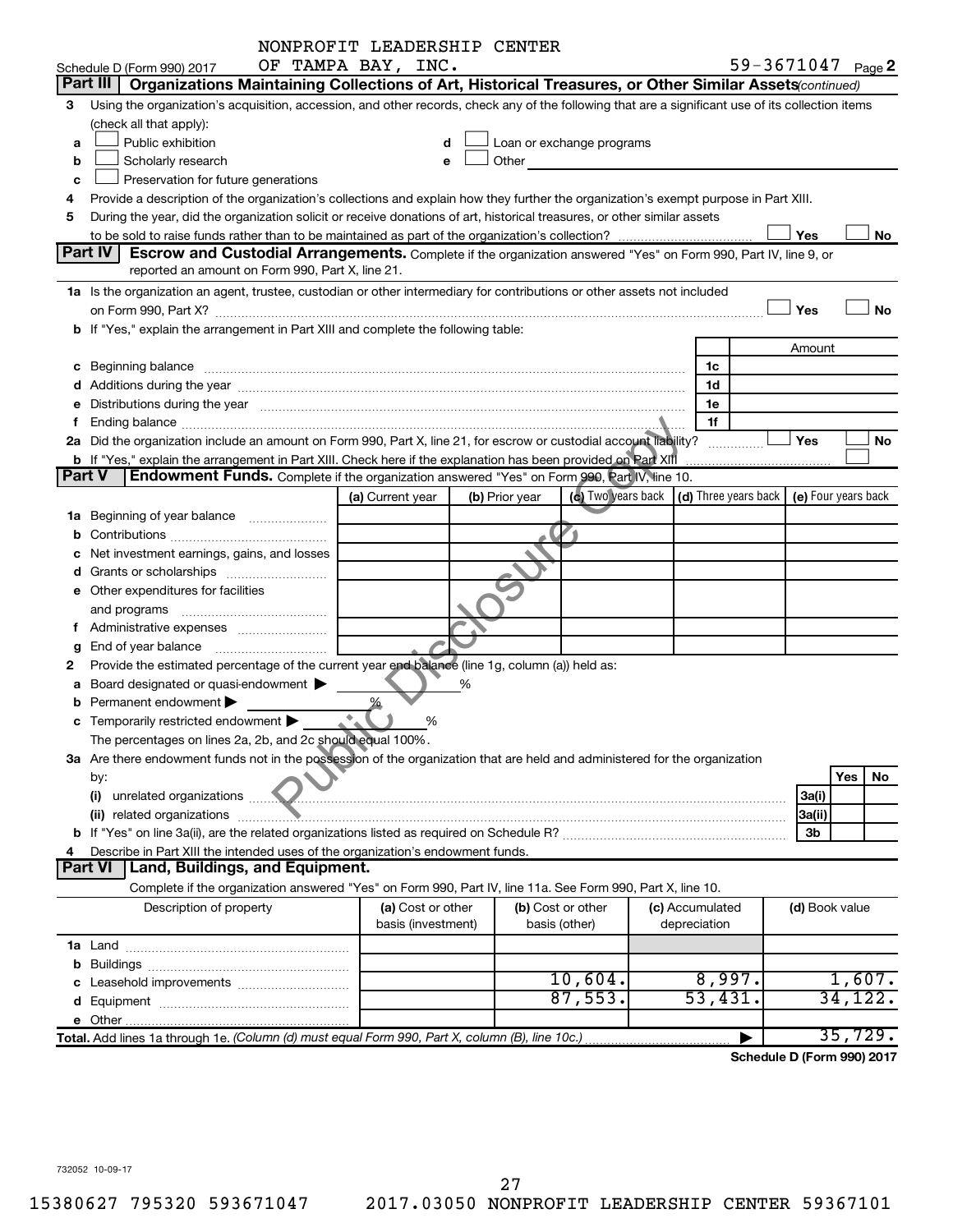| NONPROFIT LEADERSHIP CENTER |  |
|-----------------------------|--|
|                             |  |

| OF TAMPA BAY, INC.<br>Schedule D (Form 990) 2017                                                                                                                                             |                          |                                                           | 59-3671047 $_{Page}$ 3 |
|----------------------------------------------------------------------------------------------------------------------------------------------------------------------------------------------|--------------------------|-----------------------------------------------------------|------------------------|
| <b>Investments - Other Securities.</b><br><b>Part VIII</b>                                                                                                                                   |                          |                                                           |                        |
| Complete if the organization answered "Yes" on Form 990, Part IV, line 11b. See Form 990, Part X, line 12.                                                                                   |                          |                                                           |                        |
| (a) Description of security or category (including name of security)                                                                                                                         | (b) Book value           | (c) Method of valuation: Cost or end-of-year market value |                        |
| (1) Financial derivatives                                                                                                                                                                    |                          |                                                           |                        |
|                                                                                                                                                                                              |                          |                                                           |                        |
| $(3)$ Other                                                                                                                                                                                  |                          |                                                           |                        |
| (A)                                                                                                                                                                                          |                          |                                                           |                        |
| (B)                                                                                                                                                                                          |                          |                                                           |                        |
| (C)                                                                                                                                                                                          |                          |                                                           |                        |
| (D)                                                                                                                                                                                          |                          |                                                           |                        |
| (E)                                                                                                                                                                                          |                          |                                                           |                        |
| (F)                                                                                                                                                                                          |                          |                                                           |                        |
| (G)                                                                                                                                                                                          |                          |                                                           |                        |
| (H)                                                                                                                                                                                          |                          |                                                           |                        |
| Total. (Col. (b) must equal Form 990, Part X, col. (B) line 12.) $\blacktriangleright$                                                                                                       |                          |                                                           |                        |
| Part VIII Investments - Program Related.                                                                                                                                                     |                          |                                                           |                        |
| Complete if the organization answered "Yes" on Form 990, Part IV, line 11c. See Form 990, Part X, line 13.                                                                                   |                          |                                                           |                        |
| (a) Description of investment                                                                                                                                                                | (b) Book value           | (c) Method of valuation: Cost or end-of-year market value |                        |
|                                                                                                                                                                                              |                          |                                                           |                        |
| (1)                                                                                                                                                                                          |                          |                                                           |                        |
| (2)                                                                                                                                                                                          |                          |                                                           |                        |
| (3)                                                                                                                                                                                          |                          |                                                           |                        |
| (4)                                                                                                                                                                                          |                          |                                                           |                        |
| (5)                                                                                                                                                                                          |                          |                                                           |                        |
| (6)                                                                                                                                                                                          |                          |                                                           |                        |
| (7)                                                                                                                                                                                          |                          |                                                           |                        |
| (8)                                                                                                                                                                                          |                          |                                                           |                        |
| (9)                                                                                                                                                                                          |                          |                                                           |                        |
| Total. (Col. (b) must equal Form 990, Part X, col. (B) line 13.)                                                                                                                             |                          |                                                           |                        |
| Part IX<br><b>Other Assets.</b>                                                                                                                                                              |                          |                                                           |                        |
| Complete if the organization answered "Yes" on Form 990, Part IV, line 11d. See Form 990, Part X, line 15.                                                                                   |                          |                                                           |                        |
|                                                                                                                                                                                              | (a) Description          |                                                           | (b) Book value         |
| BENEFICIAL INTEREST<br>(1)                                                                                                                                                                   | IN ASSETS HELD BY OTHERS |                                                           | 235,925.               |
| (2)                                                                                                                                                                                          |                          |                                                           |                        |
| (3)                                                                                                                                                                                          |                          |                                                           |                        |
| ۰<br>(4)                                                                                                                                                                                     |                          |                                                           |                        |
| (5)                                                                                                                                                                                          |                          |                                                           |                        |
| (6)                                                                                                                                                                                          |                          |                                                           |                        |
| (7)                                                                                                                                                                                          |                          |                                                           |                        |
| (8)                                                                                                                                                                                          |                          |                                                           |                        |
| (9)                                                                                                                                                                                          |                          |                                                           |                        |
| Total. (Column (b) must equal Form 990, Part X, col. (B) line 15.)                                                                                                                           |                          |                                                           | 235,925.               |
| <b>Other Liabilities.</b><br>Part X                                                                                                                                                          |                          |                                                           |                        |
| Complete if the organization answered "Yes" on Form 990, Part IV, line 11e or 11f. See Form 990, Part X, line 25.                                                                            |                          |                                                           |                        |
| (a) Description of liability<br>1.                                                                                                                                                           |                          | (b) Book value                                            |                        |
| (1)<br>Federal income taxes                                                                                                                                                                  |                          |                                                           |                        |
| (2)                                                                                                                                                                                          |                          |                                                           |                        |
| (3)                                                                                                                                                                                          |                          |                                                           |                        |
| (4)                                                                                                                                                                                          |                          |                                                           |                        |
| (5)                                                                                                                                                                                          |                          |                                                           |                        |
| (6)                                                                                                                                                                                          |                          |                                                           |                        |
| (7)                                                                                                                                                                                          |                          |                                                           |                        |
| (8)                                                                                                                                                                                          |                          |                                                           |                        |
|                                                                                                                                                                                              |                          |                                                           |                        |
| (9)                                                                                                                                                                                          |                          |                                                           |                        |
| Total. (Column (b) must equal Form 990, Part X, col. (B) line 25.)                                                                                                                           |                          |                                                           |                        |
| 2. Liability for uncertain tax positions. In Part XIII, provide the text of the footnote to the organization's financial statements that reports the                                         |                          |                                                           |                        |
| organization's liability for uncertain tax positions under FIN 48 (ASC 740). Check here if the text of the footnote has been provided in Part XIII $\lfloor \textnormal{\textbf{X}} \rfloor$ |                          |                                                           |                        |

732053 10-09-17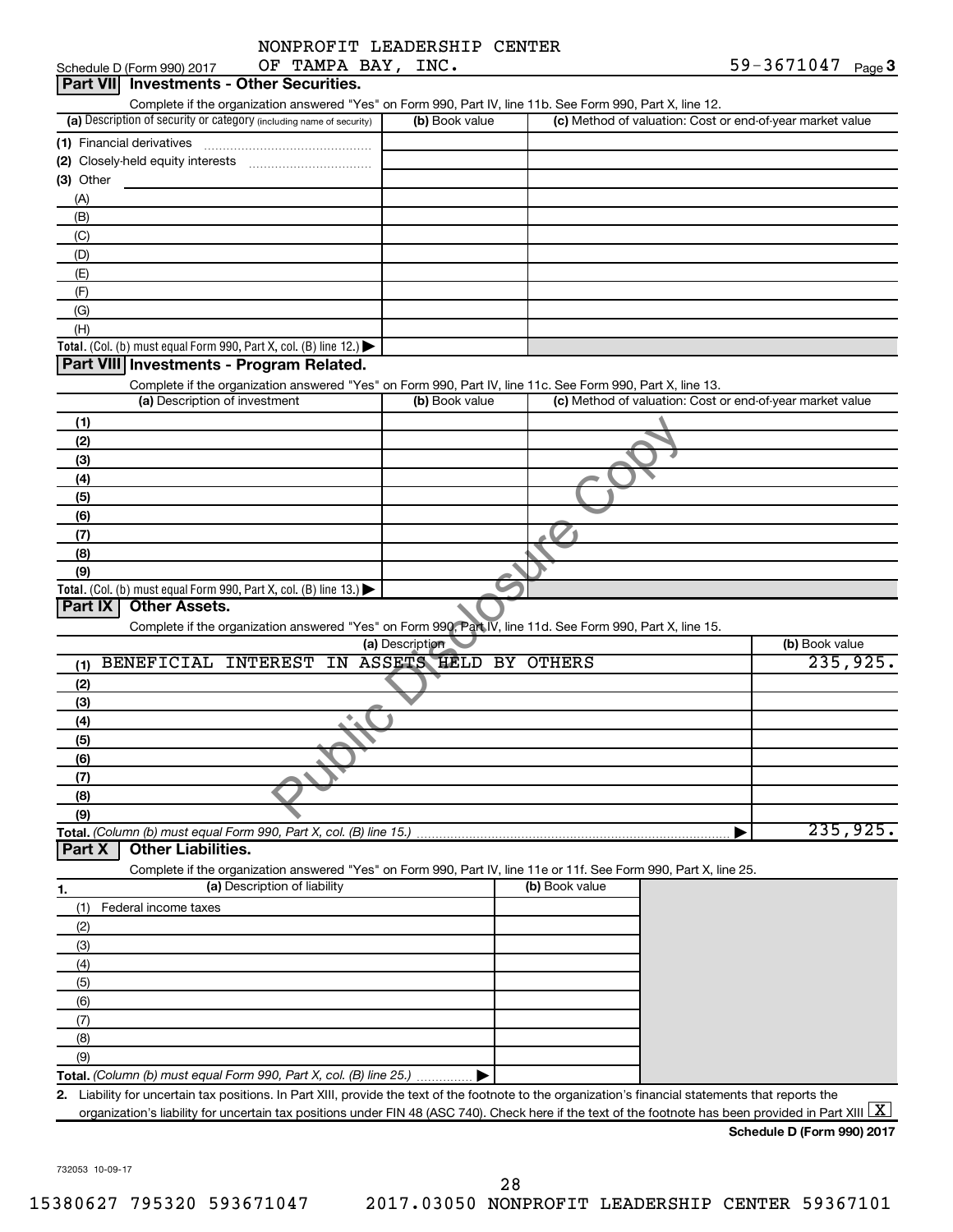|                                     | NONPROFIT LEADERSHIP CENTER                                                                                                                                    |                |         |                   |           |
|-------------------------------------|----------------------------------------------------------------------------------------------------------------------------------------------------------------|----------------|---------|-------------------|-----------|
| Schedule D (Form 990) 2017          | OF TAMPA BAY, INC.                                                                                                                                             |                |         | 59-3671047 Page 4 |           |
| <b>Part XI</b>                      | Reconciliation of Revenue per Audited Financial Statements With Revenue per Return.                                                                            |                |         |                   |           |
|                                     | Complete if the organization answered "Yes" on Form 990, Part IV, line 12a.                                                                                    |                |         |                   |           |
| 1                                   | Total revenue, gains, and other support per audited financial statements                                                                                       |                |         | $\blacksquare$    | 903, 182. |
| 2                                   | Amounts included on line 1 but not on Form 990, Part VIII, line 12:                                                                                            |                |         |                   |           |
| а                                   |                                                                                                                                                                | 2a             |         |                   |           |
| b                                   |                                                                                                                                                                | 2 <sub>b</sub> | 18,900. |                   |           |
| с                                   |                                                                                                                                                                | 2c             |         |                   |           |
| d                                   |                                                                                                                                                                | 2d             |         |                   |           |
| Add lines 2a through 2d<br>е        |                                                                                                                                                                |                |         | 2e                | 18,900.   |
| З                                   | Subtract line 2e from line 1 <b>manual contract and contract and contract line 2e</b> from line 1                                                              |                |         | 3                 | 884, 282. |
| 4                                   | Amounts included on Form 990, Part VIII, line 12, but not on line 1:                                                                                           |                |         |                   |           |
| а                                   | Investment expenses not included on Form 990, Part VIII, line 7b                                                                                               | 4a             |         |                   |           |
|                                     | Other (Describe in Part XIII.) [100] [100] [100] [100] [100] [100] [100] [100] [100] [100] [100] [100] [100] [                                                 | 4b             |         |                   |           |
| Add lines 4a and 4b                 | Total revenue. Add lines 3 and 4c. (This must equal Form 990, Part I, line 12.)                                                                                |                |         | 4c<br>5           | 884,282.  |
|                                     | Part XII   Reconciliation of Expenses per Audited Financial Statements With Expenses per Return.                                                               |                |         |                   |           |
|                                     | Complete if the organization answered "Yes" on Form 990, Part IV, line 12a.                                                                                    |                |         |                   |           |
| 1                                   |                                                                                                                                                                |                |         | $\blacksquare$    | 837,585.  |
| 2                                   | Amounts included on line 1 but not on Form 990, Part IX, line 25:                                                                                              |                |         |                   |           |
| a                                   |                                                                                                                                                                | 2a             | 18,900. |                   |           |
|                                     |                                                                                                                                                                | 2 <sub>b</sub> |         |                   |           |
|                                     |                                                                                                                                                                | 2c             |         |                   |           |
| d                                   |                                                                                                                                                                | 2d             |         |                   |           |
| е                                   |                                                                                                                                                                |                |         | 2e                | 18,900.   |
| З                                   |                                                                                                                                                                |                |         | 3                 | 818,685.  |
| 4                                   | Amounts included on Form 990, Part IX, line 25, but not on line 1:                                                                                             |                |         |                   |           |
| a                                   | Investment expenses not included on Form 990, Part VIII, line 7b                                                                                               | 4a             |         |                   |           |
|                                     |                                                                                                                                                                | مراسيسا<br>4b  |         |                   |           |
| Add lines 4a and 4b                 |                                                                                                                                                                |                |         | 4c                | υ.        |
| 5                                   |                                                                                                                                                                |                |         | 5                 | 818,685   |
| Part XIII Supplemental Information. |                                                                                                                                                                |                |         |                   |           |
|                                     | Provide the descriptions required for Part II, lines 3, 5, and 9; Part III, lines 1a and 4; Part IV, lines 1b and 2b; Part V, line 4; Part X, line 2; Part XI, |                |         |                   |           |
|                                     | lines 2d and 4b; and Part XII, lines 2d and 4b. Also complete this part to provide any additional information.                                                 |                |         |                   |           |
|                                     |                                                                                                                                                                |                |         |                   |           |
|                                     |                                                                                                                                                                |                |         |                   |           |
| PART X, LINE 2:                     |                                                                                                                                                                |                |         |                   |           |
|                                     |                                                                                                                                                                |                |         |                   |           |
|                                     | FOR THE YEAR ENDED DECEMBER 31, 2017, THE ORGANIZATION HAS DOCUMENTED ITS                                                                                      |                |         |                   |           |
|                                     |                                                                                                                                                                |                |         |                   |           |
|                                     | CONSIDERATION OF FASB ASC 740-10 AND DETERMINED THAT NO MATERIAL UNCERTAIN                                                                                     |                |         |                   |           |
|                                     |                                                                                                                                                                |                |         |                   |           |
|                                     | TAX POSITIONS QUALIFY FOR EITHER RECOGNITION OR DISCLOSURE IN THE                                                                                              |                |         |                   |           |
|                                     |                                                                                                                                                                |                |         |                   |           |
| FINANCIAL STATEMENTS.               |                                                                                                                                                                |                |         |                   |           |
|                                     |                                                                                                                                                                |                |         |                   |           |
|                                     |                                                                                                                                                                |                |         |                   |           |
|                                     |                                                                                                                                                                |                |         |                   |           |
|                                     |                                                                                                                                                                |                |         |                   |           |
|                                     |                                                                                                                                                                |                |         |                   |           |
|                                     |                                                                                                                                                                |                |         |                   |           |
|                                     |                                                                                                                                                                |                |         |                   |           |
|                                     |                                                                                                                                                                |                |         |                   |           |
|                                     |                                                                                                                                                                |                |         |                   |           |
|                                     |                                                                                                                                                                |                |         |                   |           |
|                                     |                                                                                                                                                                |                |         |                   |           |

732054 10-09-17

**Schedule D (Form 990) 2017**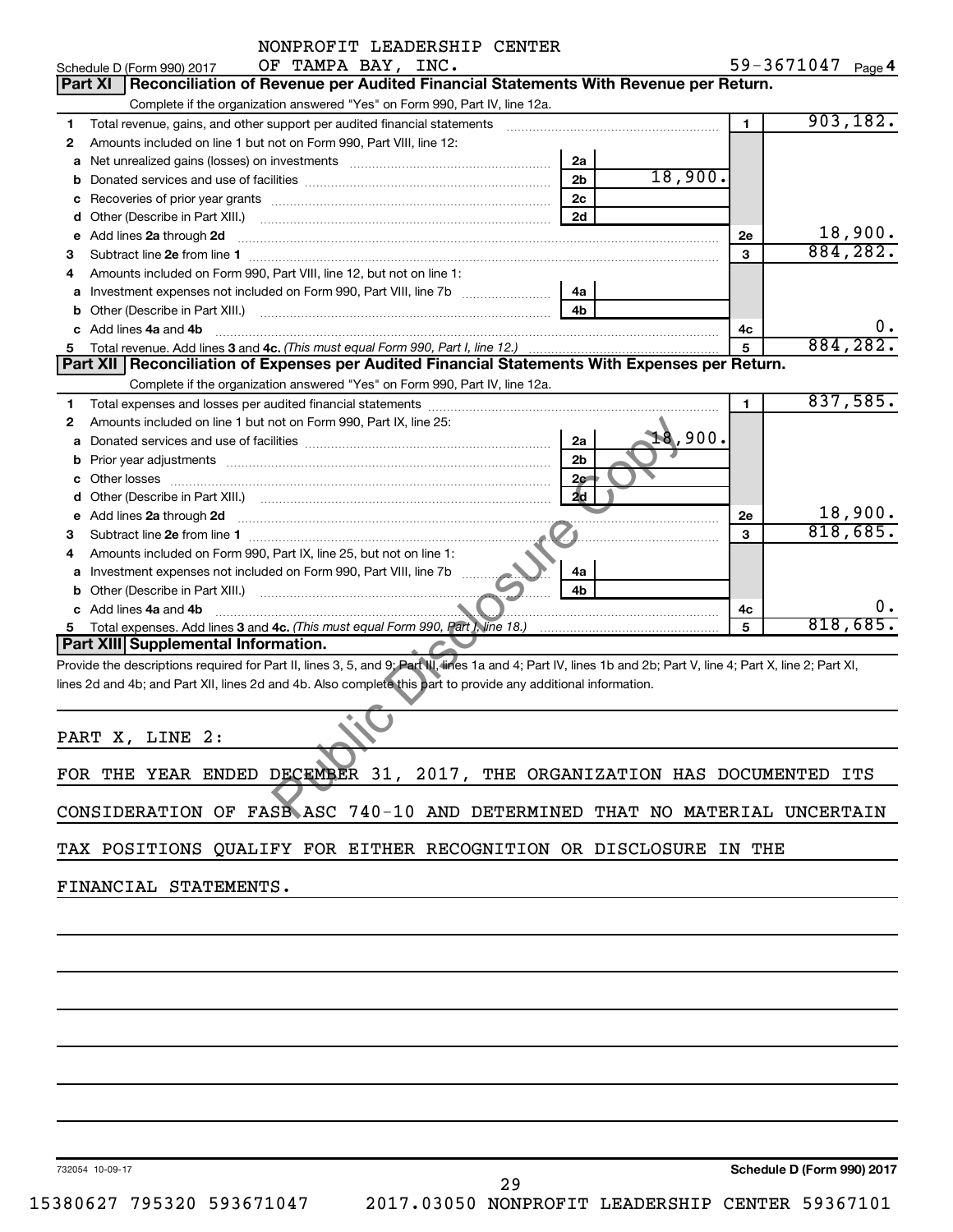**(Form 990 or 990-EZ)**

Department of the Treasury Internal Revenue Service Name of the organization

**Complete to provide information for responses to specific questions on Form 990 or 990-EZ or to provide any additional information. | Attach to Form 990 or 990-EZ. | Go to www.irs.gov/Form990 for the latest information. SCHEDULE O Supplemental Information to Form 990 or 990-EZ** <br>(Form 990 or 990-EZ) Complete to provide information for responses to specific questions on



**Employer identification number** OF TAMPA BAY, INC.  $\vert$  59-3671047

FORM 990, PART III, LINE 1, DESCRIPTION OF ORGANIZATION MISSION:

NONPROFIT LEADERSHIP CENTER

EMPHASIS ON BOARD GOVERNANCE, FUNDRAISING, AS WELL AS EXECUTIVE AND

FINANCIAL MANAGEMENT. WE SELECT OUR INSTRUCTORS TO ENSURE THAT THEY ARE

NOT ONLY SUBJECT MATTER EXPERTS BUT ALSO ARE HIGHLY EFFECTIVE

COMMUNICATORS IN THEIR AREA OF SPECIALITY. OUR GOAL IS TO HELP

NONPROFITS OPERATE IN SUCH A WAY AS TO IMPROVE THEIR CAPACITY TO BE

EFFECTIVE, IMPACTFUL, AND SUSTAINABLE THEREBY IMPROVING THE LIVES OF

THE INDIVIDUALS THEY SERVE. THE BETTER EDUCATED A NONPROFIT'S BOARD AND

STAFF ARE, THE HIGHER THE LIKELIHOOD THAT THEY WILL BE ABLE TO LEVERAGE

THEIR RESOURCES FOR LIFE CHANGING IMPACT AND MISSION ACHIEVEMENT.

732211 09-07-17 LHA For Paperwork Reduction Act Notice, see the Instructions for Form 990 or 990-EZ. Schedule O (Form 990 or 990-EZ) (2017) FORM 990, PART III, LINE 2, NEW PROGRAM SERVICES: THE 2017 YEAR WAS ACTION-PACKED FOR THE NLC AND THE SECOND YEAR OF IMPLEMENTATION OF KEY INITIATIVES IDENTIFIED IN OUR STRATEGIC PLAN. OUR NLC LEADERSHIP CIRCLES PROGRAM GREW WITH THE INTRODUCTION OF CEO CIRCLE #2. THERE ARE NOW 30 NONPROFIT CEO'S PARTICIPATING IN THIS PEER FACILITATED EXCHANGE PROGRAM. DEMAND REMAINS HIGH AND WE ANTICIPATE LAUNCHING CIRCLE #3 IN LATE 2018-EARLY 2019. THE NLC ALSO EMBARKED ON A COMPLETE OVERHAUL OF ITS DATA MANAGEMENT SYSTEMS IN 2017, LAUNCHING A NEW SUITE OF SOLUTIONS FONDLY NAMED "BUZZ LIGHTYEAR" IN RECOGNITION OF ITS INFINITE CAPABILITIES. WITH THIS NEW SYSTEM, WE ANTICIPATE A LARGER APPETITE FOR DATA AND HAVE ACCORDINGLY ADDED STAFF RESOURCES TO CREATE A FULL-TIME POSITION OF EDUCATION AND DATA MANAGER (FORMERLY A PART TIME EDUCATION ASSOCIATE) IN 2018. IN 2017, WE ALSO LAUNCHED A THIRD COHORT PROGRAM IN PARTNERSHIP WITH JPMORGAN CHASE. THE MATRIX MAP COHORT CONSISTS OF TEAMS OF 3 FROM 10 HILLSBOROUGH COUNTY AGENCIES ER THE LIKELIHOOD THAT THEY WILL BE AFTER EDUCATED A NONPROPERT THE LIKELIHOOD THAT THEY WILL BE AFTER CHANGING IMPACT AND MISSION ACHINE COPY OF THE CORPORAL SERVICES:<br>
THE CHANGING IMPACT AND MISSION ACHINE COPY OF THE M

15380627 795320 593671047 2017.03050 NONPROFIT LEADERSHIP CENTER 59367101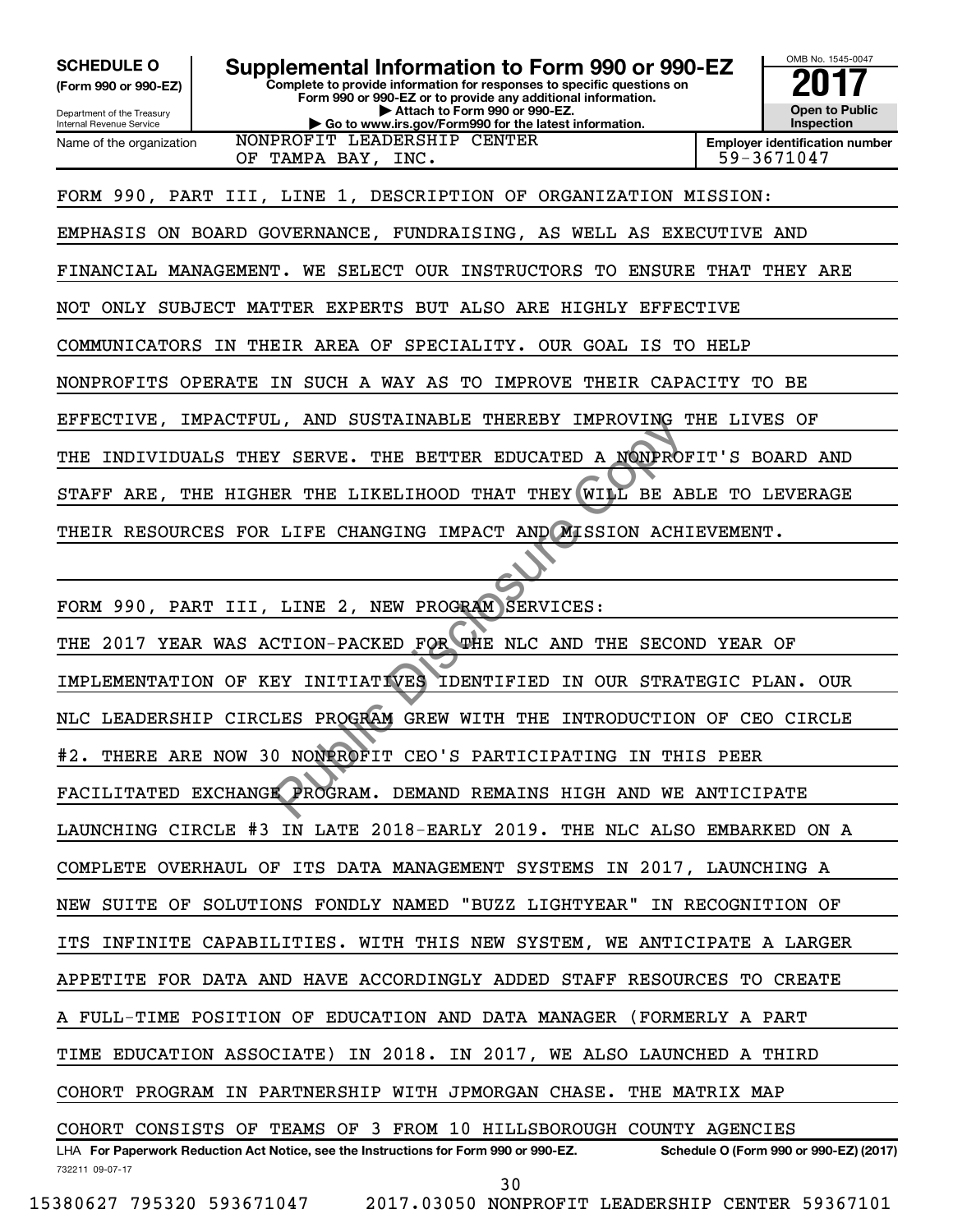| Schedule O (Form 990 or 990-EZ) (2017)                                      | Page 2                                              |
|-----------------------------------------------------------------------------|-----------------------------------------------------|
| Name of the organization  NONPROFIT LEADERSHIP CENTER<br>OF TAMPA BAY, INC. | <b>Employer identification number</b><br>59-3671047 |
| WORKING TOGETHER OVER A 6-MONTH PERIOD TO CREATE A GRAPHIC ILLUSTRATION     |                                                     |
| OF A NONPROFIT'S DOUBLE BOTTOM LINE, PLOTTING MISSION IMPACT AGAINST        |                                                     |
| PROFITABILITY TO STIMULATE STRATEGIC CONVERSATION AROUND                    |                                                     |
| SUSTAINABILITY. ADDITIONALLY, OUR CUSTOM SOLUTIONS BUSINESS EXPERIENCED     |                                                     |
| TREMENDOUS GROWTH IN 2017 WITH THE DEPLOYMENT OF OUR CCAT ASSESSMENT        |                                                     |
| TOOL AS WELL AS AN EMERGING STRATEGIC PARTNERSHIP WITH THE FOUNDATION       |                                                     |
| OF A HEALTHY ST. PETERSBURG. FINALLY, WE WILL MOVE OUR TRAINING CENTER      |                                                     |
| IN THE FIRST QUARTER OF 2018 TO A LARGER AND MORE PUBLIC FACING             |                                                     |
| FACILITY WHILE REMAINING ACCESSIBLE IN TERMS OF LOCATION (WESTSHORE         |                                                     |
| AREA) TO STUDENTS IN OUR FIVE (5) COUNTY SERVICE AREA.                      |                                                     |
|                                                                             |                                                     |
| FORM 990, PART III, LINE 4A, PROGRAM SERVICE ACCOMPLISHMENTS:               |                                                     |
| PERSONALIZED COACHING SERVICES. BECAUSE OF THE GENEROUS SUPPORT OF OUR      |                                                     |
| FUNDERS, WE ARE ABLE TO OFFER EXTRAORDINARY QUALITY FOR A REMARKABLE        |                                                     |
| VALUE IN NONPROFIT EDUCATION. FOR EXAMPLE, A HALF DAY CLASSROOM             |                                                     |
| TRAINING COST US ON AVERAGE \$276 PER STUDENT TO PRESENT PER CLASS.         |                                                     |
| FUNDING FROM OUR DONORS REDUCES THE REGISTRATION FEE TO \$69 PER CLASS      |                                                     |
| FOR OUR STUDENTS.                                                           |                                                     |
|                                                                             |                                                     |
|                                                                             |                                                     |

732212 09-07-17 **Schedule O (Form 990 or 990-EZ) (2017)** IN 2017, OUR PROGRAMS REACHED OVER 3,000 STUDENTS AND INCLUDED CERTIFICATE PROGRAMS IN NONPROFIT MANAGEMENT (IN PARTNERSHIP WITH THE UNIVERSITY OF TAMPA), FUND DEVELOPMENT, VOLUNTEER MANAGEMENT, FINANCIAL MANAGEMENT AND GRANT WRITING; PEER EXCHANGE GROUPS FOR CEOS, CFOS AND FUNDRAISING PROFESSIONALS; TRAINING IN FINANCIAL MANAGEMENT AND FINANCIAL OVERSIGHT, BOARD GOVERNANCE, EVALUATION AND OUTCOMES, SOCIAL ENTERPRISE, EMOTIONAL INTELLIGENCE, LEADERSHIP AND MANY OTHERS. CLASSES ARE HELD IN OUR STATE-OF-THE-ART TRAINING CENTER AND ARE TAUGHT BY SUBJECT MATTER EXPERTS. OUR STUDENTS RATE OUR PROGRAMS HIGHLY WITH AN 15380627 795320 593671047 2017.03050 NONPROFIT LEADERSHIP CENTER 59367101 31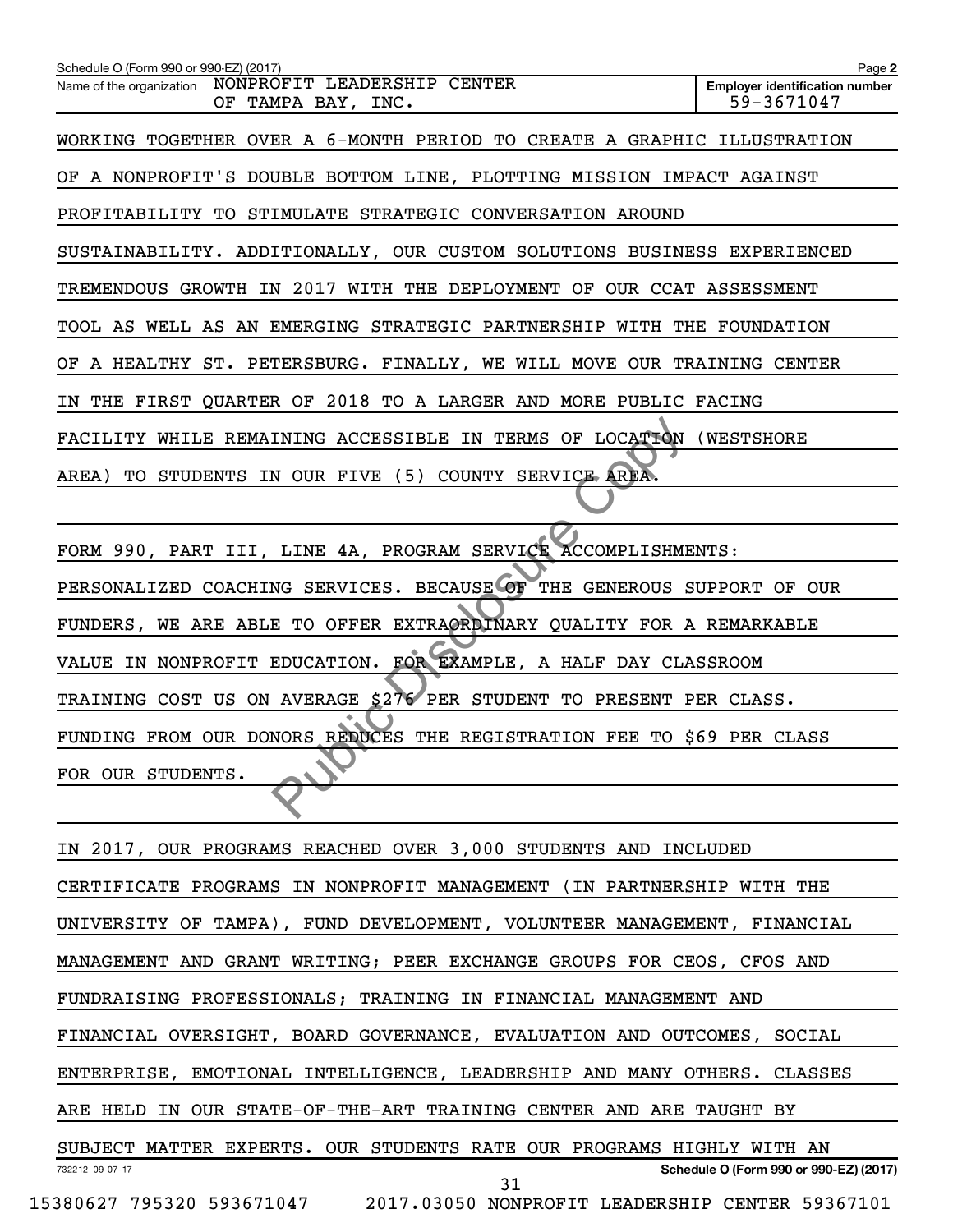| Schedule O (Form 990 or 990-EZ) (2017)                                        | Page 2                                              |  |  |  |
|-------------------------------------------------------------------------------|-----------------------------------------------------|--|--|--|
| NONPROFIT LEADERSHIP CENTER<br>Name of the organization<br>OF TAMPA BAY, INC. | <b>Employer identification number</b><br>59-3671047 |  |  |  |
|                                                                               |                                                     |  |  |  |
| AVERAGE OF 4.8 ON A SCALE OF 5.0. WE PRIDE OURSELVES IN DELIGHTING            |                                                     |  |  |  |
| CUSTOMERS AND MEASURE OUR RESULTS IN MANY WAYS, INCLUDING REPEAT              |                                                     |  |  |  |
| STUDENTS.                                                                     |                                                     |  |  |  |
|                                                                               |                                                     |  |  |  |
| THE NONPROFIT LEADERSHIP CENTER PROVIDES HIGH CALIBER TRAINING AT AN          |                                                     |  |  |  |
| ACCESSIBLE PRICE; SKILL DEVELOPMENT TO TACKLE REAL WORLD CHALLENGES;          |                                                     |  |  |  |
| LEARNING FROM SECTOR LEADERS, EXPERT AND PEERS; AND TRAINING SOLUTIONS        |                                                     |  |  |  |
| TO MEET INDIVIDUAL NEEDS.                                                     |                                                     |  |  |  |
|                                                                               |                                                     |  |  |  |
| FORM 990, PART VI, SECTION B, LINE 11B:                                       |                                                     |  |  |  |
|                                                                               |                                                     |  |  |  |
| THE BOARD WILL RECEIVE AN ELECTRONIC COPY OF FORM 990 FOR REVIEW PRIOR TO     |                                                     |  |  |  |
| THE FORM AND ITS CONTENTS WILL THEN BE<br>THE NEXT SCHEDULED BOARD MEETING.   |                                                     |  |  |  |
| DISCUSSED AT THE BOARD MEETING AND THE BOARD WILL BE ASKED TO APPROVE THE     |                                                     |  |  |  |
| DOCUMENT OR SUGGEST APPROPRIATE CHANGES PRIOR TO FILING THE FINAL FORM 990.   |                                                     |  |  |  |
|                                                                               |                                                     |  |  |  |
| FORM 990, PART VI, SECTION B, LINE 12C:                                       |                                                     |  |  |  |
| OUR ORGANIZATION'S GUIDING PRINCIPLE IS TO "LIVE BY THE EDUCATION WE          |                                                     |  |  |  |
| DELIVER". AS A RESULT WE CONDUCT OUR BUSINESS ACCORDING TO THE BEST           |                                                     |  |  |  |
| PRACTICES THAT WE TEACH. THEREFORE, WE OFTEN DISCUSS CONFLICTS OF INTEREST    |                                                     |  |  |  |
| FROM AN EDUCATIONAL PERSPECTIVE AND REMIND OUR BOARD OF THEIR DISCLOSURE      |                                                     |  |  |  |
| RESPONSIBILITY. ALL BOARD AND STAFF SIGN A CONFLICT OF INTEREST FORM ON AN    |                                                     |  |  |  |
| ANNUAL BASIS.                                                                 |                                                     |  |  |  |
|                                                                               |                                                     |  |  |  |
| FORM 990, PART VI, SECTION B, LINE 15:                                        |                                                     |  |  |  |
| THE NONPROFIT LEADERSHIP CENTER DOES NOT COMPENSATE ANY OF THE BOARD OF       |                                                     |  |  |  |
| DIRECTORS. THE ONLY KEY EMPLOYEE IS THE CEO. THE CURRENT CEO WAS HIRED IN     |                                                     |  |  |  |

AUGUST 2014 AT WHICH TIME THE CEO'S SALARY WAS DETERMINED BASED ON

732212 09-07-17 **Schedule O (Form 990 or 990-EZ) (2017)** EXPERIENCE AT THE RECOMMENDATION OF THE CEO COMPENSATION TASK FORCE AND 15380627 795320 593671047 2017.03050 NONPROFIT LEADERSHIP CENTER 59367101 32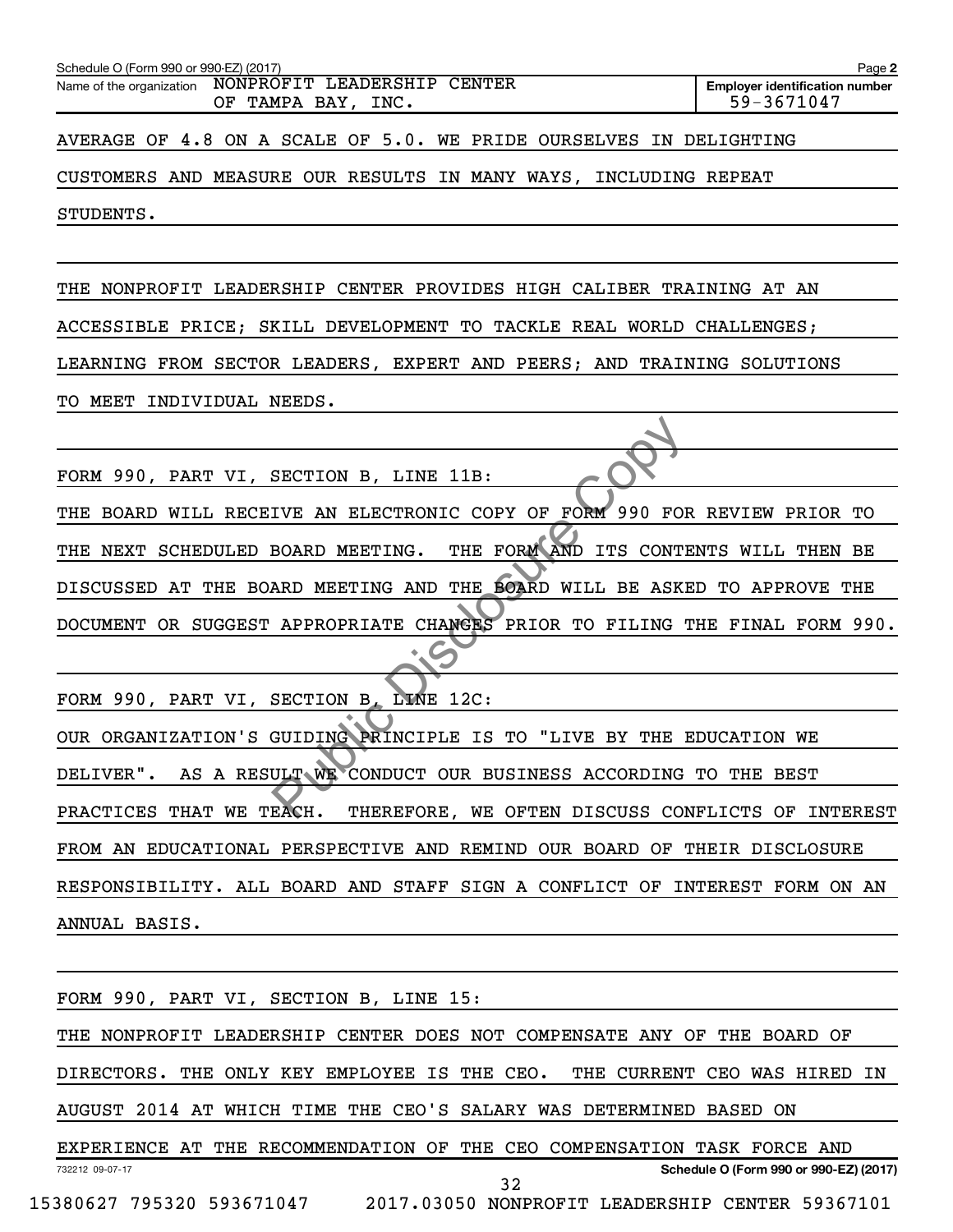| Schedule O (Form 990 or 990-EZ) (2017)<br>Name of the organization NONPROFIT LEADERSHIP CENTER<br>OF TAMPA BAY, INC. | <b>Employer identification number</b><br>59-3671047                                       |
|----------------------------------------------------------------------------------------------------------------------|-------------------------------------------------------------------------------------------|
| REVIEW BY THE BOARD. THE CEO'S PERFORMANCE IS REVIEWED ANNUALLY.                                                     |                                                                                           |
| FORM 990, PART VI, SECTION C, LINE 19:                                                                               |                                                                                           |
| THE ORGANIZATION MAKES ITS GOVERNING DOCUMENTS, CONFLICT OF INTEREST                                                 |                                                                                           |
| POLICY, AND FINANCIAL STATEMENTS AVAILABLE UPON REQUEST, AS WELL AS ON ITS                                           |                                                                                           |
| WEBSITE.                                                                                                             |                                                                                           |
| FORM 990, PART IX, LINE 11G, OTHER FEES:                                                                             |                                                                                           |
| CONTRACTUAL SERVICES:                                                                                                |                                                                                           |
| PROGRAM SERVICE EXPENSES                                                                                             | 126, 209.                                                                                 |
| MANAGEMENT AND GENERAL EXPENSES                                                                                      | 56,703.                                                                                   |
| FUNDRAISING EXPENSES                                                                                                 | 0.                                                                                        |
| TOTAL EXPENSES                                                                                                       | 182,912.                                                                                  |
| TOTAL OTHER FEES ON FORM 990, PART IX, LINE 11G, COL A                                                               | 182,912.                                                                                  |
|                                                                                                                      |                                                                                           |
| FORM 990, PART XII, LINE 2C:                                                                                         |                                                                                           |
| OVERSIGHT AND SELECTION PROCESSES FOR THE INDEPENDENT AUDITOR DID NOT                                                |                                                                                           |
| CHANGE FROM THE PRIOR YEAR                                                                                           |                                                                                           |
|                                                                                                                      |                                                                                           |
|                                                                                                                      |                                                                                           |
|                                                                                                                      |                                                                                           |
|                                                                                                                      |                                                                                           |
|                                                                                                                      |                                                                                           |
|                                                                                                                      |                                                                                           |
|                                                                                                                      |                                                                                           |
|                                                                                                                      |                                                                                           |
|                                                                                                                      |                                                                                           |
|                                                                                                                      |                                                                                           |
| 732212 09-07-17<br>33                                                                                                | Schedule O (Form 990 or 990-EZ) (2017)<br>2017.03050 NONPROFIT LEADERSHIP CENTER 59367101 |